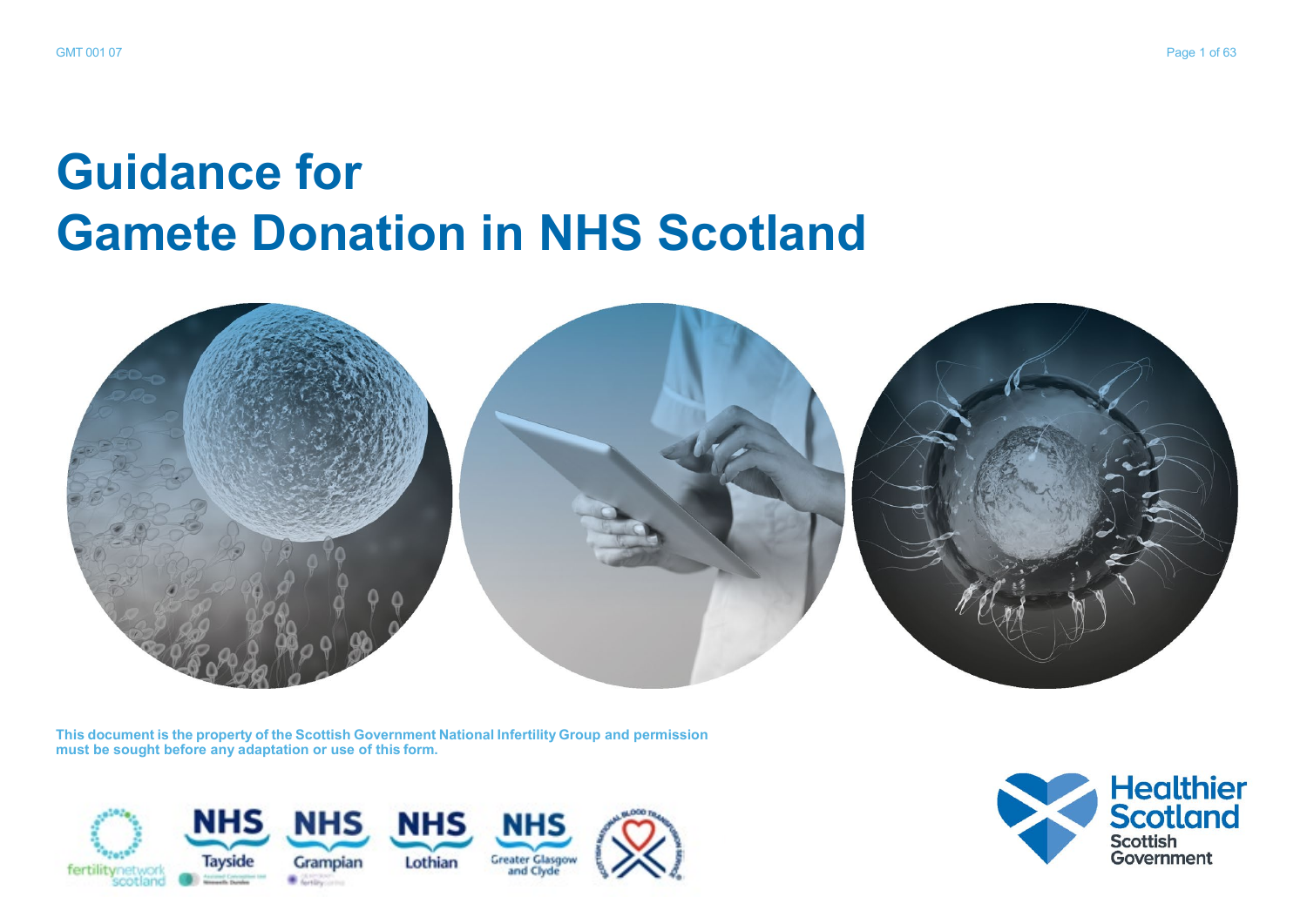#### **Purpose of this guidance:**

The donor's personal and family health histories are evaluated for risk of disease transmission that exceeds the general population risk. Every woman has a small chance of having a child with a birth defect, regardless of whether she conceives naturally or uses assisted reproductive technologies. It is not possible to completely eliminate these risks or to test for all of them before falling pregnant. However, a risk assessment is performed through extensive history taking and investigations as part of the donor qualification process. The goal of the risk assessment is to try to reduce the risk of significant medical problems in the donor's offspring. If a donor applicant is considered to have an increased risk of having offspring with significant birth defects, above the risk in the general population, he/she is not eligible to participate in the donor program unless there are exceptional circumstances.

Basic principles as defined in the current HFEA Code of Practice:

A donor must not be selected if they are known to have a particular gene, chromosome or mitochondrial abnormality that, if inherited by any child born as a result of the donation, may result in that child having or developing:

- **•** a serious physical or mental disability
- **•** a serious illness, or
- **•** any other serious medical condition.

This document has been written as guidance; over and above there will always need to be medical judgement depending on individual cases which will need to be taken into consideration before making a final decision.

#### **How to use this guidance?**

This guidance **must** be used in conjunction with the donor history questionnaire. Different medical conditions have been listed alphabetically in this document. This guidance relates to the history of both the potential donor and their biological family. Both the donor history and the family history need to be suitable to accept a potential gamete donor. Although a potential donor may be suitable for gamete donation vis-à-vis the risk of transmitting heritable conditions or infections, consideration should also be given to the donor's own health before accepting a potential donor, in particular (if relevant) their suitability to undergo ovarian stimulation and the procedure of egg collection.

A donor who may be considered unsuitable for altruistic non-directed donation may be considered suitable for altruistic directed donations with the appropriate consent in place and taking into account the welfare of any resulting children. A decision to go ahead in such a situation should be taken by a multidisciplinary team, in discussion with the recipient, and be clearly documented in the medical notes.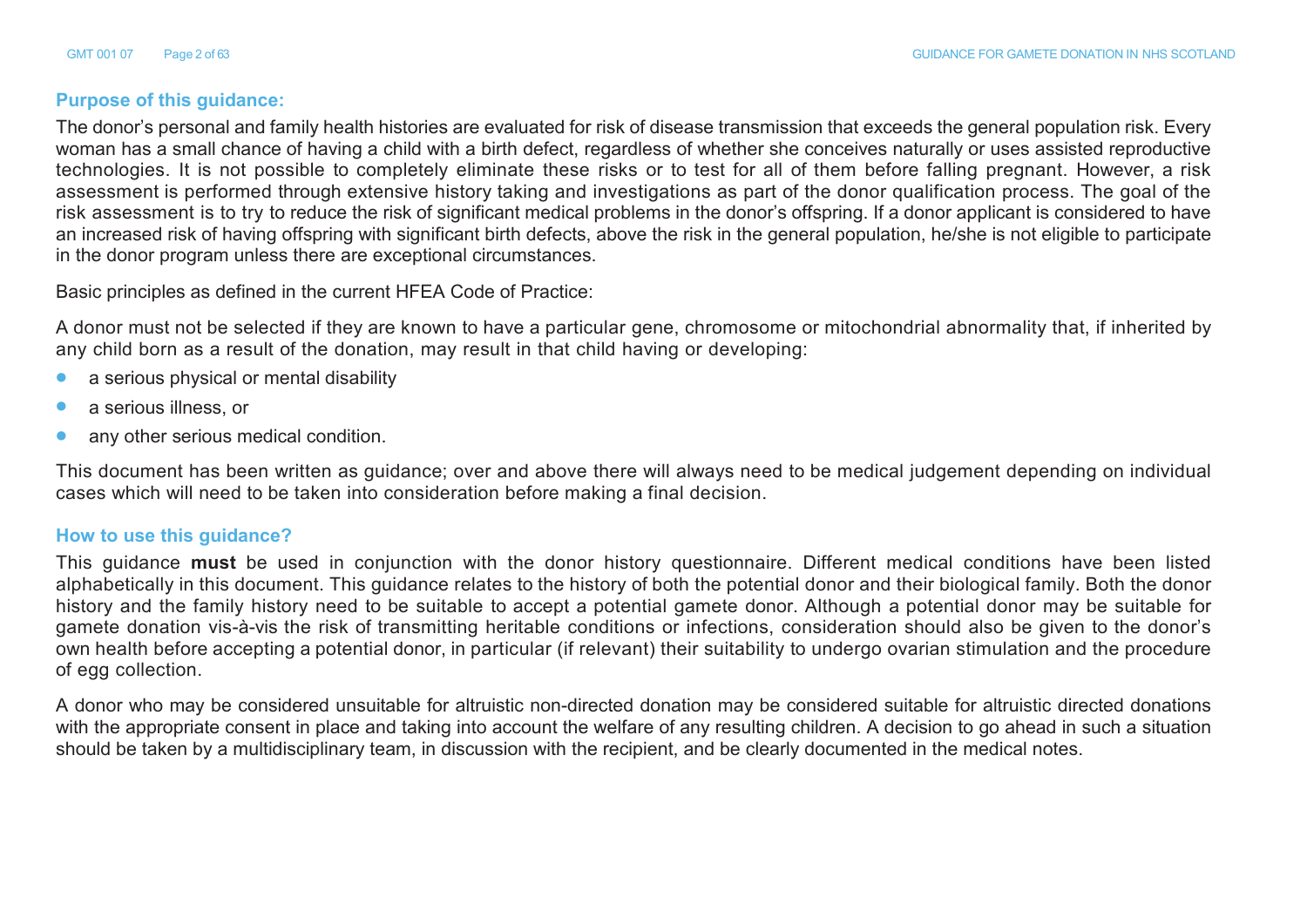Refer to the Geographical Disease Risk Index for travel related infection risk exposure htt[ps://www.transfusionguidelines.org/dsg/gd](http://www.transfusionguidelines.org/dsg/gdri)ri When a donor's visit has consisted only of an airport stopover there is no need to refer to the Geographical Disease Risk Index – an airport stopover is defined as a transit through an airport during which the traveller has not left the airport.

The recommended deferral periods quoted in this document are for donors who are also being tested for HIV, Hepatitis B and Hepatitis C using NAT testing; if testing for these infections is based only on serological testing then longer deferral periods are required; at present this would be a six month deferral.

This guidance has been based on the guidance for tissue and cell donors produced by the Joint United Kingdom Blood Transfusion and Tissue Transplantation Services Professional Advisory Committee, and amended for gamete donors.

#### **Red Flags:**

The following would identify the likelihood that a health condition may be hereditary. In such cases further information is required and an individualised decision should be made. These include:

- **•** Multiple family members with the same or related disorders
- **•** Earlier age of onset than typical
- **•** Diagnosis in the less commonly affected sex
- **•** Bilateral disease (e.g. breast cancer in both breasts)
- **•** Conditions associated with one or more major birth defect
- **•** Disease in the absence of risk factors or after preventative measures

## **Entries updated in version 07:**

1. Syphilis entry – additional information added to comments section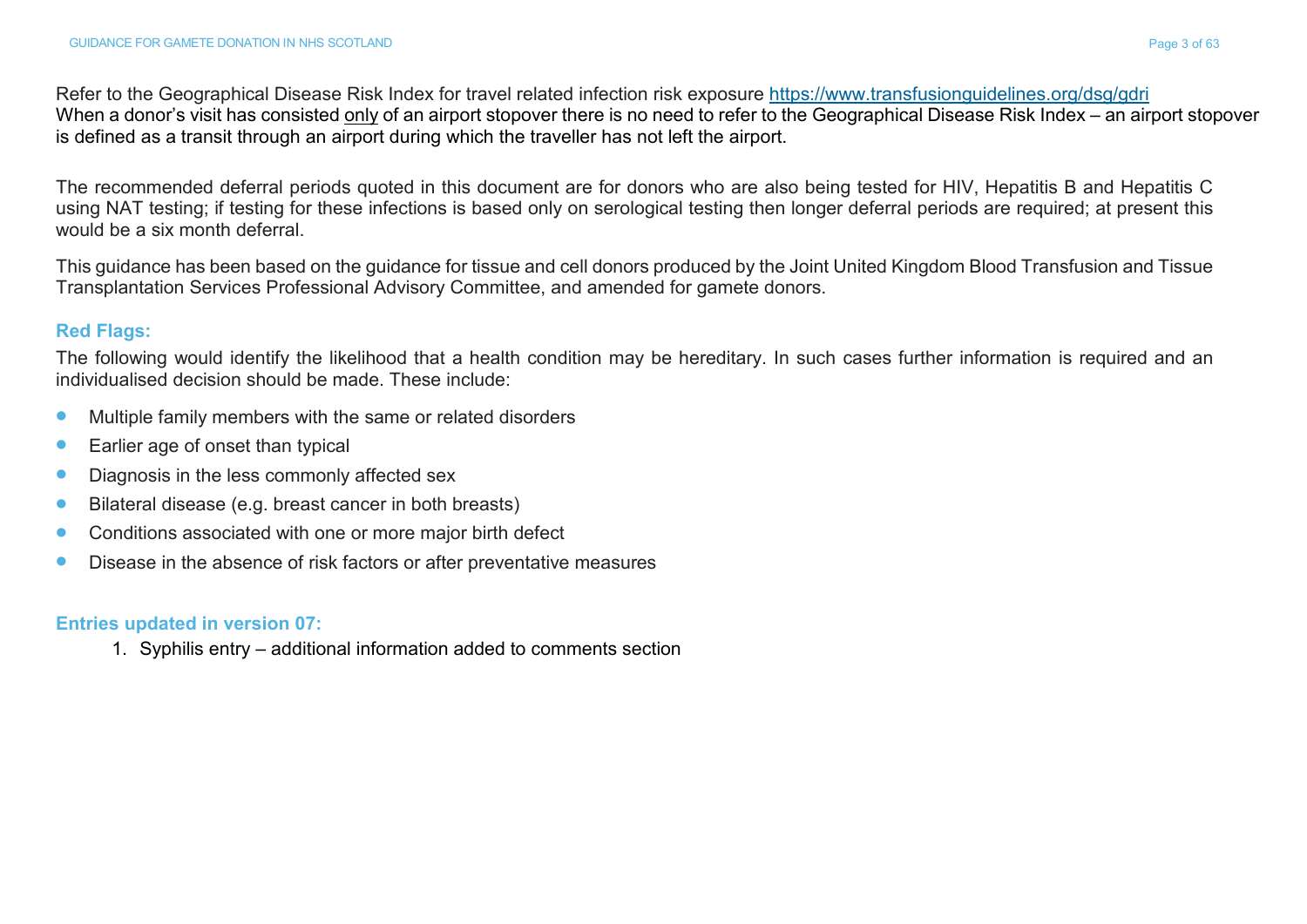# Groups or Specific Conditions

| $\mathsf{A}$           | Donor's history                                                                                                                                                                                                                                | <b>Family history</b>                                                                                                                      | <b>Comments</b>                                                                                                                                                                                                                                                                       |
|------------------------|------------------------------------------------------------------------------------------------------------------------------------------------------------------------------------------------------------------------------------------------|--------------------------------------------------------------------------------------------------------------------------------------------|---------------------------------------------------------------------------------------------------------------------------------------------------------------------------------------------------------------------------------------------------------------------------------------|
| Achondroplasia         | Not suitable for gamete donation.                                                                                                                                                                                                              | Refer to Designated Medical<br>Officer - consider risk of<br>hereditary transmission<br>depending on which family<br>members are affected. | About 80 percent of people with<br>achondroplasia have average-<br>size parents; these cases result<br>from new mutations in the<br>FGFR3 gene. In the remaining<br>cases, people with<br>achondroplasia have inherited an<br>altered FGFR3 gene from one or<br>two affected parents. |
| Acne                   | Suitable to donate gametes unless the donor is on teratogenic medication<br>- refer to Medication entry for deferral periods required for different<br>medications.                                                                            | Not applicable.                                                                                                                            |                                                                                                                                                                                                                                                                                       |
| Adrenal disorder       | Not suitable for gamete donation.                                                                                                                                                                                                              | Suitable if no Red Flags.                                                                                                                  |                                                                                                                                                                                                                                                                                       |
| Albinism               | Not suitable for gamete donation                                                                                                                                                                                                               | Suitable if no Red Flags                                                                                                                   |                                                                                                                                                                                                                                                                                       |
| Alcoholism             | Suitable for gamete donation if no high risk behaviour in donor.                                                                                                                                                                               | Not applicable.                                                                                                                            |                                                                                                                                                                                                                                                                                       |
| Allergy                | Suitable for gamete donation unless on teratogenic medication or has had<br>an anaphylactic reaction.                                                                                                                                          | Suitable if no Red Flags.                                                                                                                  | Consider getting genetic advice<br>as regards the likely hereditary<br>nature of anaphylactic allergic<br>reactions.                                                                                                                                                                  |
| Alzheimer's disease    | Not suitable for gamete donation.                                                                                                                                                                                                              | Suitable if no Red Flags.                                                                                                                  |                                                                                                                                                                                                                                                                                       |
| Anaemia                | Assess the reason of anaemia; if the underlying cause does not exclude<br>donation the donor can be accepted as a gamete donor e.g. investigated<br>iron deficiency anaemia of known cause that is not a reason to exclude<br>gamete donation. | Suitable if no Red Flags.                                                                                                                  |                                                                                                                                                                                                                                                                                       |
| Ankylosing spondylitis | Not suitable for gamete donation.                                                                                                                                                                                                              | Suitable if no Red Flags.                                                                                                                  |                                                                                                                                                                                                                                                                                       |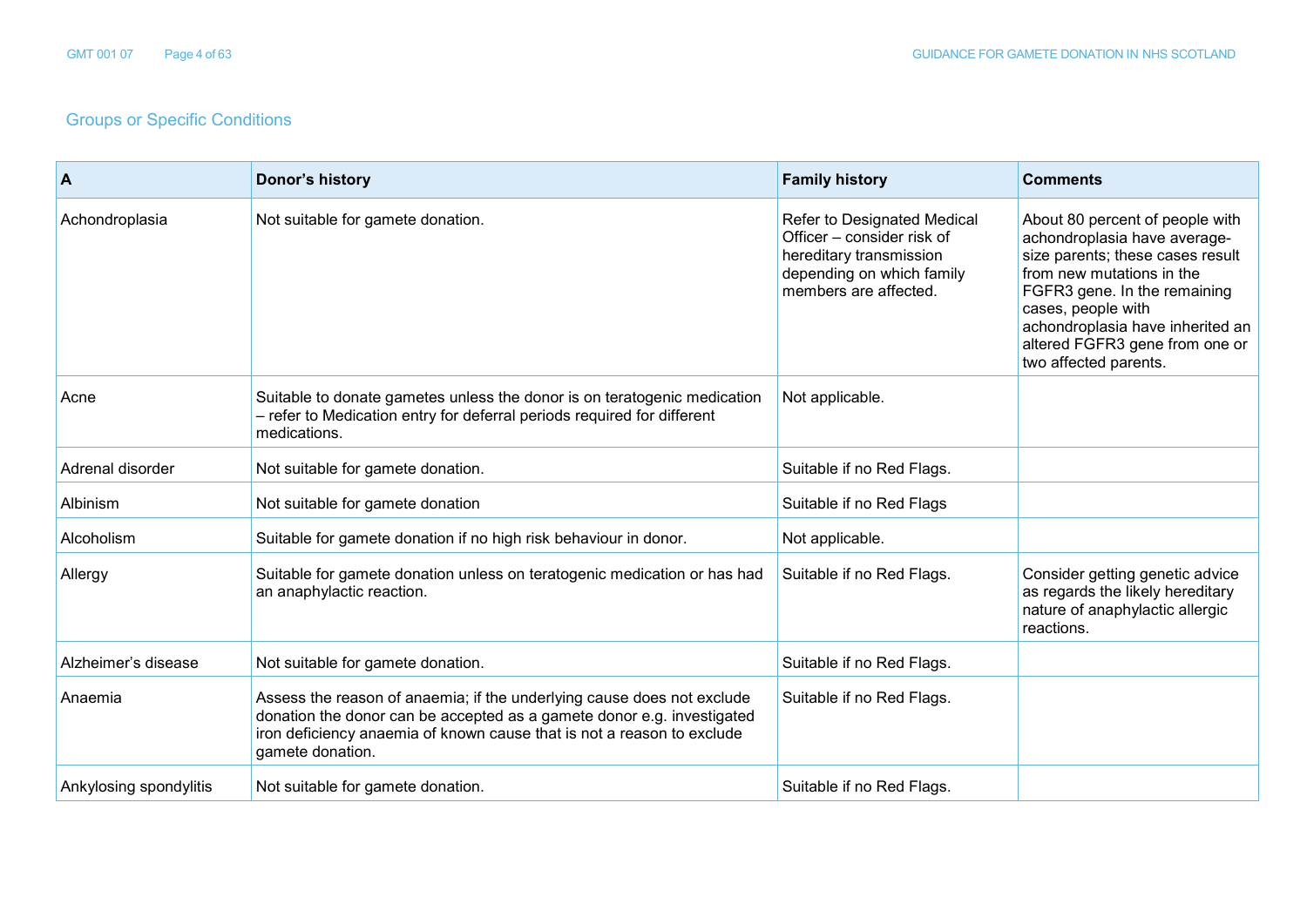| <b>A</b>                                                            | Donor's history                                                                                                                                                                               | <b>Family history</b>                  | <b>Comments</b> |
|---------------------------------------------------------------------|-----------------------------------------------------------------------------------------------------------------------------------------------------------------------------------------------|----------------------------------------|-----------------|
| Anthrax                                                             | Acute infection with anthrax – refer to Infection Acute.<br>If donor provides a history of exposure to anthrax with no evidence of<br>infection - accept even if on prophylactic antibiotics. | Not applicable.                        |                 |
| Asthma                                                              | Refer to Allergy. Not suitable for gamete donation if very severe asthma.                                                                                                                     | Suitable if no Red Flags.              |                 |
| <b>Attention Deficit</b><br><b>Hyperactivity Disorder</b><br>(ADHD) | Not suitable for gamete donation                                                                                                                                                              | Suitable if no Red Flags.              |                 |
|                                                                     | Autism spectrum condition Not suitable for gamete donation                                                                                                                                    | Refer to designated medical<br>officer |                 |
| Avascular necrosis of the<br>femoral head                           | Suitable for gamete donation if underlying cause does not exclude.                                                                                                                            | Suitable if no Red Flags.              |                 |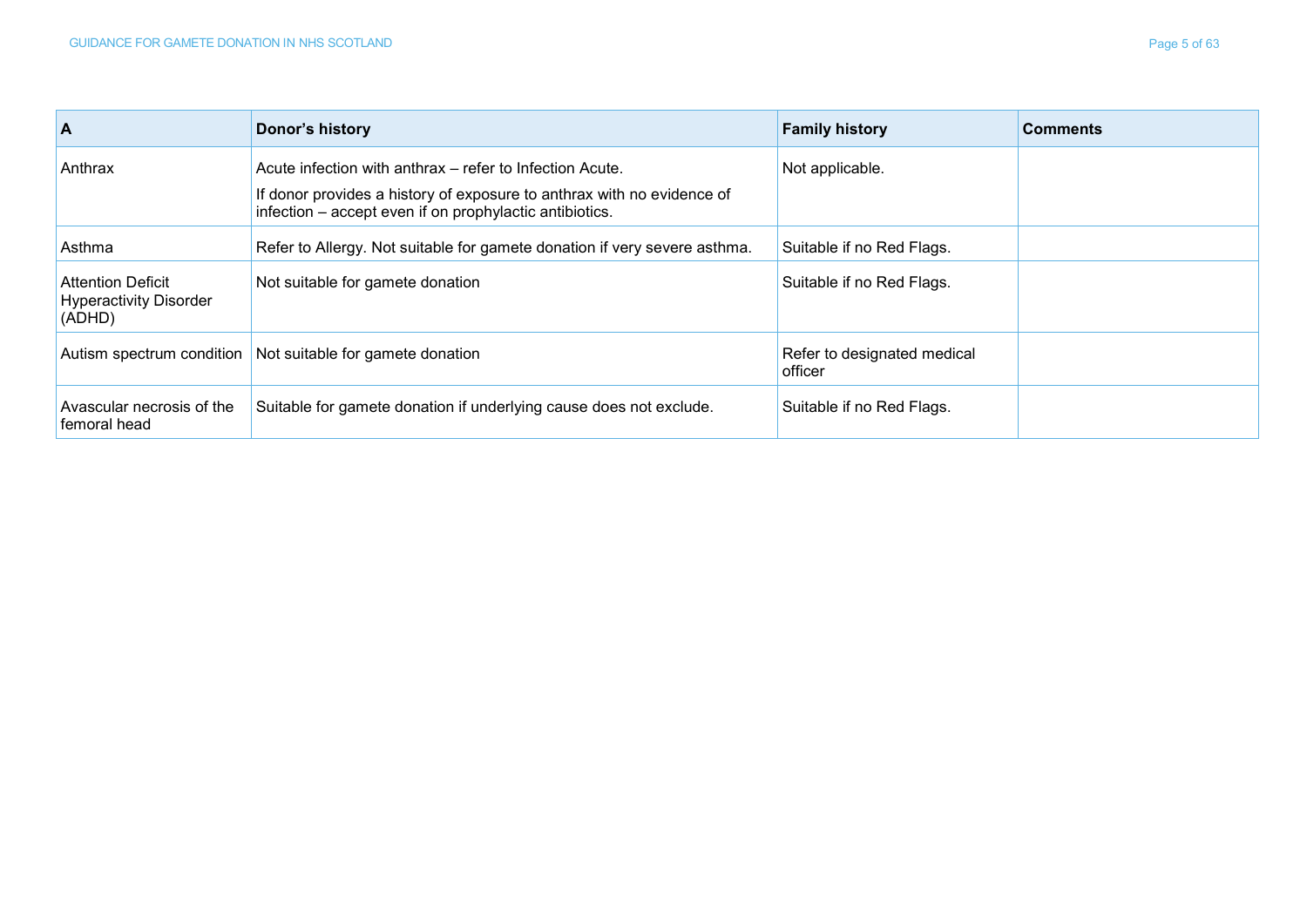| B                             | <b>Donor's History</b>                                                                                                                                                                                                                                                                                                                                                                                                                      | <b>Family History</b>     | <b>Comments</b>                                                                                                                                                                                                                                                                                                                                    |
|-------------------------------|---------------------------------------------------------------------------------------------------------------------------------------------------------------------------------------------------------------------------------------------------------------------------------------------------------------------------------------------------------------------------------------------------------------------------------------------|---------------------------|----------------------------------------------------------------------------------------------------------------------------------------------------------------------------------------------------------------------------------------------------------------------------------------------------------------------------------------------------|
| <b>Babesiosis</b>             | Not suitable for gamete donation.                                                                                                                                                                                                                                                                                                                                                                                                           | Not applicable.           |                                                                                                                                                                                                                                                                                                                                                    |
| <b>BCG</b> vaccination        | Not suitable for gamete donation if wound has not healed or less than 4/52<br>since inoculation.                                                                                                                                                                                                                                                                                                                                            | Not applicable.           | Consider possibility of exposure<br>to TB - get expert opinion of risk<br>of infection if vaccination post-<br>exposure.                                                                                                                                                                                                                           |
| Bipolar disorder              | Not suitable for gamete donation.                                                                                                                                                                                                                                                                                                                                                                                                           | Suitable if no Red Flags. |                                                                                                                                                                                                                                                                                                                                                    |
| Bite - human/animal           | Not suitable for gamete donation if:<br>• ever bitten by a non-human primate<br>other animal bite if wound is infected or not healed<br>less than 24 months since bitten anywhere in the world by a bat<br>less than 24 months since bitten by any mammal outside the UK<br>less than 3 months since bitten by a human<br>Get microbiology advice if donor has a history of being bitten by<br>animals/insects/ticks in the last 12 months. | Not applicable.           | Being bitten by a non-human<br>primate should result in<br>permanent deferral. Risks<br>include simian T-lymphotropic<br>virus, Herpes B, simian foamy<br>virus and other as yet unknown<br>viruses. Non-human primates<br>include chimpanzees, gorillas,<br>orangutans, gibbons, monkeys<br>(old and new world), tarsiers,<br>lemurs and lorises. |
| <b>Bleeding disorder</b>      | Not suitable for gamete donation if has bleeding disorder.<br>Not suitable for gamete donation if potential donor is:<br>• a current or former sexual partner of a person treated with blood<br>derived coagulation factor concentrates if it is less than three<br>months from last sexual encounter with the partner who is being<br>treated with blood derived coagulation factor concentrates or from<br>inoculation injury.            | Suitable if no Red Flags. | This assumes NAT testing in place<br>- if not then a longer deferral period<br>is indicated as per current<br>guidance - at present this would be<br>a deferral period of six months.                                                                                                                                                              |
| <b>Blindness (Hereditary)</b> | Not suitable for gamete donation.                                                                                                                                                                                                                                                                                                                                                                                                           | Suitable if no Red Flags. | If family history of hereditary<br>blindness consider route of<br>inheritance.                                                                                                                                                                                                                                                                     |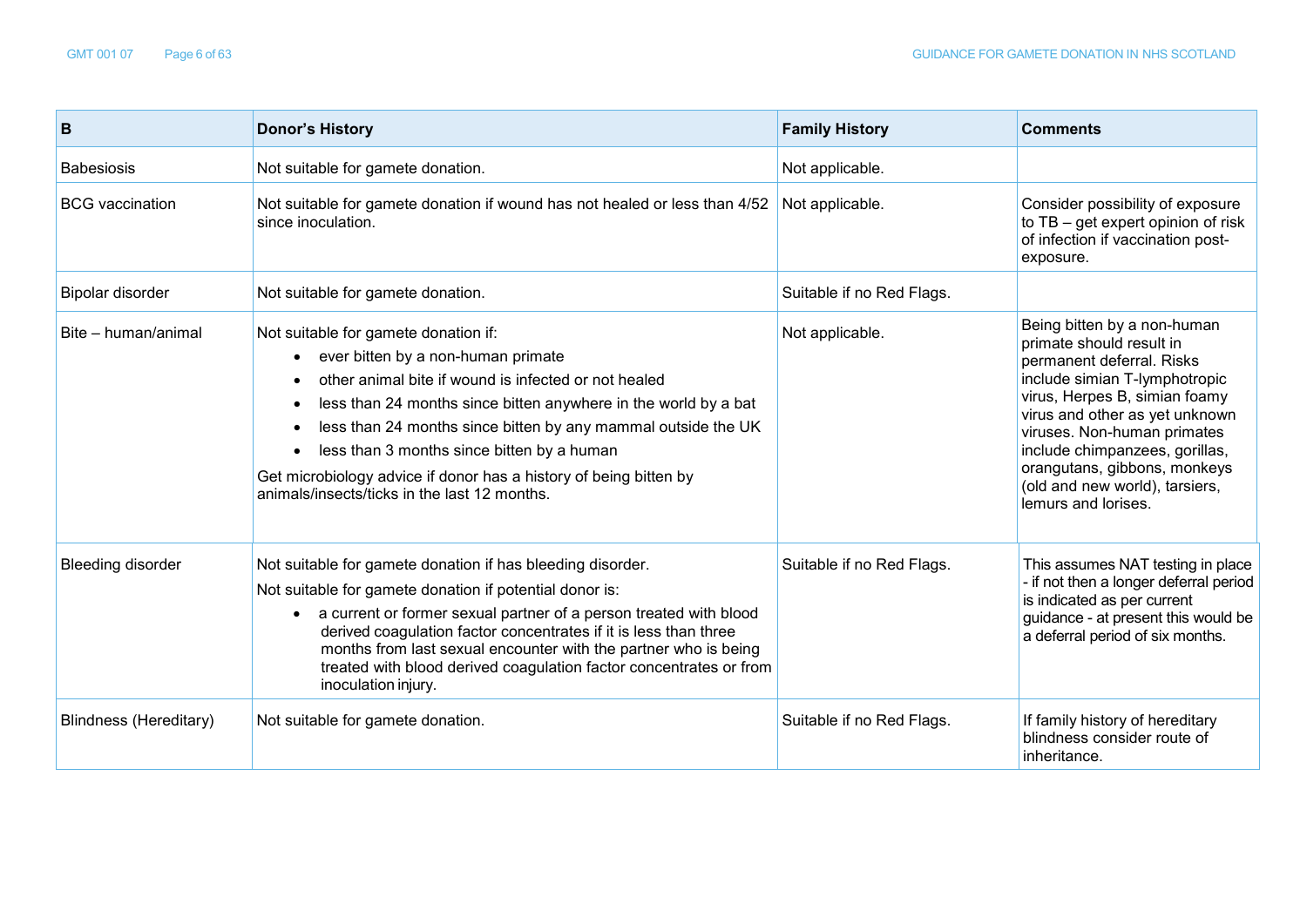| B                    | <b>Donor's History</b>                                                                                                     | <b>Family History</b>     | <b>Comments</b>                                                                                                                                                                                                                           |
|----------------------|----------------------------------------------------------------------------------------------------------------------------|---------------------------|-------------------------------------------------------------------------------------------------------------------------------------------------------------------------------------------------------------------------------------------|
| <b>Body Piercing</b> | Not suitable for gamete donation if less than 3/12 since body piercing<br>(including permanent and semi-permanent makeup). | Not applicable.           | This assumes NAT testing in<br>place - if not then a longer<br>deferral period is indicated as per<br>current guidance - at present this<br>would be a deferral period of six<br>months.<br>If the piercing has been done in              |
|                      |                                                                                                                            |                           | the UK on licensed premises then<br>the donor can donate with no<br>deferral period; if the piercing has<br>been done outside the UK or in<br>the UK but not on licensed<br>premises then the donor must be<br>deferred for three months. |
| Bowel polyp/cancer   | Not suitable for gamete donation if suspicion of malignancy.<br>Those with confirmed benign polyps only can donate.        | Suitable if no Red Flags. |                                                                                                                                                                                                                                           |
| Breast lump          | Not suitable for gamete donation if malignant breast lump or still under<br>investigation re query breast lump.            | Suitable if no Red Flags. |                                                                                                                                                                                                                                           |
|                      | Those with confirmed benign breast lumps only are suitable for donation.                                                   |                           |                                                                                                                                                                                                                                           |
| <b>Brucellosis</b>   | Not suitable for gamete donation.                                                                                          | Not applicable.           |                                                                                                                                                                                                                                           |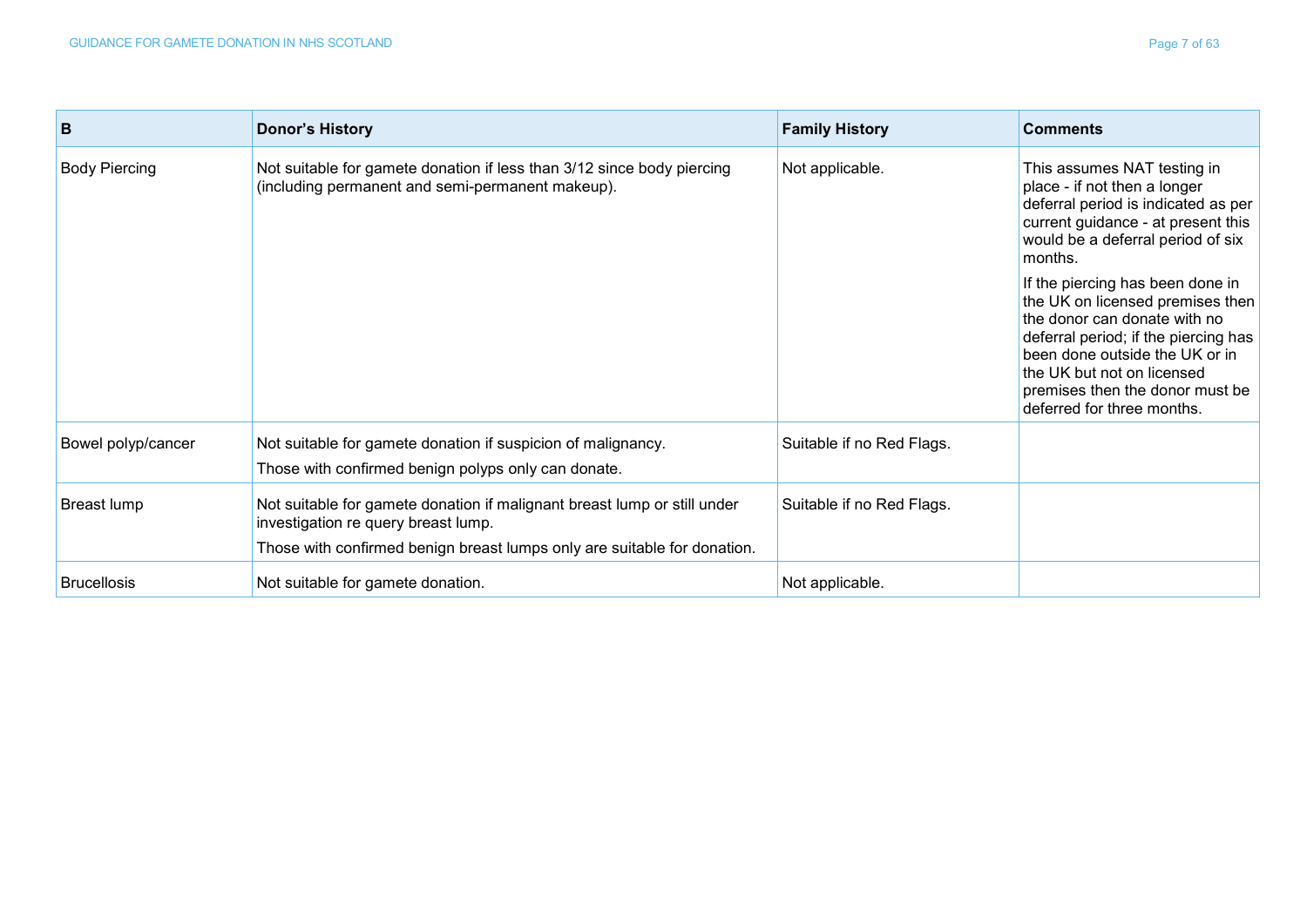| C                                        | <b>Donor's History</b>                                                                                                                                                                                                                                                                                                                                                                                                                                                                                                                                                                                                    | <b>Family History</b>     | <b>Comments</b> |
|------------------------------------------|---------------------------------------------------------------------------------------------------------------------------------------------------------------------------------------------------------------------------------------------------------------------------------------------------------------------------------------------------------------------------------------------------------------------------------------------------------------------------------------------------------------------------------------------------------------------------------------------------------------------------|---------------------------|-----------------|
| Cancer                                   | Not suitable for gamete donation if the donor has a history of cancer or<br>clonal haematological condition or has a high risk of cancer due to family<br>history or following genetic tests.                                                                                                                                                                                                                                                                                                                                                                                                                             | Suitable if no Red Flags. |                 |
| Cardiomyopathy                           | Not suitable for gamete donation if:<br>not recovered from infective cardiomyopathy<br>if cardiomyopathy secondary to an infiltrative process e.g.<br>amyloidosis/sarcoidosis<br>hereditary cardiomyopathy.                                                                                                                                                                                                                                                                                                                                                                                                               | Suitable if no Red Flags. |                 |
| Cataract                                 | Not suitable for gamete donation.<br>If cataract secondary to trauma donor may be suitable to donate.                                                                                                                                                                                                                                                                                                                                                                                                                                                                                                                     | Suitable if no Red Flags. |                 |
| <b>Central Nervous System</b><br>Disease | Not suitable for gamete donation if donor has:<br>dementia<br>history of CNS disease of unknown or suspected infective origin<br>(e.g. MS, optic neuritis, clinically isolated syndrome, transverse<br>myelitis, CJD)<br>neurodegenerative conditions of unknown aetiology (e.g.<br>Parkinson's disease).<br>Individuals who have had Bell's palsy more than four weeks previously and<br>have discontinued any treatment for the condition for at least seven days,<br>even if they have residual paralysis may be accepted<br>If the cause of the disease is not established, refer to a designated medical<br>officer. | Suitable if no Red Flags. |                 |
| Chagas disease                           | Refer to Trypanosomiasis.                                                                                                                                                                                                                                                                                                                                                                                                                                                                                                                                                                                                 | Refer to Trypanosomiasis. |                 |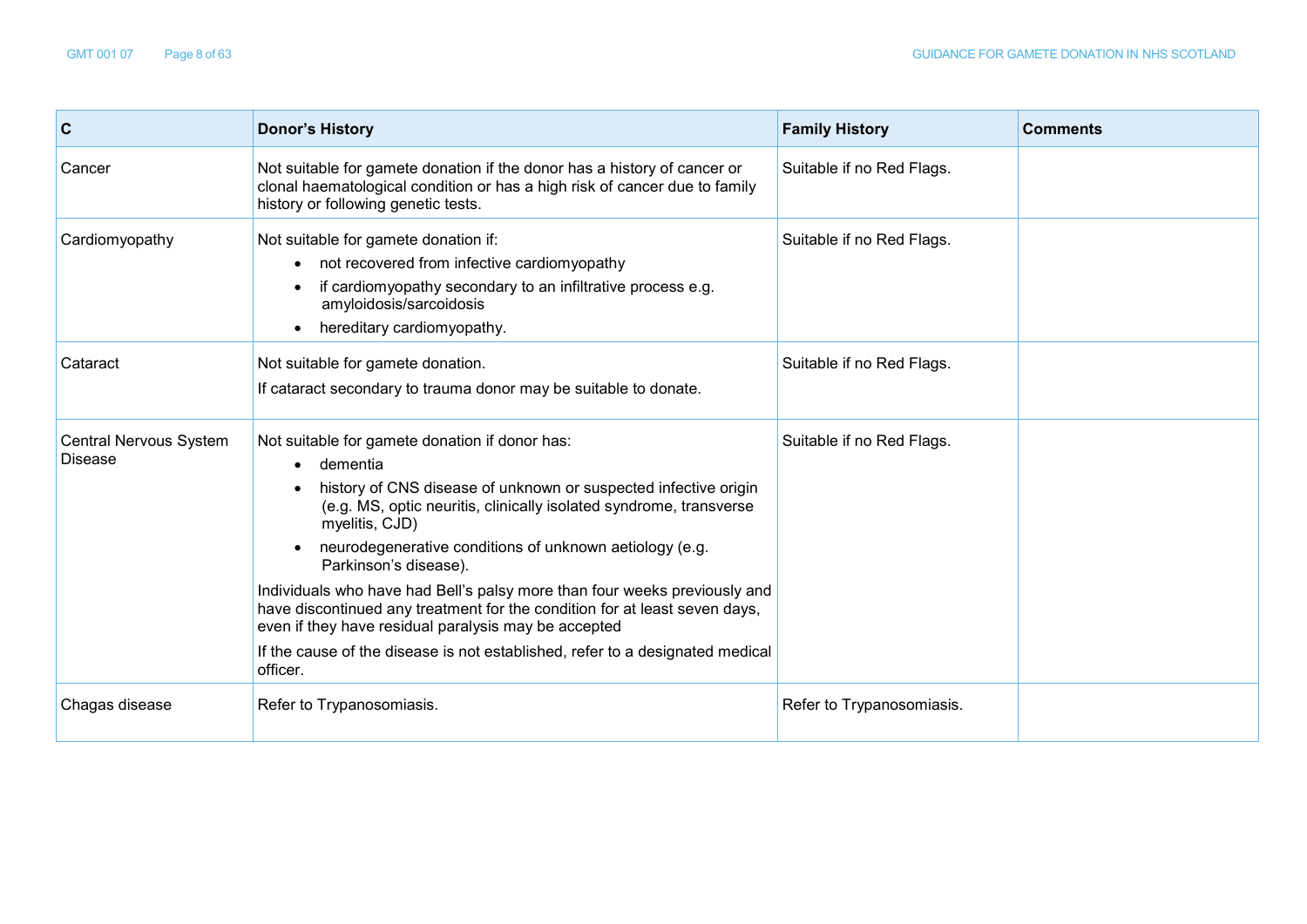| $\overline{c}$                                 | <b>Donor's History</b>                                                                                                                                              | <b>Family History</b>        | <b>Comments</b> |
|------------------------------------------------|---------------------------------------------------------------------------------------------------------------------------------------------------------------------|------------------------------|-----------------|
| Chlamydia                                      | Suitable for gamete donation:<br>• if there is no active infection<br>• >12 months from last infection and negative test now<br>not engaged in high risk behaviour. | Not applicable.              |                 |
| Chondromalacia                                 | Suitable for gamete donation if underlying cause is not a reason for deferral.                                                                                      | Suitable if no<br>Red Flags. |                 |
| CIN (Cervical<br>intraepithelial<br>neoplasia) | Not suitable for egg donation if undergoing investigations; if fully treated and discharged from follow up<br>accept.                                               | Suitable if no<br>Red Flags. |                 |
| Cirrhosis                                      | Not suitable for gamete donation.                                                                                                                                   | Suitable if no<br>Red Flags. |                 |
| Cleft lip                                      | Not suitable for gamete donation if personal history of cleft lip and/or cleft palate.                                                                              | Suitable if no<br>Red Flags. |                 |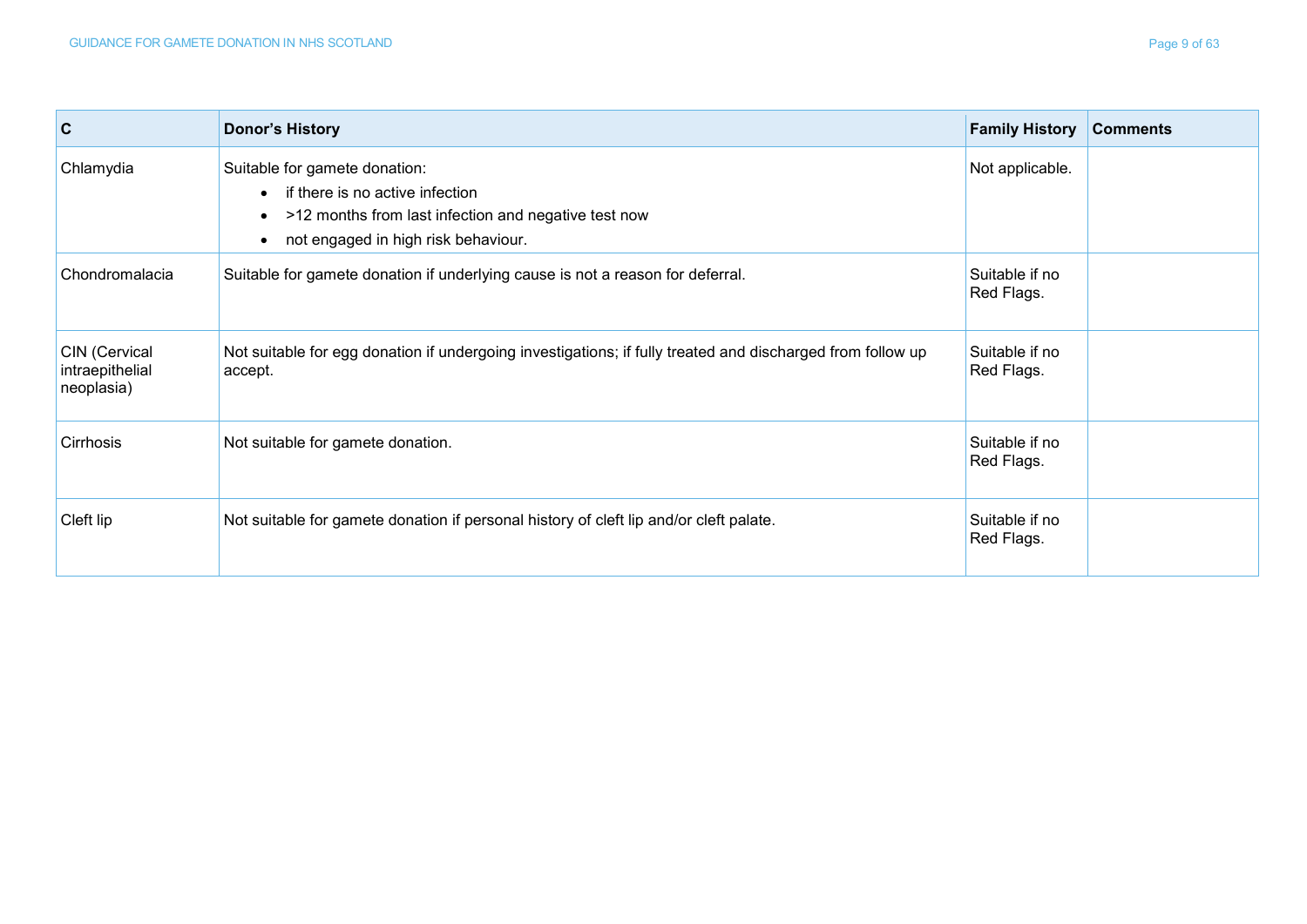| $\mathbf c$     | <b>Donor's History</b>                                                                | <b>Family History</b>        | <b>Comments</b>                                                                                                                                                                                                                                                                                                                                                                                                                                                                                                           |
|-----------------|---------------------------------------------------------------------------------------|------------------------------|---------------------------------------------------------------------------------------------------------------------------------------------------------------------------------------------------------------------------------------------------------------------------------------------------------------------------------------------------------------------------------------------------------------------------------------------------------------------------------------------------------------------------|
| Clubfoot        | Suitable for gamete donation if not associated with other anomalies                   | Suitable if no<br>Red Flags. | Clubfoot is one of the<br>most common<br>congenital birth<br>defects, with an<br>estimated birth<br>prevalence of 1 per<br>1000 live births. In 20%<br>of cases, clubfoot is<br>associated with distal<br>arthrogryposis,<br>congenital myotonic<br>dystrophy,<br>myelomeningocele,<br>amniotic band<br>sequence, or other<br>genetic syndromes<br>such as trisomy 18 or<br>chromosome 22q11<br>deletion syndrome,<br>while in the remaining<br>cases the deformity is<br>isolated and the exact<br>aetiology is unknown. |
| Coeliac disease | Not suitable for gamete donation if confirmed diagnosis or still under investigation. | Suitable if no<br>Red Flags. | If there is a first degree<br>relative with the<br>condition there will be<br>a 1 in 10 chance of<br>developing Coeliac<br>disease in their life<br>time or of developing<br>other autoimmune<br>conditions.                                                                                                                                                                                                                                                                                                              |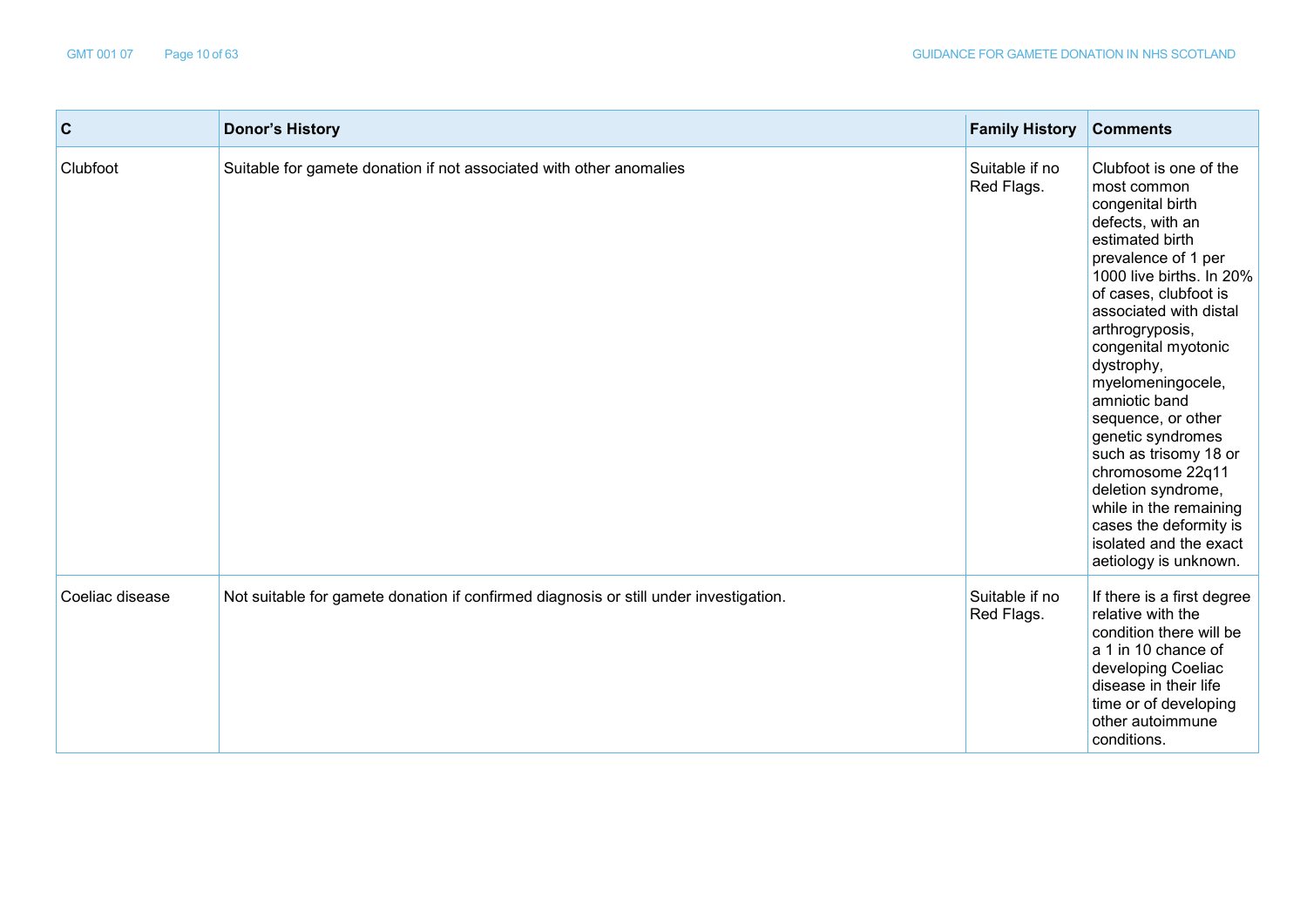| $\overline{c}$                | <b>Donor's History</b>                                                                                                                                                                                                                                                                                                                                                                                                                                                                                                                                                                                                                                                                                                                                                                                                                                                                   | <b>Family History</b>        | <b>Comments</b>                                                                                                                                                                                |
|-------------------------------|------------------------------------------------------------------------------------------------------------------------------------------------------------------------------------------------------------------------------------------------------------------------------------------------------------------------------------------------------------------------------------------------------------------------------------------------------------------------------------------------------------------------------------------------------------------------------------------------------------------------------------------------------------------------------------------------------------------------------------------------------------------------------------------------------------------------------------------------------------------------------------------|------------------------------|------------------------------------------------------------------------------------------------------------------------------------------------------------------------------------------------|
| Colitis                       | Not suitable for gamete donation if:<br>on any medication that excludes donation<br>$\bullet$<br>less than 2/52 since full recovery from an episode of infective colitis<br>confirmed inflammatory bowel disease.<br>$\bullet$                                                                                                                                                                                                                                                                                                                                                                                                                                                                                                                                                                                                                                                           | Suitable if no<br>Red Flags. |                                                                                                                                                                                                |
| Colostomy/ileostomy           | Not suitable for gamete donation.<br>If the reason for the colostomy is not itself a reason to exclude and the stoma is healthy accept for sperm<br>donation only.                                                                                                                                                                                                                                                                                                                                                                                                                                                                                                                                                                                                                                                                                                                       | Suitable if no<br>Red Flags. |                                                                                                                                                                                                |
| Colour blindness              | Not suitable for gamete donation.                                                                                                                                                                                                                                                                                                                                                                                                                                                                                                                                                                                                                                                                                                                                                                                                                                                        | Suitable if no<br>Red Flags. |                                                                                                                                                                                                |
| Complementary<br>Therapy      | Not suitable for gamete donation if the condition for which treatment was given is not acceptable.<br>Not suitable for gamete donation if the therapies involved penetration by needles or other invasive<br>procedures and treatment was completed less than three months prior to potential donation.<br>If only oral or topical complementary medicines have been used donor can be accepted if the reason for<br>which treatment was given is acceptable and the treatment is not teratogenic.<br>If the invasive treatment was performed within the NHS or on commercial premises in the UK donor can be<br>accepted.<br>If the invasive treatment was performed within unlicensed, non-commercial premises in the UK or for any<br>treatment performed outside the UK, donor can be accepted if more than three months have passed as<br>long as NAT testing is being carried out. | Not applicable.              | This assumes NAT<br>testing in place - if not<br>then a longer deferral<br>period is indicated as<br>per current guidance - at<br>present this would be a<br>deferral period of six<br>months. |
| Congenital hip<br>dislocation | Not suitable for gamete donation                                                                                                                                                                                                                                                                                                                                                                                                                                                                                                                                                                                                                                                                                                                                                                                                                                                         | Suitable if no<br>Red Flags. |                                                                                                                                                                                                |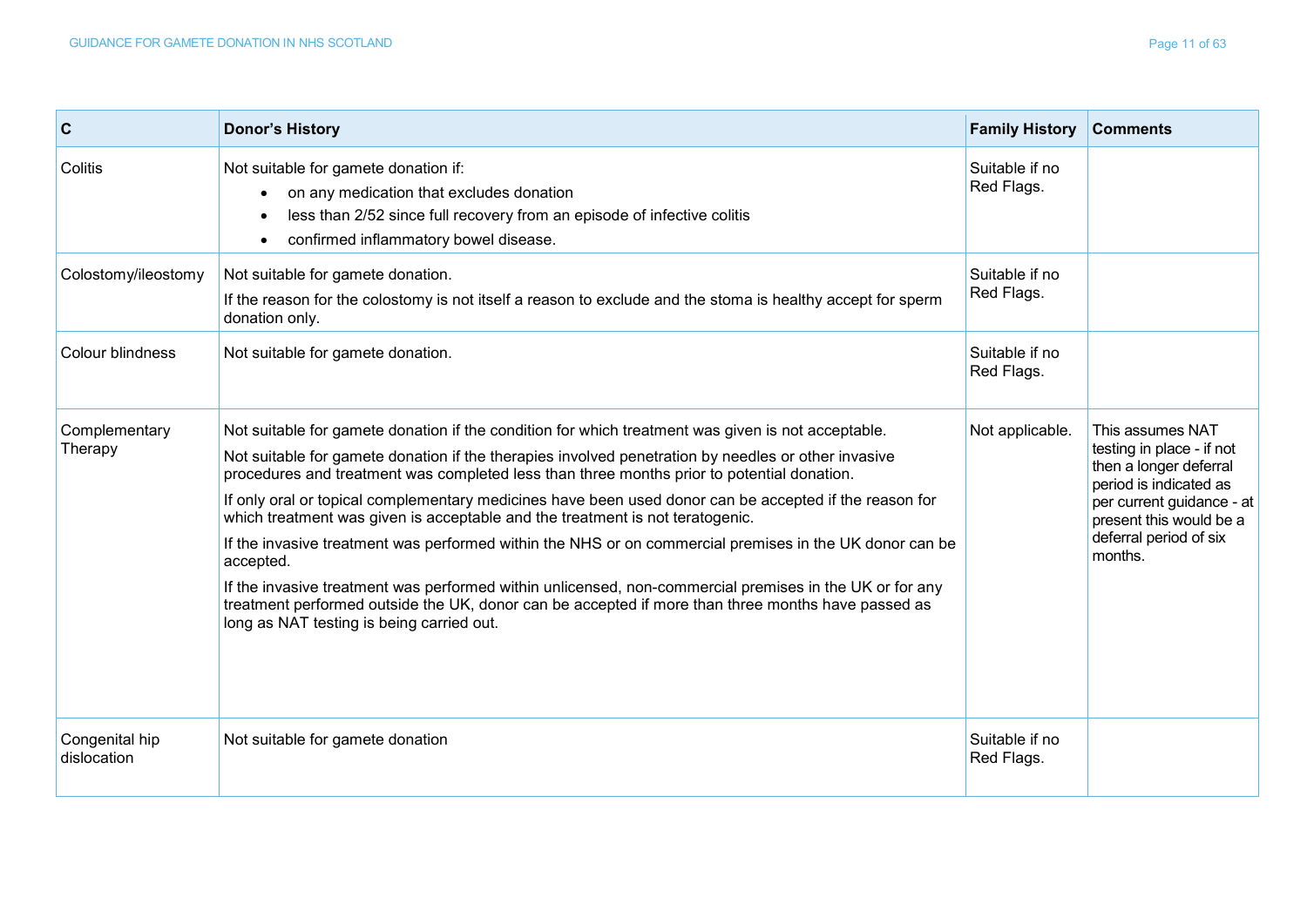| $\mathbf c$                             | <b>Donor's History</b>                                                                                                                                                                | <b>Family History</b>        | <b>Comments</b> |
|-----------------------------------------|---------------------------------------------------------------------------------------------------------------------------------------------------------------------------------------|------------------------------|-----------------|
| Congo Fever                             | Not suitable for gamete donation – if less than 12/12 since recovery or from return to the UK if occurred<br>abroad.                                                                  | Not applicable.              |                 |
| Contraceptive<br>implant/injection/pill | Suitable to donate gametes.<br>Although appropriate time interval has to be given between discontinuing contraception and gamete<br>donation based on the type of contraception used. | Not applicable.              |                 |
| Corneal transplant                      | Not suitable for gamete donation.                                                                                                                                                     | Not applicable.              |                 |
| Coronary thrombosis                     | Not suitable for gamete donation.                                                                                                                                                     | Suitable if no<br>Red Flags. |                 |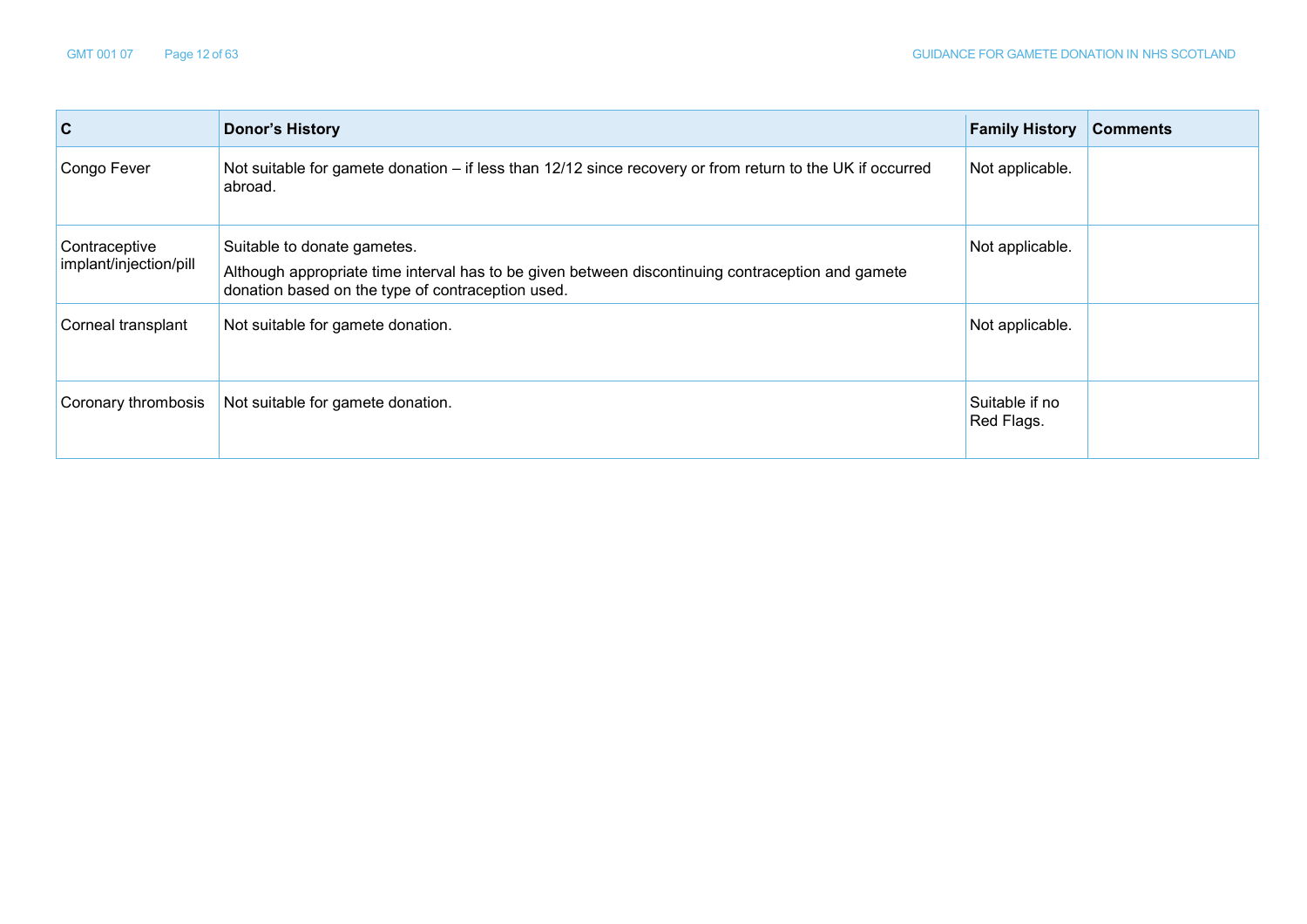| l C                   | <b>Donor's History</b>                                                                                                                                                                                                                                                                                                                                                                                                                                                                                                                                                                                                                                                                                                                                                                                                                                                                                                                                                                                                                                                                                                                                                                                                                                                                                                                                                                                                                                                                                                                                                                                                                                                                                                                                                                                                                                                                                                                                                                                                                                                                              | <b>Family History</b>                                                                              | <b>Comments</b>                                                                                                                                                                                                                                                                                                                                                                                                               |
|-----------------------|-----------------------------------------------------------------------------------------------------------------------------------------------------------------------------------------------------------------------------------------------------------------------------------------------------------------------------------------------------------------------------------------------------------------------------------------------------------------------------------------------------------------------------------------------------------------------------------------------------------------------------------------------------------------------------------------------------------------------------------------------------------------------------------------------------------------------------------------------------------------------------------------------------------------------------------------------------------------------------------------------------------------------------------------------------------------------------------------------------------------------------------------------------------------------------------------------------------------------------------------------------------------------------------------------------------------------------------------------------------------------------------------------------------------------------------------------------------------------------------------------------------------------------------------------------------------------------------------------------------------------------------------------------------------------------------------------------------------------------------------------------------------------------------------------------------------------------------------------------------------------------------------------------------------------------------------------------------------------------------------------------------------------------------------------------------------------------------------------------|----------------------------------------------------------------------------------------------------|-------------------------------------------------------------------------------------------------------------------------------------------------------------------------------------------------------------------------------------------------------------------------------------------------------------------------------------------------------------------------------------------------------------------------------|
| Coronavirus Infection | The most common symptoms of COVID-19 infection are:<br>Recent onset of a new, continuous cough<br>High temperature<br>Loss of, or a change in, normal sense of taste or smell<br>Donor with confirmed symptomatic Coronavirus infection - must not donate if less than 28 days since<br>resolution of symptoms; if more than 28 days have passed since resolution of symptoms and the donor<br>remains well, accept.<br>Donor with confirmed asymptomatic Coronavirus infection – must not donate if less than 28 days since<br>confirmation of infection by positive results in a diagnostic test; if more than 28 days have passed since<br>confirmation of infection and donor remains well and asymptomatic accept.<br>Donor with suspected Coronavirus infection – must not donate if less than 28 days since resolution of<br>symptoms; if more than 28 days have passed since resolution of symptoms and donor remains well,<br>accept; or if more than 14 days have passed since resolution of symptoms and donor has been tested<br>and advised they do not have coronavirus infection and the donor remains well, accept.<br>Donor has had contact with a confirmed or suspected case of Coronavirus infection - must not donate if<br>less than 10 days from the first day of isolation; if more than 10 days since the first day of isolation and<br>the donor remained well with no symptoms of Coronavirus infection, accept.<br>Donor requiring isolation or quarantine after travel – must not donate during the period of isolation or<br>quarantine as per current UK Government guidelines. See: https://www.gov.uk/guidance/travel-advice-<br>novel-coronavirus for up to date information. This applies to asymptomatic donors who have tested<br>negative during the quarantine period. If donor develops symptoms or tests positive, see guidance<br>above. Some donors may be exempt from self-isolation due to the jobs they do - these donors should<br>not donate until the period of self-isolation that would normally be required if not for their job has<br>passed. | Not applicable<br>although<br>consider<br>potential<br>exposure if<br>donor is a close<br>contact. | Includes:<br><b>SARS (Severe Acute</b><br>Respiratory<br>Syndrome)<br><b>MERS</b> (Middle<br><b>Eastern Respiratory</b><br>Syndrome)<br>COVID-19 (infection<br>by SARS-CoV-2)<br>Confirmed infection:<br>where the donor has<br>been tested and found<br>positive for the<br>infection<br>Suspected infection:<br>Symptoms compatible<br>with UK GOV definition<br>who has not been<br>tested or is awaiting<br>test results. |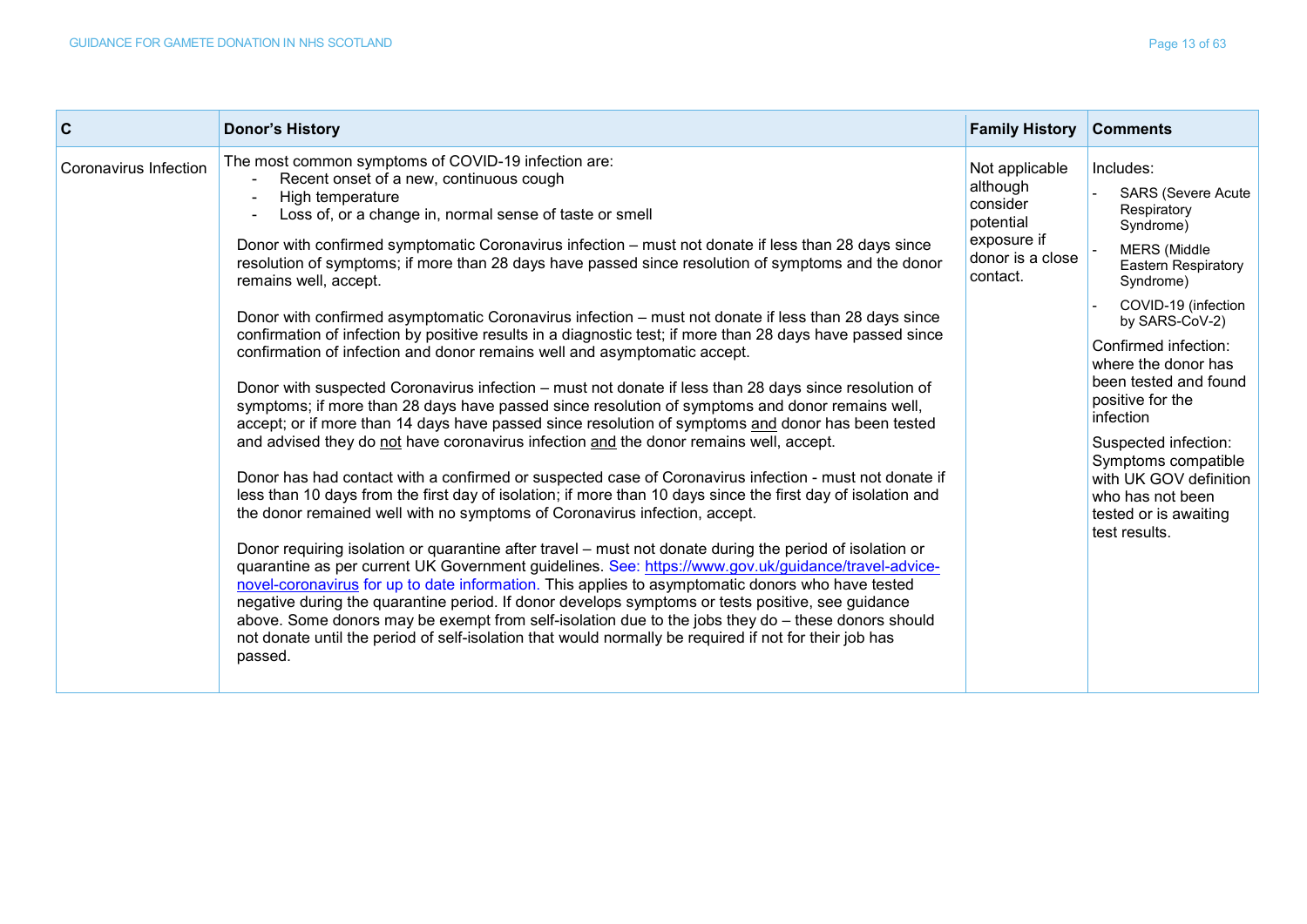| C                          | <b>Donor's History</b>                                                                                                                                                                                                                                                                                                                                                                                                                                                                                                     | <b>Family History</b> | <b>Comments</b> |
|----------------------------|----------------------------------------------------------------------------------------------------------------------------------------------------------------------------------------------------------------------------------------------------------------------------------------------------------------------------------------------------------------------------------------------------------------------------------------------------------------------------------------------------------------------------|-----------------------|-----------------|
| Coronavirus<br>Vaccination | If a potential donor has been vaccinated through the UK vaccination program: must not donate (for<br>sperm donors) or start stimulation (for egg donors) if less than seven days after the most recent vaccination<br>was given; if donor felt unwell after vaccination, must not donate for 7 days after resolution of symptoms.                                                                                                                                                                                          | Not applicable.       |                 |
|                            | Recipients of any other COVID-19 vaccine outside the UK vaccination program, including participants<br>in clinical trials or donor vaccinated outside the UK: refer to a designated medical officer for individual risk<br>assessment.                                                                                                                                                                                                                                                                                     |                       |                 |
|                            | Additional Information: All COVID-19 vaccines currently licensed in the UK are considered non-live;<br>however as the effects of these newly developed vaccines on donor health and donation safety are not fully<br>established yet, as a precautionary principle a 7 day deferral from the date of vaccination, or 7 days from<br>resolution of symptoms if donor develops symptoms post-vaccination, is recommended.                                                                                                    |                       |                 |
|                            | If a donor is vaccinated as part of a clinical trial or outside the UK, the type of vaccine used should be<br>established to determine the appropriate deferral period $-$ if the vaccine uses an attenuated virus (e.g. virus<br>vector-based other than non-replicating; or live-attenuated virus vaccines) then the donor will require a four<br>week deferral. In situations where information about the vaccine type is missing or the vaccination is<br>experimental, a four week deferral period should be applied. |                       |                 |
|                            | At the present time there is no evidence of the potential reproductive toxicology of any of the<br>COVID-19 vaccines (including the vaccines available in the UK) – as such potential recipients<br>should be made aware of this lack of medical knowledge.                                                                                                                                                                                                                                                                |                       |                 |
| Crohn's disease            | See colitis.                                                                                                                                                                                                                                                                                                                                                                                                                                                                                                               | See colitis.          |                 |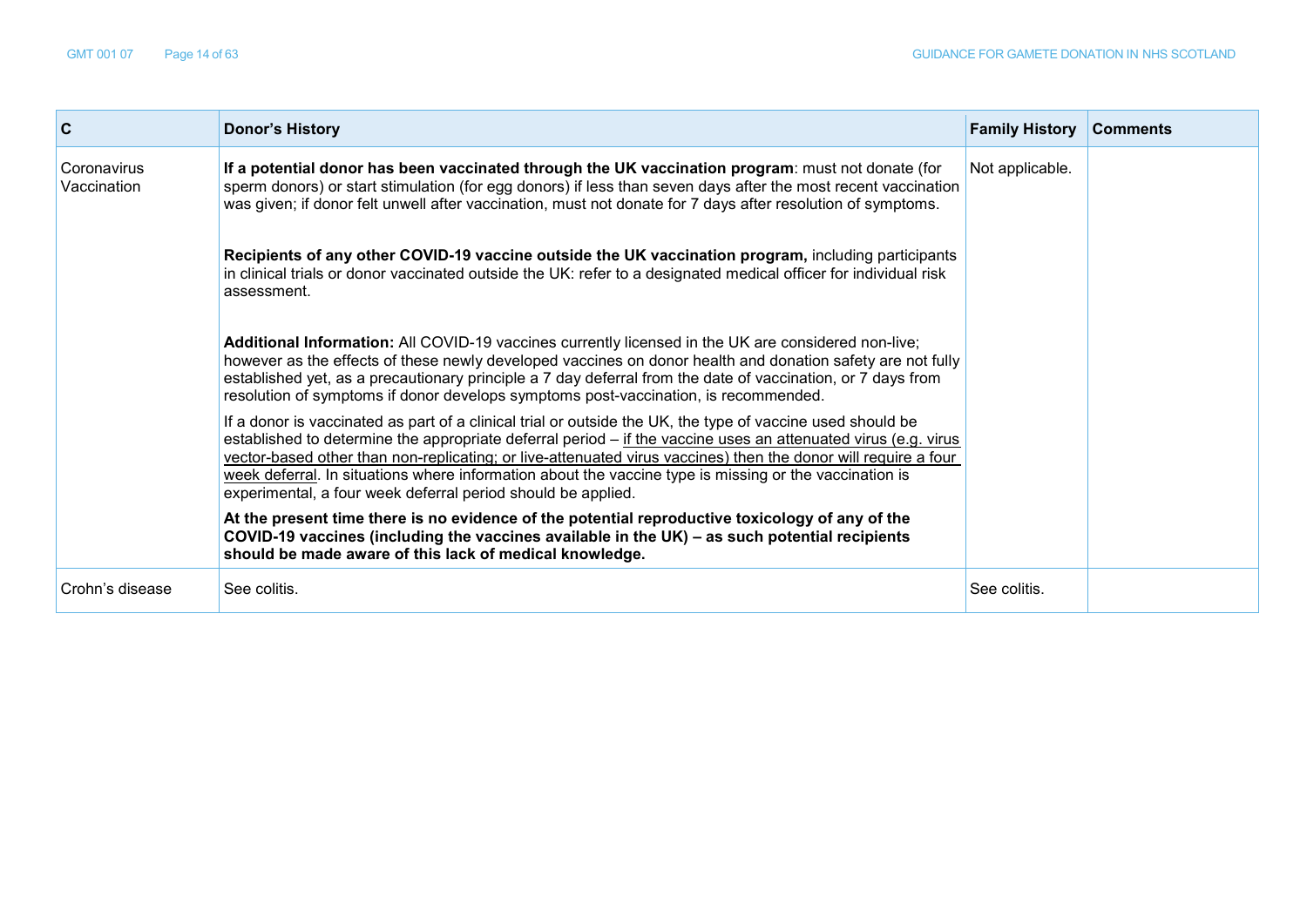| D                               | <b>Donor's History</b>                                                                                                                                                                                              | <b>Family history</b>     | <b>Comments</b>                                                                                        |
|---------------------------------|---------------------------------------------------------------------------------------------------------------------------------------------------------------------------------------------------------------------|---------------------------|--------------------------------------------------------------------------------------------------------|
| Deafness                        | Not suitable for gamete donation if there is a hereditary cause of deafness;<br>accept as donor if deafness is traumatic in origin.                                                                                 | Suitable if no Red Flags. |                                                                                                        |
| Dementia                        | Not suitable for gamete donation.                                                                                                                                                                                   | Suitable if no Red Flags. |                                                                                                        |
| Diabetes insipidus              | Suitable for gamete donation only if the underlying cause does not exclude<br>donation.                                                                                                                             | Suitable if no Red Flags. |                                                                                                        |
| Diabetes mellitus               | Not suitable for gamete donation.                                                                                                                                                                                   | Suitable if no Red Flags. |                                                                                                        |
| Diarrhoea                       | Not suitable for gamete donation if chronic or associated with active<br>inflammatory bowel disease or less than 2/52 since full recovery.                                                                          | Suitable if no Red Flags. |                                                                                                        |
| Disease of Unknown<br>Aetiology | Not suitable for gamete donation.                                                                                                                                                                                   | Suitable if no Red Flags. |                                                                                                        |
| <b>Diverticulosis</b>           | Suitable to donate gametes unless underlying disease excludes.                                                                                                                                                      | Suitable if no Red Flags. | Age related; lifestyle acquired<br>condition.                                                          |
| Drug abuse                      | Not suitable for gamete donation if has injected or been injected with non-<br>prescription drugs in the past 12 months.                                                                                            | Not applicable.           | This assumes NAT testing in place<br>- if not then a longer deferral period                            |
|                                 | Donor can be accepted if has not injected or been injected with non-<br>prescription drugs (other than drugs of addiction) such as bodybuilding<br>drugs or injectable tanning agents within the past three months. |                           | is indicated as per current<br>guidance - at present this would be<br>a deferral period of six months. |
|                                 | Donor can be accepted if has not injected or been injected with drugs of<br>addiction within the last 12 months.                                                                                                    |                           | Consideration needs to be given<br>to the implications of the high risk<br>behaviour.                  |
|                                 | Previous use of non-parenteral drugs does not necessarily require<br>exclusion. Discuss with designated medical officer.                                                                                            |                           |                                                                                                        |
| DVT (Deep Vein<br>Thrombosis)   | Suitable for sperm donation - if the underlying cause does not exclude.<br>Not suitable for egg donation                                                                                                            | Suitable if no Red Flags. |                                                                                                        |
| Dwarfism                        | Not suitable for gamete donation.                                                                                                                                                                                   | Suitable if no Red Flags. |                                                                                                        |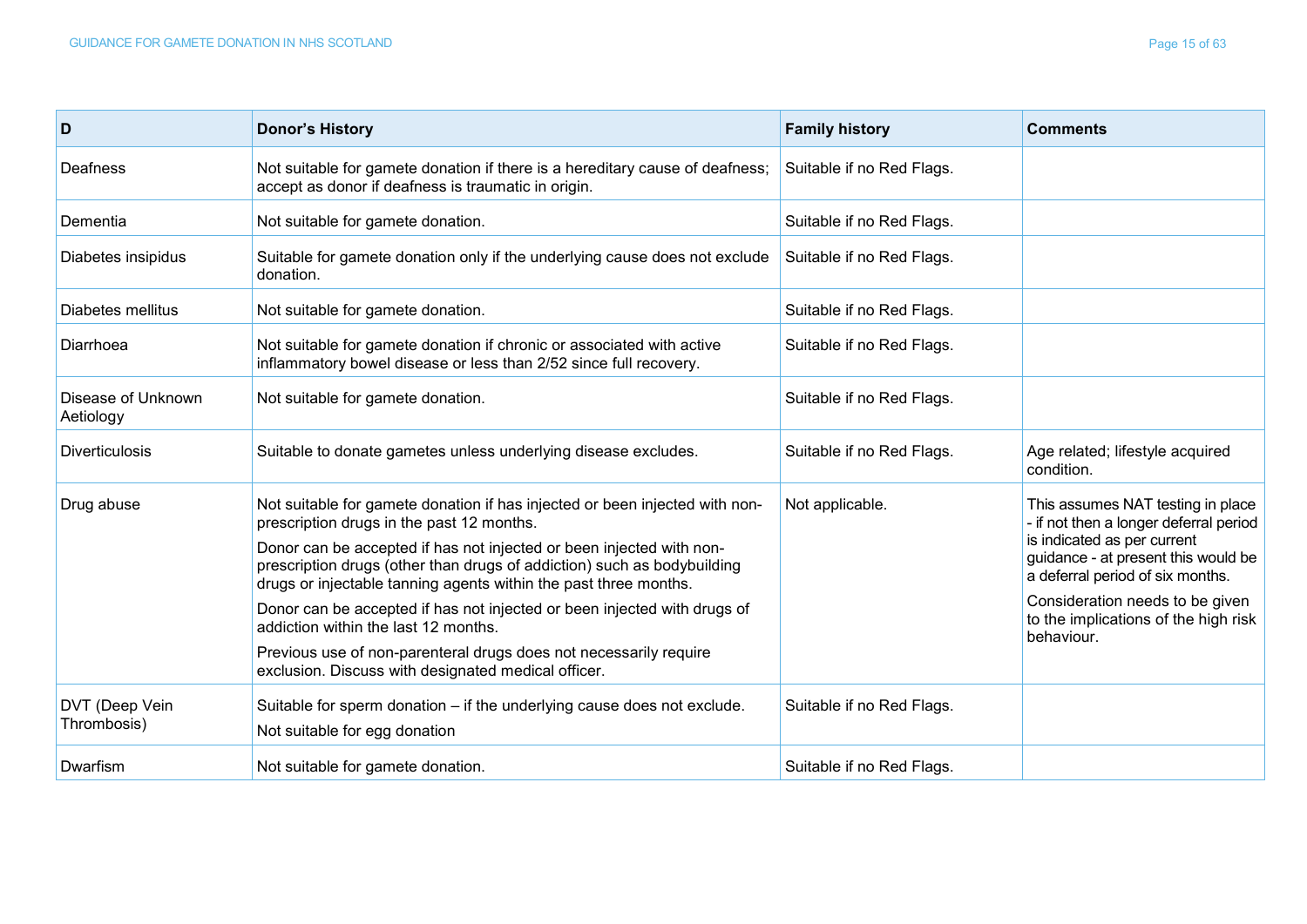|                      | Donor's History                                                                       | <b>Family history</b>     | <b>Comments</b>                                                                                                  |
|----------------------|---------------------------------------------------------------------------------------|---------------------------|------------------------------------------------------------------------------------------------------------------|
| Dysplasia of the hip | Suitable to donate gametes if due to trauma; if congenital/hereditary cause<br>defer. | Suitable if no Red Flags. | 12% risk of child being affected;<br>hip dysplasia is 12 times more<br>likely when there is a family<br>history. |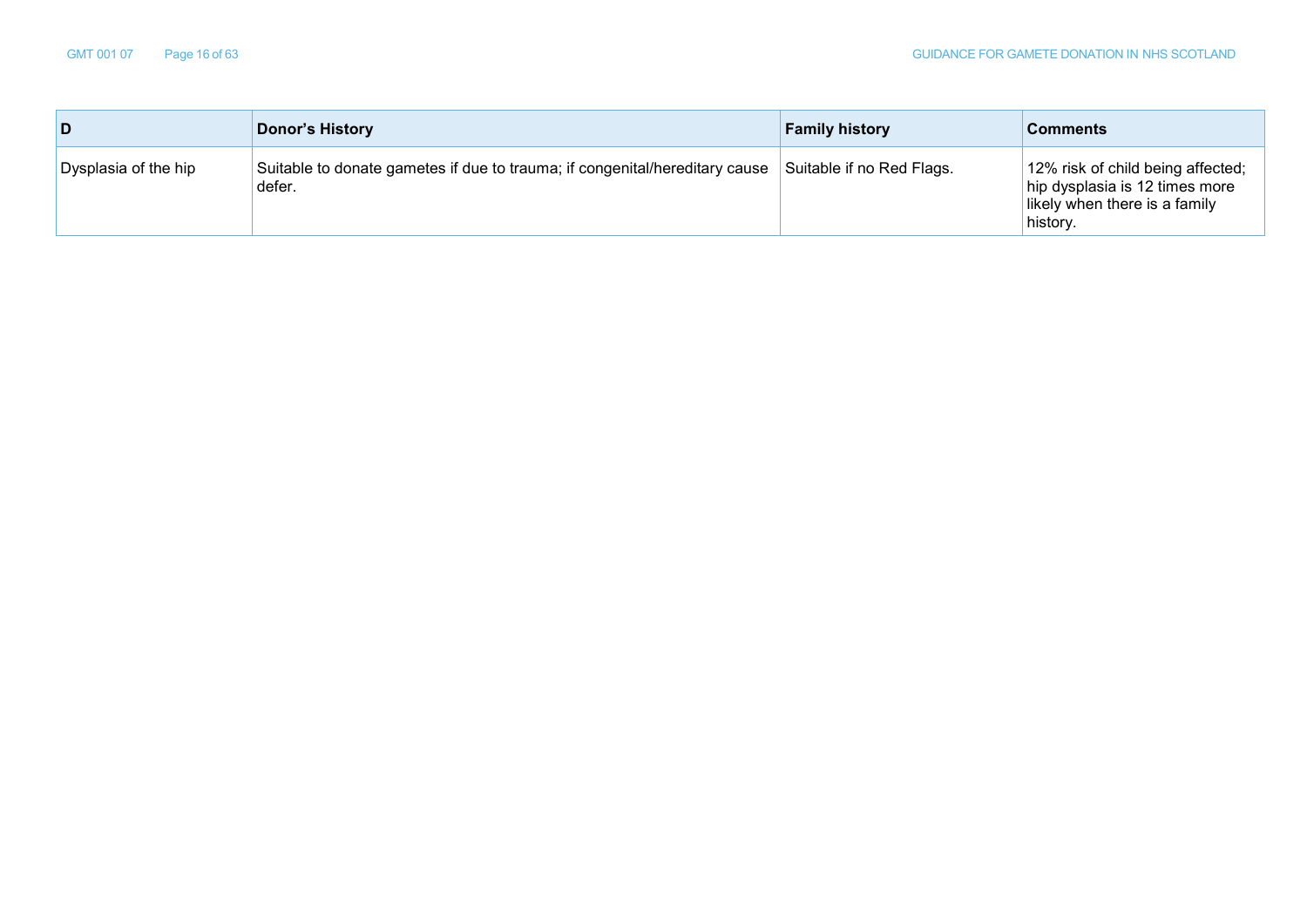| E                             | Donor's history                                                                                                                                                                                                                           | <b>Family history</b>                        | <b>Comments</b>                                                    |
|-------------------------------|-------------------------------------------------------------------------------------------------------------------------------------------------------------------------------------------------------------------------------------------|----------------------------------------------|--------------------------------------------------------------------|
| Ebola                         | Please refer to Viral Haemorrhagic Fever.                                                                                                                                                                                                 | Please refer to Viral<br>Haemorrhagic Fever. |                                                                    |
| Eczema                        | Not suitable for gamete donation if:<br>on teratogenic medication<br>underlying condition prevents being a donor<br>very severe eczema that is affecting quality of life                                                                  | Suitable if no Red Flags.                    |                                                                    |
| Endocarditis                  | Not suitable for gamete donation during active infection - accept if more<br>than two weeks since confirmed full resolution unless there is underlying<br>Congenital Heart Disease.                                                       | Suitable if no Red Flags.                    |                                                                    |
| <b>Ehlers-Danlos Syndrome</b> | Not suitable for gamete donation.                                                                                                                                                                                                         | Suitable if no Red Flags.                    |                                                                    |
| Electrolysis                  | Suitable for gamete donation.                                                                                                                                                                                                             | Not applicable.                              |                                                                    |
| Emphysema                     | Not suitable for gamete donation.                                                                                                                                                                                                         | Suitable if no Red Flags.                    |                                                                    |
| Endometriosis                 | Suitable for egg donation.                                                                                                                                                                                                                | Not applicable.                              |                                                                    |
| Epilepsy                      | Not suitable for gamete donation if:<br>of recent onset and not fully investigated or secondary to<br>malignancy or degenerative neurological disease<br>on teratogenic treatment.                                                        | Suitable if no Red Flags.                    | Consider the possibility of<br>hereditary element of the epilepsy. |
| Eye disease                   | Not suitable for gamete donation if active ocular inflammation, history of<br>malignancy, transplanted ocular tissue - if being treated with eye drops<br>determine what the condition is and discuss with designated medical<br>officer. | Suitable if no Red Flags.                    |                                                                    |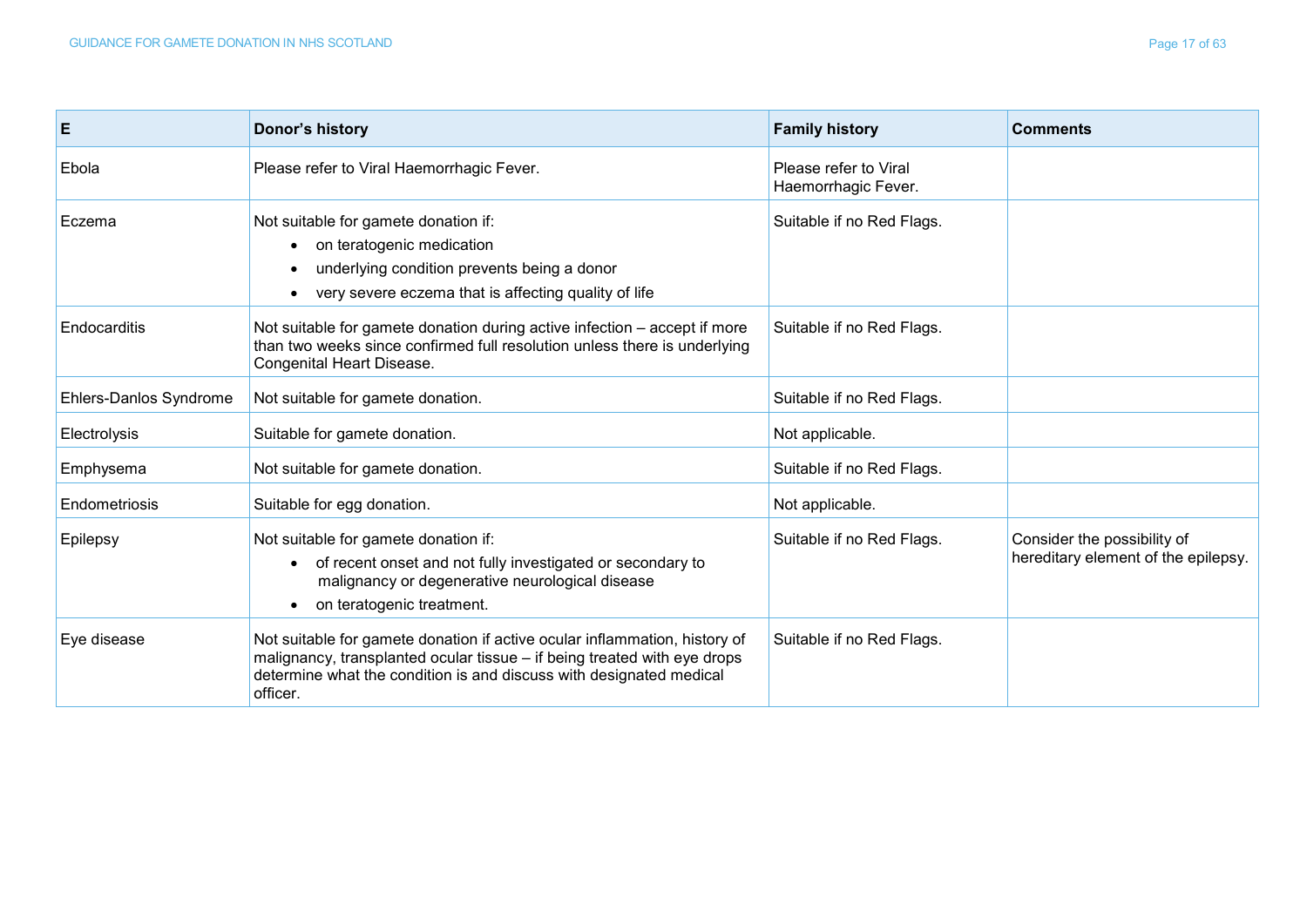| F.                | Donor's history                                                          | <b>Family history</b>     | <b>Comments</b>                                           |
|-------------------|--------------------------------------------------------------------------|---------------------------|-----------------------------------------------------------|
| Factor V Leiden   | Not suitable for gamete donation.                                        | Suitable if no Red Flags. | Autosomal dominant and<br>recessive inheritance patterns. |
| Fibroid uterus    | Suitable for gamete donation if transvaginal egg collection is feasible. | Not applicable.           |                                                           |
| Fibromyalgia      | Suitable to donate gametes.                                              | Suitable if no Red Flags. |                                                           |
| <b>Filariasis</b> | Not suitable for gamete donation.                                        | Not applicable.           |                                                           |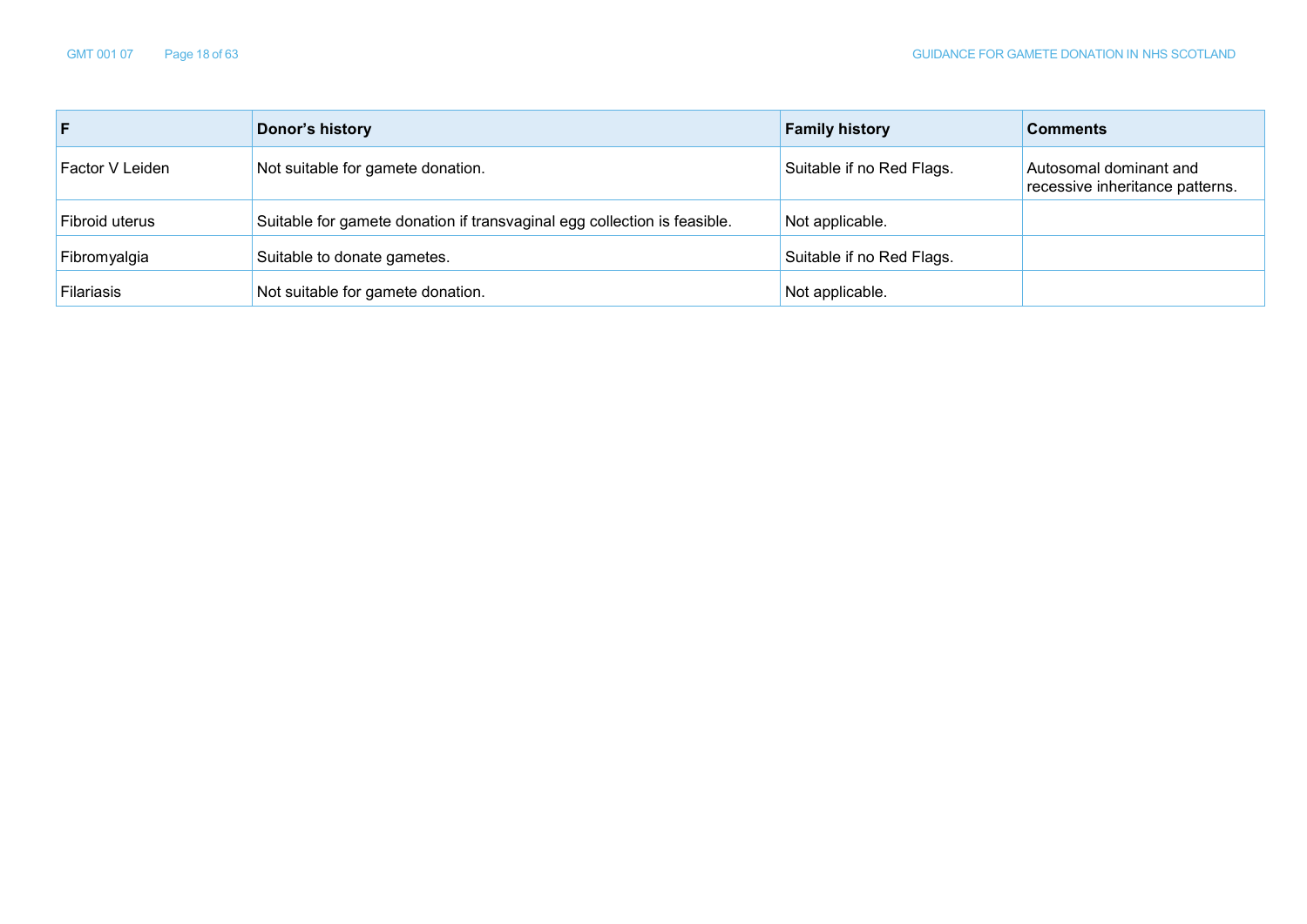| G                    | Donor's history                                                                                                                                                             | <b>Family history</b>                                                                                                                      | <b>Comments</b>                                                                                 |
|----------------------|-----------------------------------------------------------------------------------------------------------------------------------------------------------------------------|--------------------------------------------------------------------------------------------------------------------------------------------|-------------------------------------------------------------------------------------------------|
| G6PD deficiency      | Not suitable for gamete donation.                                                                                                                                           | Suitable if no Red Flags.                                                                                                                  |                                                                                                 |
| Gall bladder disease | Suitable to donate gametes if has recovered or has asymptomatic<br>gallstones that are not due to a hereditary condition and gall bladder<br>disease not due to malignancy. | Not applicable.                                                                                                                            |                                                                                                 |
| Gall stones          | Suitable for gamete donation unless hereditary cause for gallstones.<br>If recent acute cholecystitis episode refer to Infection Acute.                                     | Suitable if no Red Flags.                                                                                                                  |                                                                                                 |
| Gaucher's disease    | Not suitable for gamete donation.                                                                                                                                           | Refer to Designated Medical<br>Officer – consider risk of<br>hereditary transmission<br>depending on which family<br>members are affected. |                                                                                                 |
| Genital warts        | Suitable for gamete donation if no high risk behaviour or evidence of<br>current infection.                                                                                 | Not applicable.                                                                                                                            |                                                                                                 |
| Giardiasis           | Suitable to donate unless active infection – refer to Infection Acute.                                                                                                      | Not applicable.                                                                                                                            |                                                                                                 |
| Gilbert's syndrome   | Suitable to donate.                                                                                                                                                         | Not applicable.                                                                                                                            | Autosomal dominant or recessive<br>inheritance; no clinical impact.                             |
| Glaucoma             | Not suitable for gamete donation.                                                                                                                                           | Suitable if no Red Flags.                                                                                                                  |                                                                                                 |
| Gonorrhoea           | Not suitable for gamete donation if less than 12 months since successfully<br>completing treatment, as confirmed by repeat testing.                                         | Consider risks if sexual contact.                                                                                                          |                                                                                                 |
| Gout                 | Not suitable for gamete donation.                                                                                                                                           | Suitable if no Red Flags.                                                                                                                  | Gout runs in Families. One in five<br>people with gout have a close<br>family member with gout. |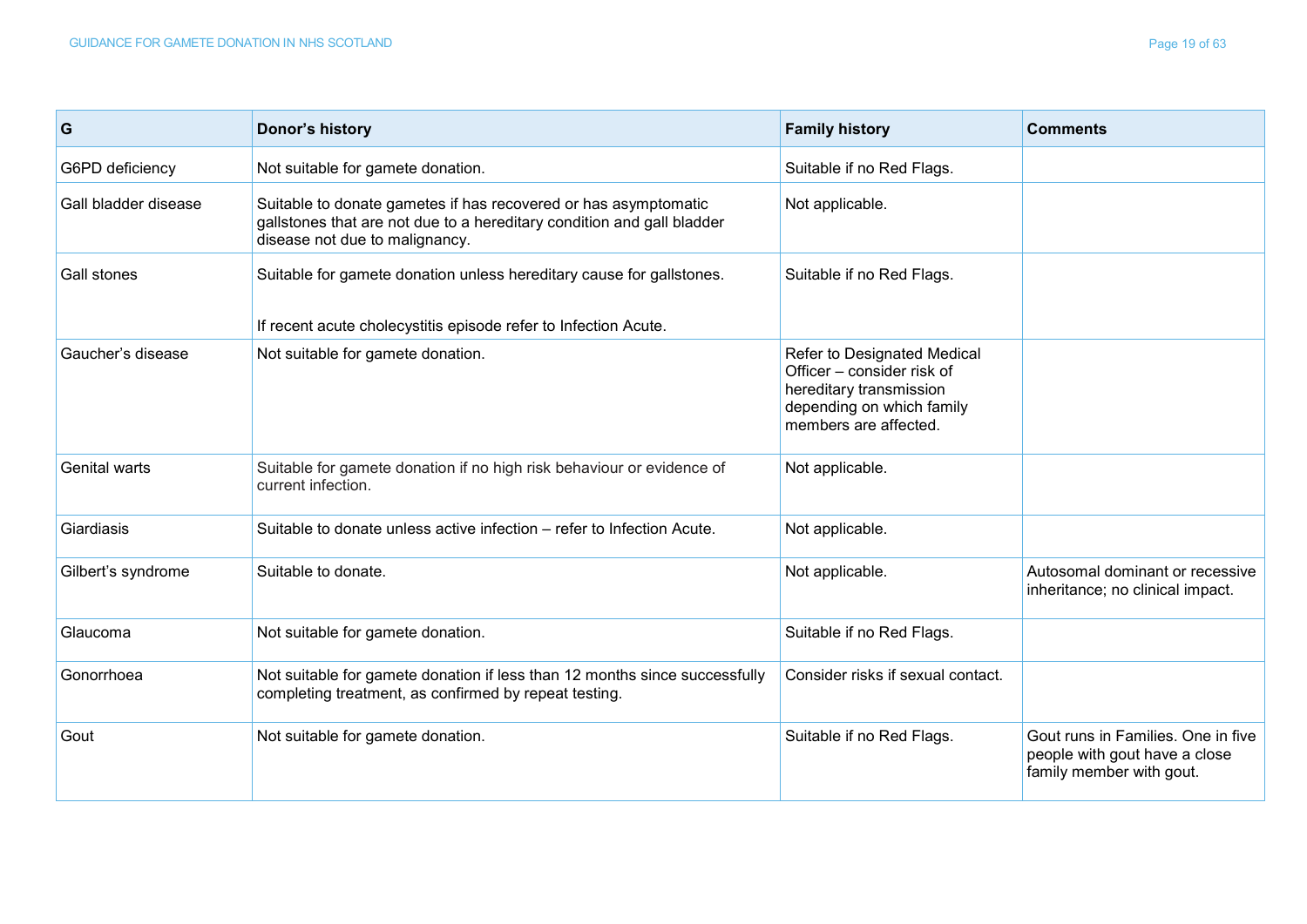| G                       | Donor's history                                                                                                                                                                                                                                            | <b>Family history</b> | <b>Comments</b> |
|-------------------------|------------------------------------------------------------------------------------------------------------------------------------------------------------------------------------------------------------------------------------------------------------|-----------------------|-----------------|
| Granuloma inguinale     | Not suitable for gamete donation.                                                                                                                                                                                                                          | Not applicable.       |                 |
| Guillain-Barré syndrome | Not suitable for gamete donation:<br>• if less than 24/12 from resolution<br>• if there has been any recurrence of symptoms<br>• if the doctor who managed the donor cannot confirm a typical<br>monophasic GBS that recovered completely within 12 months | Not applicable.       |                 |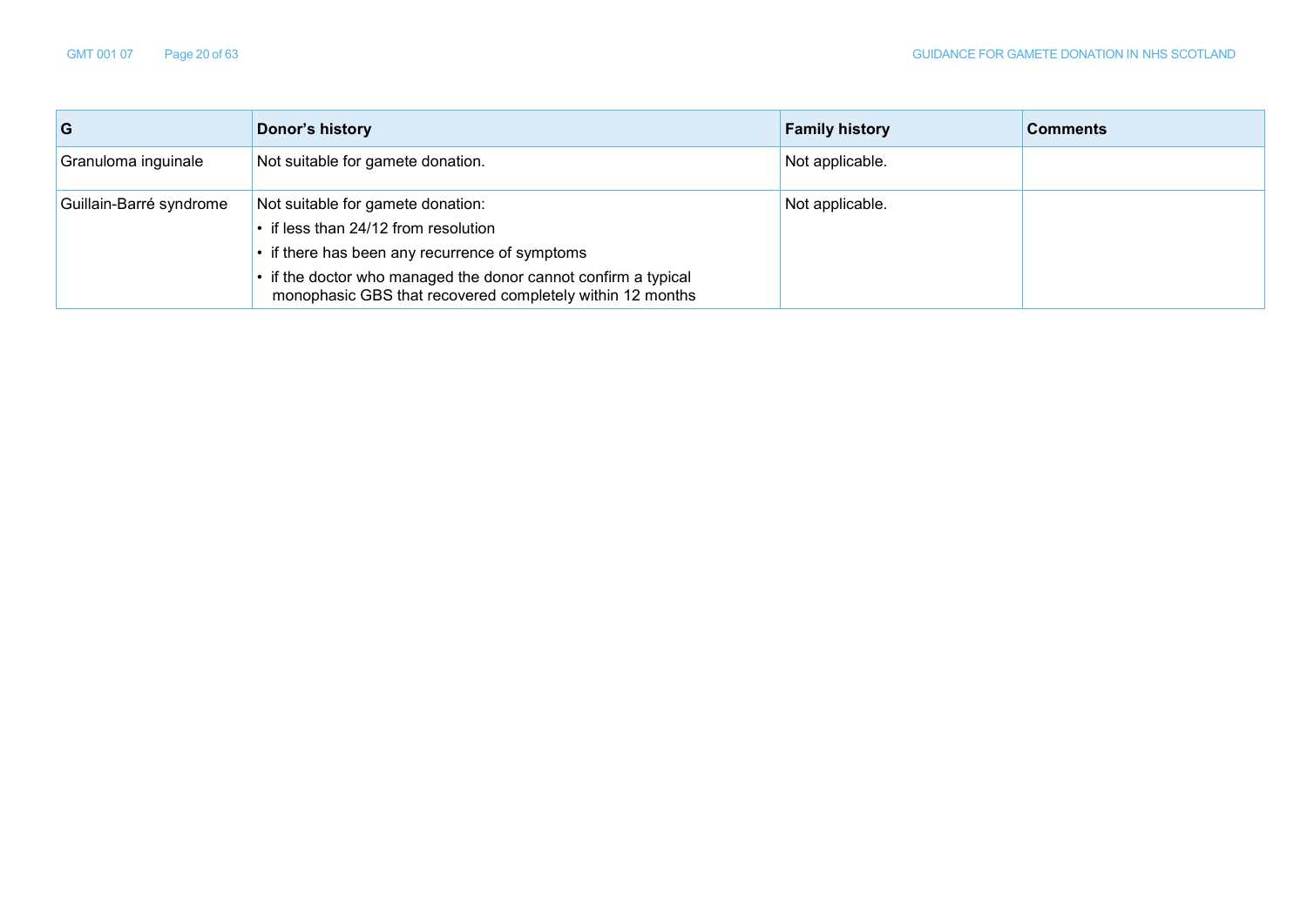| H                      | Donor's history                                                                                                                                                                                                                                                                                                           | <b>Family history</b>             | <b>Comments</b> |
|------------------------|---------------------------------------------------------------------------------------------------------------------------------------------------------------------------------------------------------------------------------------------------------------------------------------------------------------------------|-----------------------------------|-----------------|
| Haematological disease | Not suitable for gamete donation if malignant or clonal disorder such as<br>polycythemia vera or essential thrombocythemia.                                                                                                                                                                                               | Suitable if no Red Flags.         |                 |
|                        | If polycythaemia or thrombocytosis are secondary to a non-<br>malignant/clonal condition discuss with designated medical officer.                                                                                                                                                                                         |                                   |                 |
| Haematuria             | Not suitable for gamete donation if due to malignancy.<br>If due to infection - follow acute infection guidance.                                                                                                                                                                                                          | Not applicable.                   |                 |
| Haemochromatosis       | Not suitable for gamete donation.                                                                                                                                                                                                                                                                                         | Suitable if no Red Flags.         |                 |
| Haemoglobin disorders  | Not suitable for gamete donation if has sickle cell or thalassaemia<br>syndrome. Donors with traits for abnormal haemoglobin can be accepted;<br>this information must be documented to ensure the future recipient/partner<br>of recipient (as appropriate) is confirmed as not having a haemoglobin trait<br>condition. | Suitable if no Red Flags.         |                 |
| Haemolytic anaemia     | Not suitable for gamete donation.                                                                                                                                                                                                                                                                                         | Suitable if no Red Flags.         |                 |
| Haemophilia            | Not suitable for gamete donation.                                                                                                                                                                                                                                                                                         | Not suitable for gamete donation. |                 |
| <b>Haemorrhoids</b>    | Suitable to donate gametes provided underlying condition does not exclude Suitable if no Red Flags.<br>donation.                                                                                                                                                                                                          |                                   |                 |
| Headache               | Not suitable for gamete donation if regular headaches and not investigated<br>yet.                                                                                                                                                                                                                                        | Not applicable.                   |                 |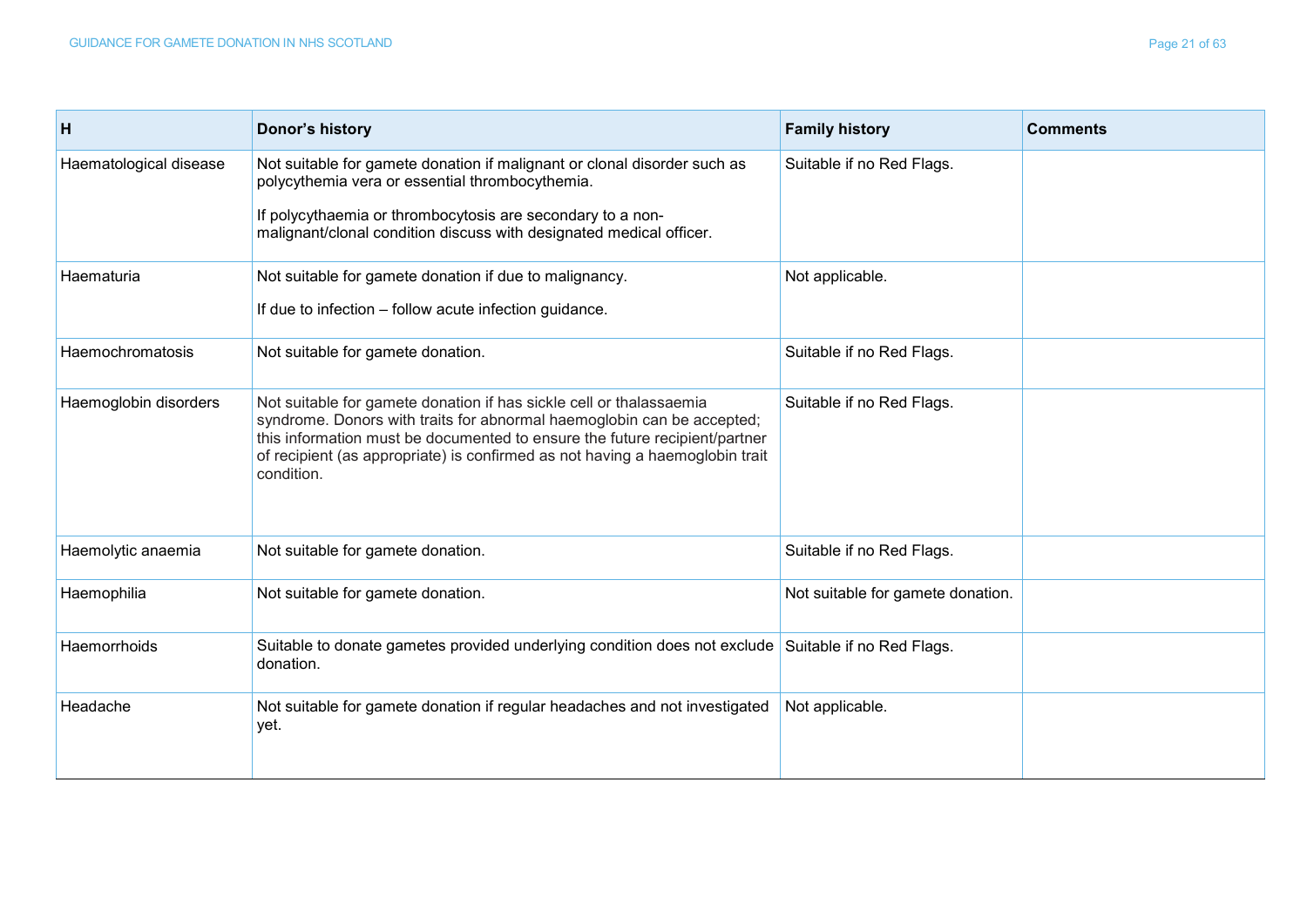| н                  | Donor's history                                                                                                                                                                                                                                                                                                                                                                 | <b>Family history</b>                                 | <b>Comments</b>                                      |                                                              |
|--------------------|---------------------------------------------------------------------------------------------------------------------------------------------------------------------------------------------------------------------------------------------------------------------------------------------------------------------------------------------------------------------------------|-------------------------------------------------------|------------------------------------------------------|--------------------------------------------------------------|
| <b>Hepatitis A</b> | Donor with hepatitis A infection is not suitable for gamete donation if less<br>than 6/12 from recovery; if fully recovered and documented HAV RNA<br>potential exposure if donor is a<br>negative and anti-HAV IgG positive after recovery can be accepted for<br>close contact.<br>gamete donation.<br>Current/former sexual partner of Hepatitis A infected individual – Not | Not applicable although consider<br>faeco-oral route. | Hep A may be transmitted<br>through sexual activity. | Household contacts can easily<br>become infected through the |
|                    | suitable for gamete donation if less than 6/12 from recovery of current<br>sexual partner or from last sexual contact if a former sexual partner.                                                                                                                                                                                                                               |                                                       |                                                      |                                                              |
|                    | Sharing a home with a Hepatitis A affected individual – Not suitable for<br>gamete donation if less than 6/12 from recovery of the last affected person<br>in the house or from the last contact if no longer sharing. If shown to be<br>immune accept.                                                                                                                         |                                                       |                                                      |                                                              |
|                    | Hepatitis A immunisation:<br>Not suitable for gamete donation if known recent exposure to Hepatitis A<br>and less than 6 months have passed since vaccination or intramuscular<br>immunoglobulin was given.<br>If no known exposure – accept.                                                                                                                                   |                                                       |                                                      |                                                              |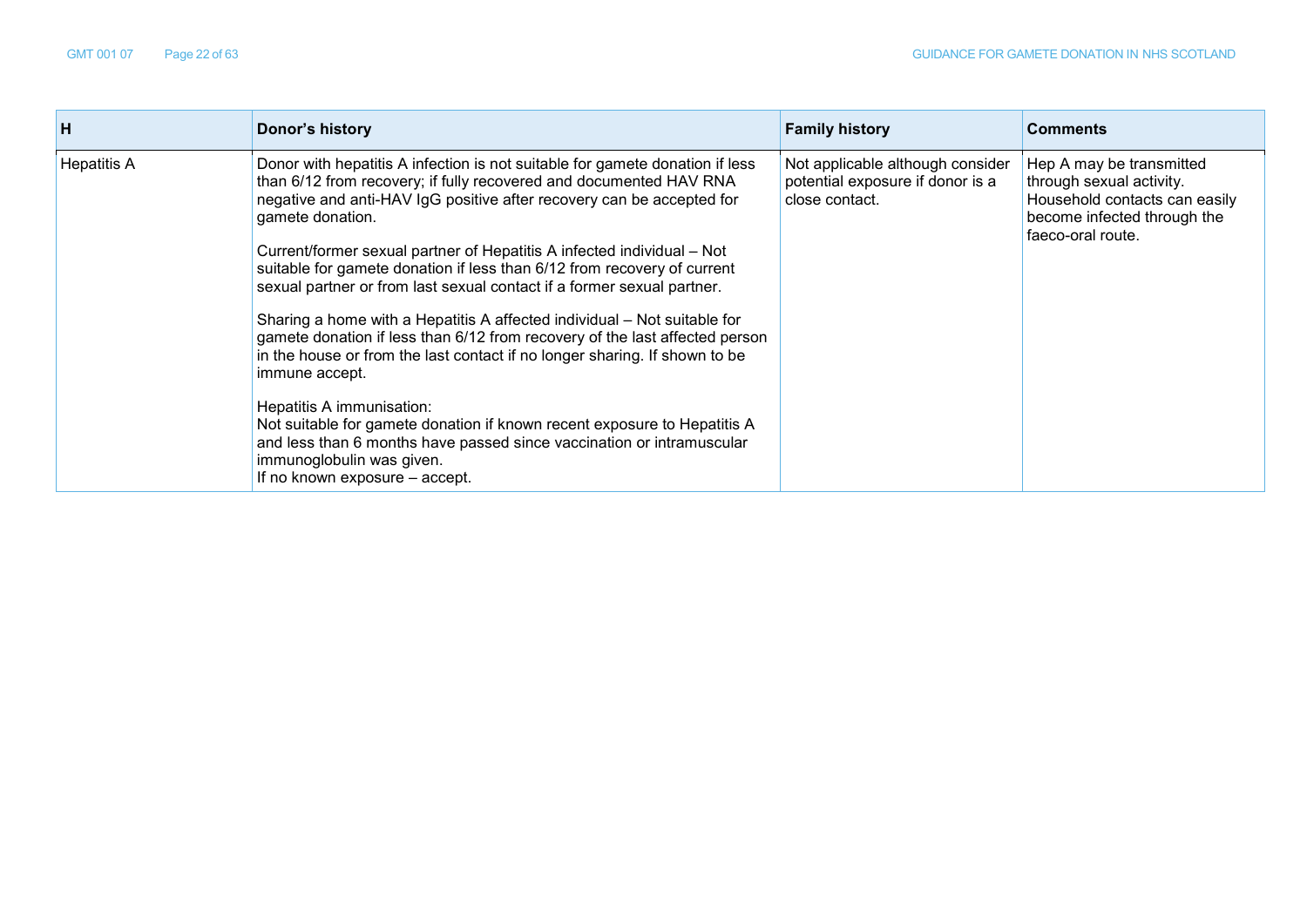| H                                  | Donor's history                                                                                                                                                                                                                                                                                                                                                                                                                                                                                                                                                                                                                                                                                                                                                                                                                                                                                                                                                                                                                                                                                                                                                                                                                                                                                                                                                                                                                                                                                                | <b>Family history</b>                                                                  | <b>Comments</b>                                                                                                                                                                       |
|------------------------------------|----------------------------------------------------------------------------------------------------------------------------------------------------------------------------------------------------------------------------------------------------------------------------------------------------------------------------------------------------------------------------------------------------------------------------------------------------------------------------------------------------------------------------------------------------------------------------------------------------------------------------------------------------------------------------------------------------------------------------------------------------------------------------------------------------------------------------------------------------------------------------------------------------------------------------------------------------------------------------------------------------------------------------------------------------------------------------------------------------------------------------------------------------------------------------------------------------------------------------------------------------------------------------------------------------------------------------------------------------------------------------------------------------------------------------------------------------------------------------------------------------------------|----------------------------------------------------------------------------------------|---------------------------------------------------------------------------------------------------------------------------------------------------------------------------------------|
| Hepatitis B infected<br>individual | Current infection - Not suitable for gamete donation.<br>Previous (recovered) hepatitis B infection - must not donate if less than 12<br>months since diagnosis; if more than 12 months since diagnosis of HBV<br>infection and they have successfully cleared the infection accept – discuss<br>with designated medical officer for interpretation of test results and<br>consider the HFEA Code of Practice.                                                                                                                                                                                                                                                                                                                                                                                                                                                                                                                                                                                                                                                                                                                                                                                                                                                                                                                                                                                                                                                                                                 | Not applicable although consider<br>potential exposure if donor is a<br>close contact. | Sensitive assays for HBsAg may<br>be positive following recent<br>immunisation hence the<br>requirement for a seven day<br>deferral.                                                  |
|                                    | Current or former sexual partner of infected individual:<br>• must not donate if less than three months from last sexual contact; if more than<br>three months since last sexual contact accept;<br>if less than three months since last sexual contact and the donor is shown to be<br>naturally immune accept.<br>Current or former sexual partner of person who had recovered from hepatitis B<br>infection at the time of last sexual contact:<br>must not donate if less than three months from last sexual contact with a partner<br>who has been diagnosed with HBV infection less than 12 months ago;<br>• if more than three months since last sexual contact regardless of when the<br>partner was diagnosed with the HBV infection, accept; or if partner was<br>diagnosed with HBV infection more than 12 months ago and has cleared the<br>infection at the time of last sexual contact, accept.<br>Sharing home with someone with hepatitis B infection - must not donate if less than<br>three months since sharing ceased; if less than three months since sharing a home<br>ceased and the donor is shown to be naturally immune, accept;<br>Hepatitis B immunisation:<br>If immunised following known exposure - must not donate; if more than three<br>months from immunisation accept.<br>If immunised with no known exposure - must not donate if less than seven days<br>after the last immunisation was given; if more than seven days after the last<br>immunisation was given accept. |                                                                                        | This assumes NAT testing in place<br>- if not then a longer deferral period<br>is indicated as per current<br>guidance - at present this would be<br>a deferral period of six months. |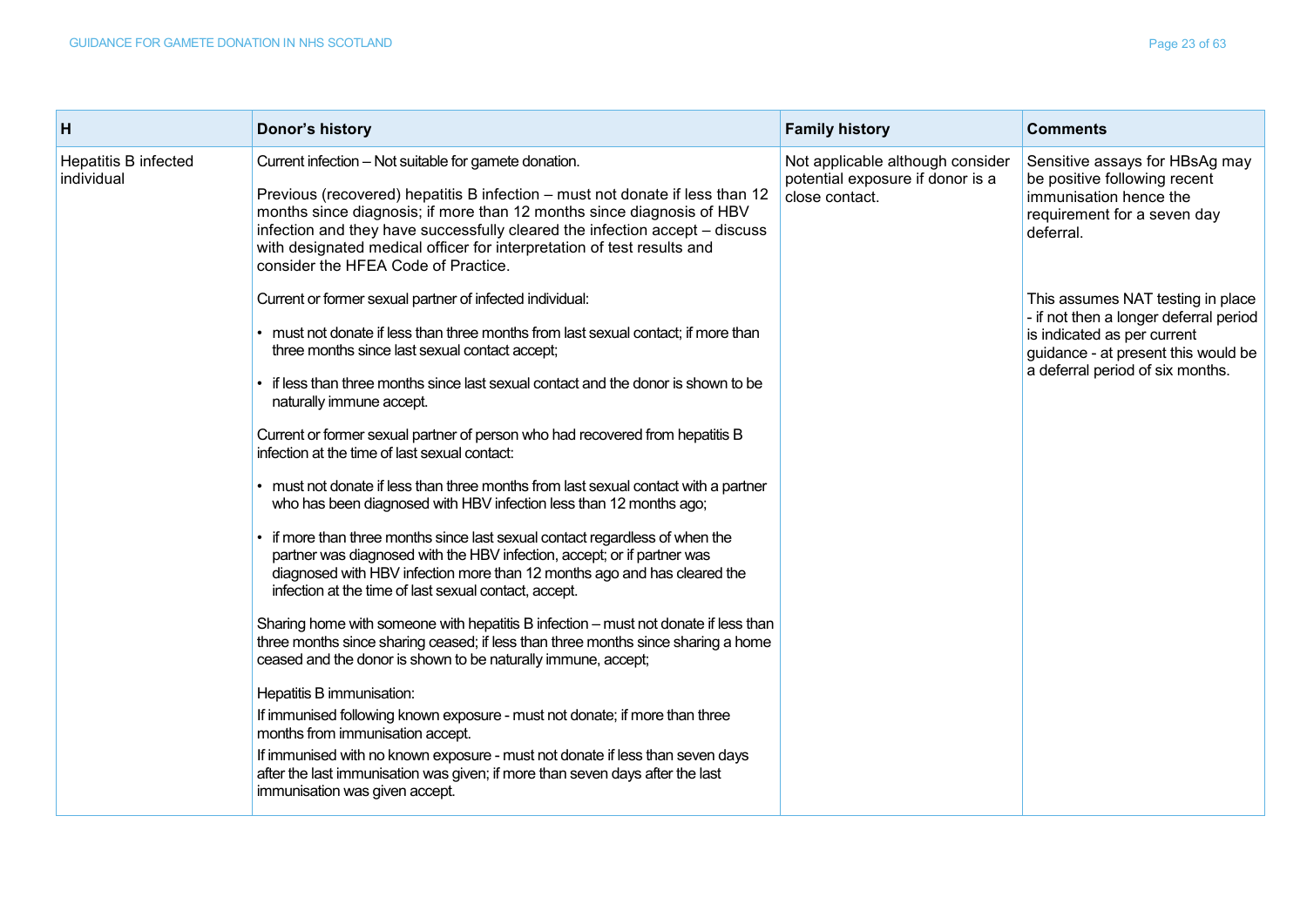| H                                     | Donor's history                                                                                                                                                                                                                                                                                                                                                                                                                                                                                                                                                                                                                                                                                                                                                                                   | <b>Family history</b>                                                                   | <b>Comments</b>                                                                                                                                                                                                                                                                                                                                                                                                    |
|---------------------------------------|---------------------------------------------------------------------------------------------------------------------------------------------------------------------------------------------------------------------------------------------------------------------------------------------------------------------------------------------------------------------------------------------------------------------------------------------------------------------------------------------------------------------------------------------------------------------------------------------------------------------------------------------------------------------------------------------------------------------------------------------------------------------------------------------------|-----------------------------------------------------------------------------------------|--------------------------------------------------------------------------------------------------------------------------------------------------------------------------------------------------------------------------------------------------------------------------------------------------------------------------------------------------------------------------------------------------------------------|
| <b>Hepatitis C</b>                    | Not suitable for gamete donation.<br>Current sexual partner of infected individual - Not suitable for donation.<br>Former sexual partner of infected individual - only accept if BBV screen<br>including NAT testing is negative and more than 3/12 since last sexual<br>contact.<br>Sharing home with someone with hepatitis $C$ – can be accepted as donor.                                                                                                                                                                                                                                                                                                                                                                                                                                     | Not applicable.                                                                         | Hepatitis C is neither contagious<br>nor spread by the faeco-oral<br>route. It is usually only spread<br>through a direct blood to blood<br>route. For these reasons<br>household contacts do not need<br>to be deferred.<br>This assumes NAT testing in place<br>- if not then a longer deferral<br>period is indicated as per current<br>guidance - at present this would<br>be a deferral period of six months. |
| <b>Hepatitis E</b>                    | Not suitable for gamete donation during acute infection.<br>Accept if more than six months from recovery.<br>If less than six months from recovery and HEV RNA negative and anti-<br>HEV IgG positive accept.                                                                                                                                                                                                                                                                                                                                                                                                                                                                                                                                                                                     | Not applicable, although consider<br>potential exposure if donor is a<br>close contact. |                                                                                                                                                                                                                                                                                                                                                                                                                    |
| <b>Hepatitis of Unknown</b><br>Origin | Not suitable for gamete donation if <24 months from recovery.<br>If more than 12 months but less than 24 months from recovery, obtain<br>history and blood samples and refer to a designated medical officer: if<br>negative for all markers of hepatitis B, including NAT, accept; if anti-HB<br>core is positive and HBsAg is negative, HBV DNA is negative and anti-<br>HBs has been documented at more than 100iu/l at some time accept.<br>If more than 24 months from recovery accept.<br>Sexual partners of affected individuals: Not suitable for gamete donation if<br><12 months from recovery of sexual partner.<br>Person sharing home with affected individual: Not suitable for gamete<br>donation if less than 12 months from recovery of the last affected person<br>in the home. | Suitable if no Red Flags.                                                               | This assumes NAT testing in<br>place - if not then a longer<br>deferral period is indicated as per<br>current guidance - at present this<br>would be a deferral period of six<br>months.                                                                                                                                                                                                                           |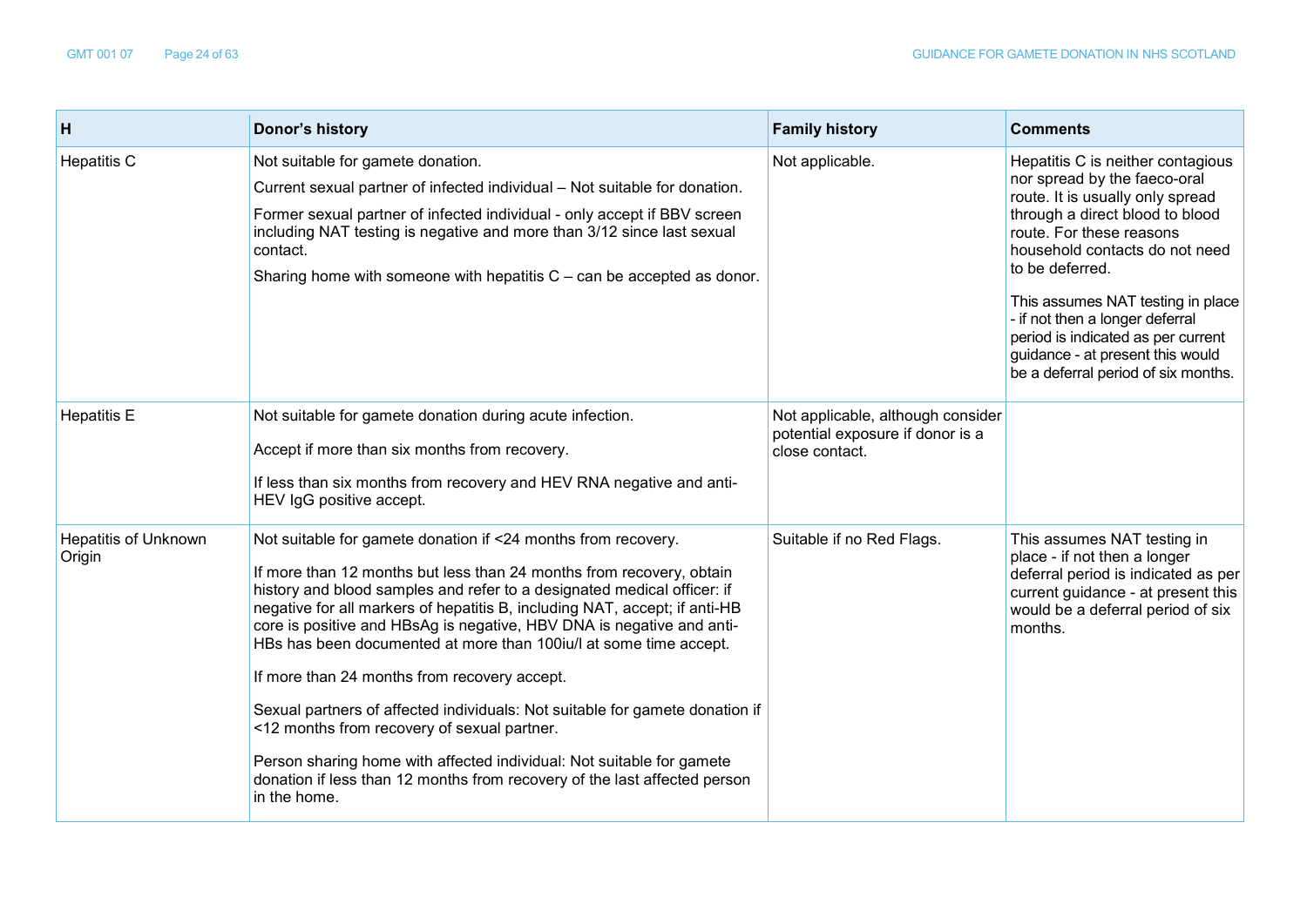| н                         | Donor's history                                                                                                                                                                                                                                                                                                                                                                                                                                                                                                                                                                                                                                                                                                                                                                                                                                                                                                                                                                                                                                                                                                                                                                                                                       | <b>Family history</b>     | <b>Comments</b>                                                                                                                                                                          |
|---------------------------|---------------------------------------------------------------------------------------------------------------------------------------------------------------------------------------------------------------------------------------------------------------------------------------------------------------------------------------------------------------------------------------------------------------------------------------------------------------------------------------------------------------------------------------------------------------------------------------------------------------------------------------------------------------------------------------------------------------------------------------------------------------------------------------------------------------------------------------------------------------------------------------------------------------------------------------------------------------------------------------------------------------------------------------------------------------------------------------------------------------------------------------------------------------------------------------------------------------------------------------|---------------------------|------------------------------------------------------------------------------------------------------------------------------------------------------------------------------------------|
| Hereditary elliptocytosis | Not suitable for gamete donation.                                                                                                                                                                                                                                                                                                                                                                                                                                                                                                                                                                                                                                                                                                                                                                                                                                                                                                                                                                                                                                                                                                                                                                                                     | Suitable if no Red Flags. |                                                                                                                                                                                          |
| Hereditary spherocytosis  | Not suitable for gamete donation.                                                                                                                                                                                                                                                                                                                                                                                                                                                                                                                                                                                                                                                                                                                                                                                                                                                                                                                                                                                                                                                                                                                                                                                                     | Suitable if no Red Flags. |                                                                                                                                                                                          |
| Herpes - Genital          | Not suitable for gamete donation if fresh lesions; can be accepted if<br>lesions are completely healed provided there is no history of other STDs or<br>evidence of high risk behaviour.                                                                                                                                                                                                                                                                                                                                                                                                                                                                                                                                                                                                                                                                                                                                                                                                                                                                                                                                                                                                                                              | Not applicable.           |                                                                                                                                                                                          |
| Herpes - Oral             | Not suitable for gamete donation if fresh lesions - accept if lesions are<br>healing and no evidence of high risk behaviour.                                                                                                                                                                                                                                                                                                                                                                                                                                                                                                                                                                                                                                                                                                                                                                                                                                                                                                                                                                                                                                                                                                          | Not applicable.           |                                                                                                                                                                                          |
| High risk activity        | Not suitable for gamete donation if:<br>• Has injected or been injected with drugs of addiction in the last 12<br>months<br>• Has injected or been injected with non-prescription drugs such as<br>bodybuilding drugs or injectable tanning agents in the last three months<br>• Has received any payment for sex such as with money or drugs in the<br>last three months<br>• A man has had sex with another man in the last three months (unless a<br>repeat sample, including NAT testing, will be tested at least three<br>months later)<br>• A woman has had sex (oral or anal) with a man who has had sex with<br>another man even if they used a condom or other protective (unless a<br>repeat sample, including NAT testing, will be tested at least three<br>months later)<br>Potential donor has had sex within the last three months with a partner<br>who:<br>a. is or may be HIV or HTLV positive<br>b. is or may be HBV or HCV positive<br>c. has received any payment such as with money or drugs for sex<br>d. has injected or been injected with non-prescription drugs<br>e. has or may have been sexually active in parts of the world where<br>HIV/AIDS is very common - this includes most countries in Africa. | Not applicable.           | This assumes NAT testing in<br>place - if not then a longer<br>deferral period is indicated as per<br>current guidance - at present this<br>would be a deferral period of six<br>months. |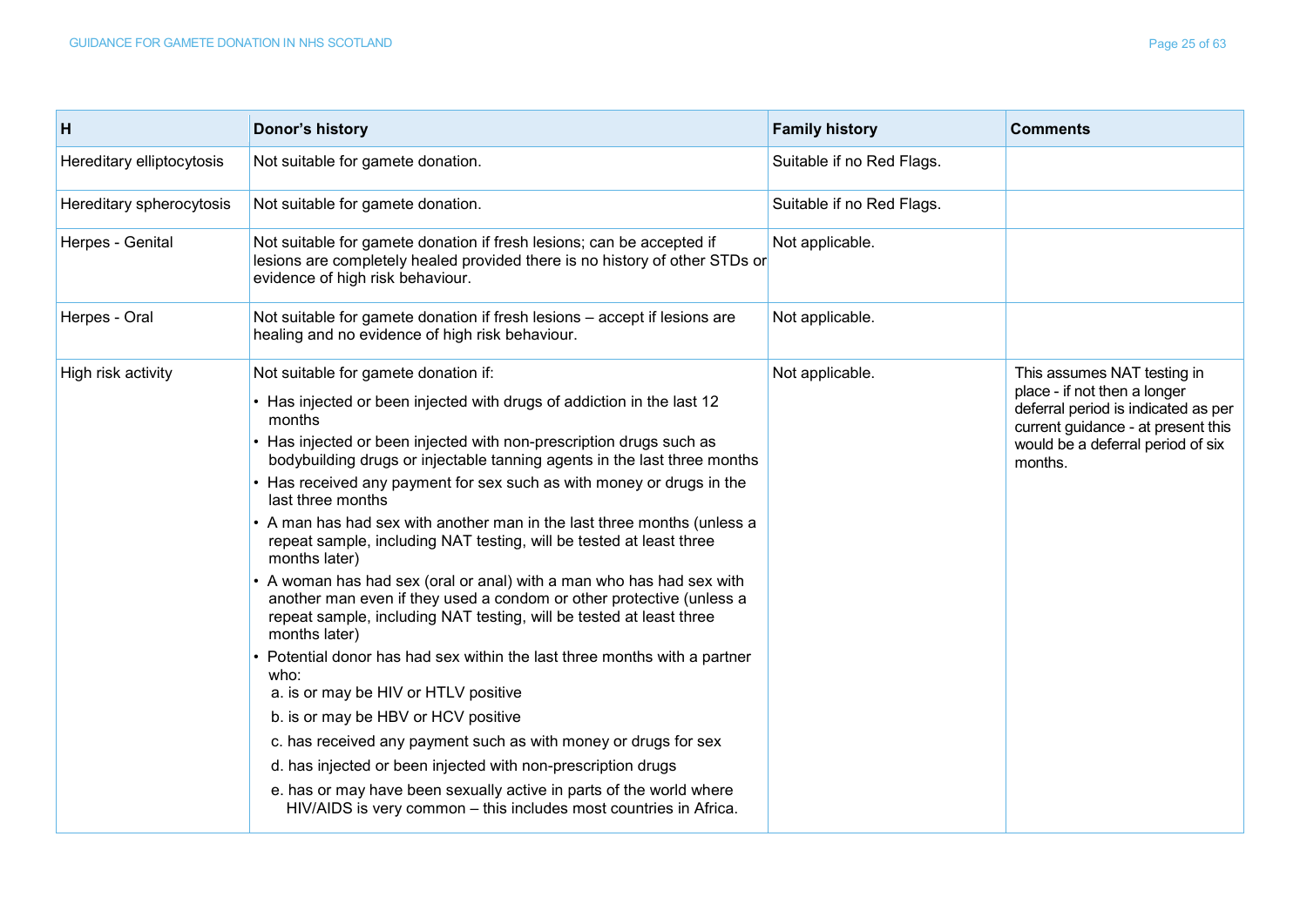| н          | Donor's history                                                                                                                                                                                                                                                                                                                                             | <b>Family history</b> | <b>Comments</b>                                                                                                                                                      |
|------------|-------------------------------------------------------------------------------------------------------------------------------------------------------------------------------------------------------------------------------------------------------------------------------------------------------------------------------------------------------------|-----------------------|----------------------------------------------------------------------------------------------------------------------------------------------------------------------|
| <b>HIV</b> | Not suitable for gamete donation.<br>Current sexual partners of confirmed case: Not suitable for gamete<br>donation.<br>Former sexual partner of confirmed case: Not suitable for gamete<br>donation if less than three months from last sexual contact.<br>Sharing home with an infected person: Suitable for gamete donation if<br>fulfil other criteria. | Not applicable.       | This assumes NAT testing in<br>place - if not a longer deferral<br>period would be required as per<br>current guidance - at present this<br>is a six month deferral. |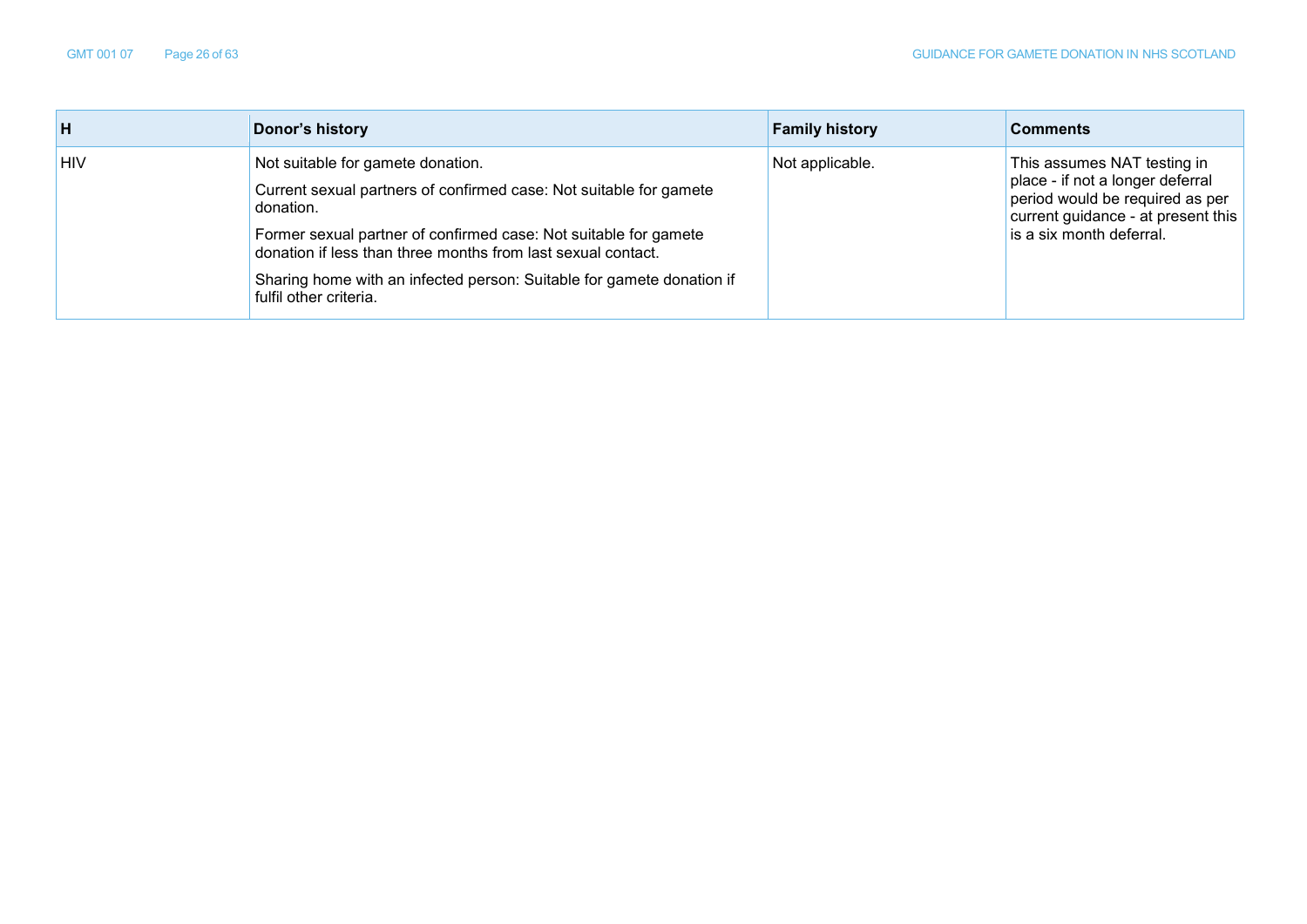| н               | Donor's history                                                                                                                                                                                                                                                                                                                                                                                                                          | <b>Family history</b>                                                                                                                            | <b>Comments</b>                                                                                                                                                                                                                                                                                                                                                                                                                                                                                                                                                     |
|-----------------|------------------------------------------------------------------------------------------------------------------------------------------------------------------------------------------------------------------------------------------------------------------------------------------------------------------------------------------------------------------------------------------------------------------------------------------|--------------------------------------------------------------------------------------------------------------------------------------------------|---------------------------------------------------------------------------------------------------------------------------------------------------------------------------------------------------------------------------------------------------------------------------------------------------------------------------------------------------------------------------------------------------------------------------------------------------------------------------------------------------------------------------------------------------------------------|
| HIV prophylaxis | Not suitable for gamete donation if donor has taken Pre-Exposure<br>Prophylaxis (PrEP) or Post-Exposure Prophylaxis (PEP) in the previous<br>three months.<br>Also assess potential donor using PrEP or PEP for donation safety risks<br>relating to sexual activity or other high risk activity.<br>Donor can be accepted if it is more than three months since the use of<br>PrEP or PEP and there are no other donation safety risks. | Not applicable; although consider<br>risk of sexual transmission if<br>family member taking PrEP/PEP<br>is sexual partner of potential<br>donor. | The use of Pre-Exposure<br>Prophylaxis (PrEP), e.g. Truvada®,<br>to prevent HIV is increasing.<br>Patients taking PrEP are unlikely to<br>be eligible to donate due to<br>donation safety guidelines.<br>However, PrEP is also available via<br>private prescription and/or online<br>pharmacies and may be used by<br>individuals who would not otherwise<br>be deferred.                                                                                                                                                                                          |
|                 |                                                                                                                                                                                                                                                                                                                                                                                                                                          |                                                                                                                                                  | Use of PrEP may interfere with<br>testing for HIV by delaying<br>seroconversion or by giving unclear<br>results in a positive donor. For this<br>reason, it is important that donors<br>who have taken PrEP in the<br>previous three months are not<br>accepted to donate, even if they do<br>not have another donation safety<br>risk.                                                                                                                                                                                                                             |
|                 |                                                                                                                                                                                                                                                                                                                                                                                                                                          |                                                                                                                                                  | Post-Exposure Prophylaxis (PEP)<br>has a similar mechanism of action<br>to PrEP and may also interfere with<br>testing results. In the UK PEP is<br>prescribed to people who have<br>been exposed to someone who<br>may have HIV. This includes<br>through sexual activity or exposure<br>through a needle stick injury.<br>Donors who have received PEP will<br>usually be ineligible to donate for<br>the same reason they were given<br>PEP. If the underlying reason for<br>taking PrEP or PEP warrants a<br>longer deferral period, this should<br>be applied. |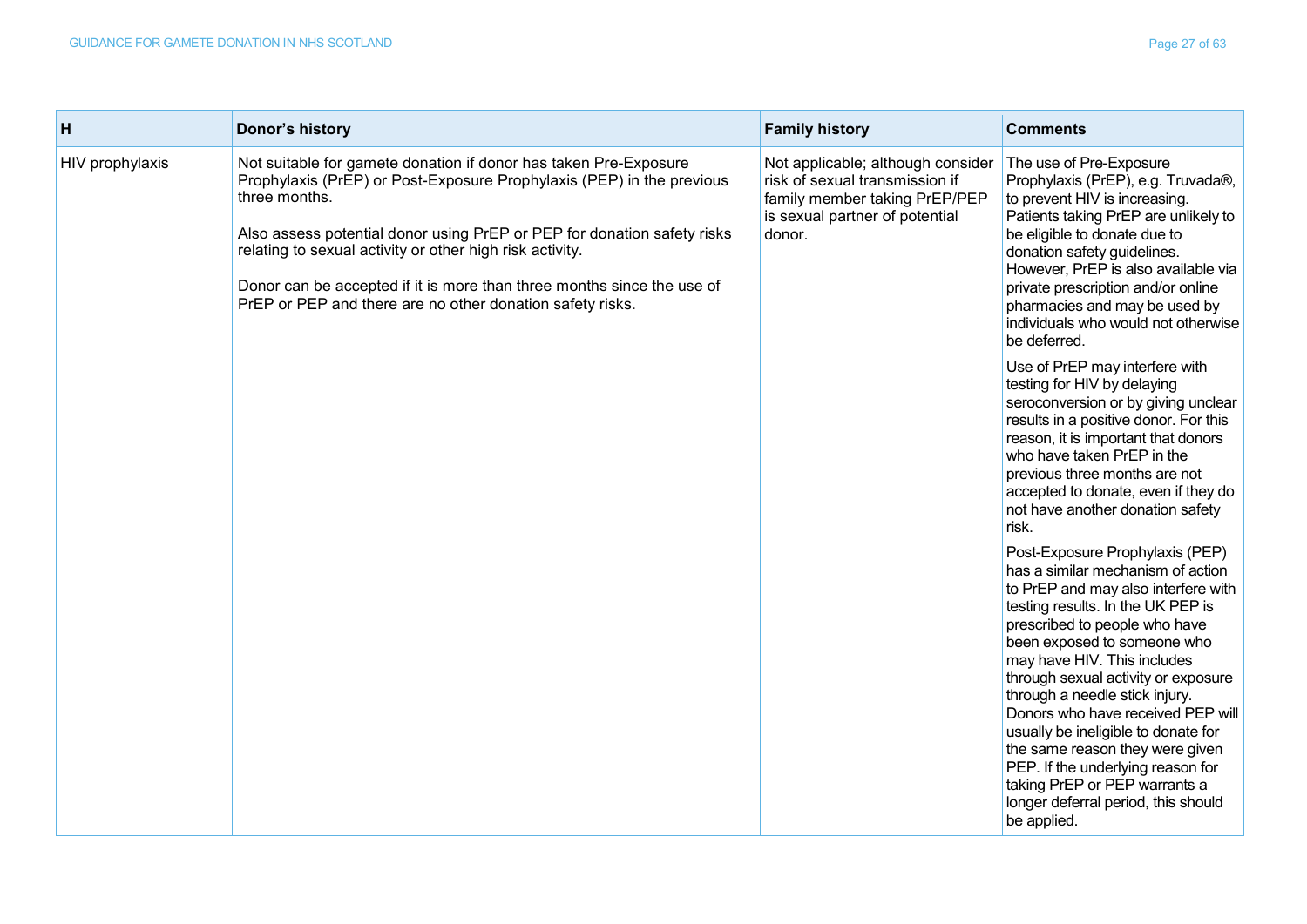| н                    | Donor's history                                                                                                                                                                                                                                                                                                                                                            | <b>Family history</b>     | <b>Comments</b>                                                                                                                                                                                                                                                                                       |
|----------------------|----------------------------------------------------------------------------------------------------------------------------------------------------------------------------------------------------------------------------------------------------------------------------------------------------------------------------------------------------------------------------|---------------------------|-------------------------------------------------------------------------------------------------------------------------------------------------------------------------------------------------------------------------------------------------------------------------------------------------------|
| Homosexual/bisexual  | Suitable to donate eggs.<br>For sperm donors: suitable to donate sperm but quarantine donation for three<br>months if doing NAT testing and repeat testing after three months; or<br>quarantine for six months if doing only serology testing and repeat testing after<br>six months.                                                                                      | Not applicable.           |                                                                                                                                                                                                                                                                                                       |
| Hormone treatment    | Not suitable for gamete donation if has ever received human pituitary derived<br>hormones such as growth hormones or human gondaotrophins.<br>If treated exclusively with recombinant-derived hormones accept. In the UK<br>recombinant growth hormone has been used since 1985.<br>If treated with gonadotrophins that were exclusively non-pituitary derived,<br>accept. | Not applicable.           |                                                                                                                                                                                                                                                                                                       |
| <b>HRT</b>           | Not suitable for gamete donation.                                                                                                                                                                                                                                                                                                                                          | Not applicable.           |                                                                                                                                                                                                                                                                                                       |
| <b>HTLV</b>          | Not suitable for gamete donation.<br>Current and former sexual partner of confirmed case: must not donate if less<br>than 3 months from last sexual contact.<br>Person currently or formerly sharing a home with an affected individual: accept.                                                                                                                           | Not applicable.           | Consider NAT testing if a validated<br>assay for HTLV becomes available.<br>HTLV is neither contagious nor<br>spread by the faeco-oral route. It is<br>usually only spread through a direct<br>blood to blood or sexual route. For<br>these reasons household contacts<br>do not need to be deferred. |
| Huntington's disease | Not suitable for gamete donation.                                                                                                                                                                                                                                                                                                                                          | Suitable if no Red Flags. | If there is a family history of<br>Huntington's disease consider the<br>possibility of asymptomatic<br>carriage of the relevant gene at the<br>time of donation.                                                                                                                                      |
| Hydatid disease      | Not suitable for gamete donation if history of hydatid disease.                                                                                                                                                                                                                                                                                                            | Not applicable.           |                                                                                                                                                                                                                                                                                                       |
| Hydrocephalus        | Not suitable for gamete donation.                                                                                                                                                                                                                                                                                                                                          | Suitable if no Red Flags. |                                                                                                                                                                                                                                                                                                       |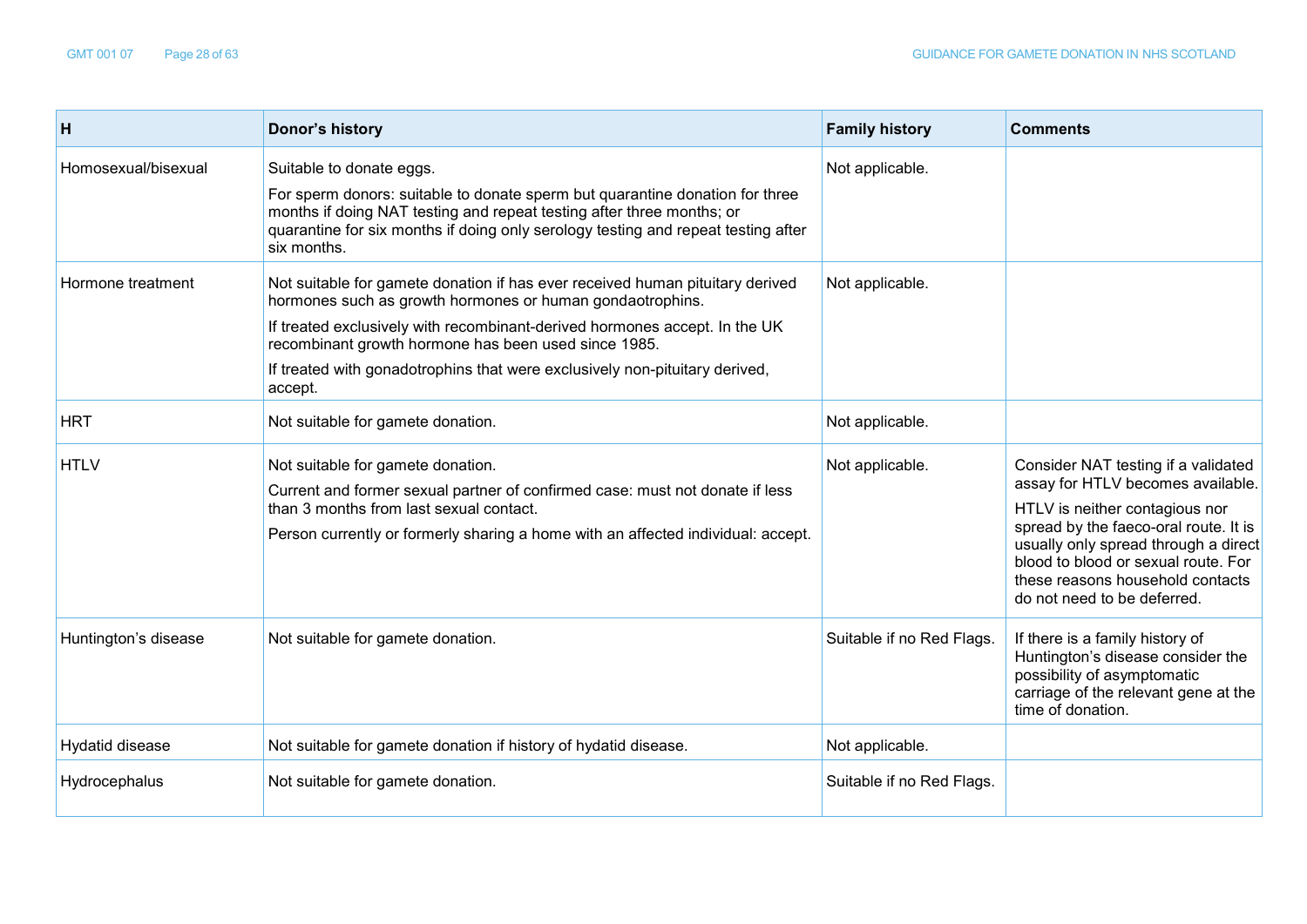| H                                  | Donor's history                                                                                                                             | <b>Family history</b>     | <b>Comments</b> |
|------------------------------------|---------------------------------------------------------------------------------------------------------------------------------------------|---------------------------|-----------------|
| Hypercholesterolemia<br>(Familial) | Not suitable for gamete donation.                                                                                                           | Suitable if no Red Flags. |                 |
| Hypertension                       | Suitable to donate gametes provided underlying condition does not exclude<br>donation and not needing regular medication.                   | Suitable if no Red Flags. |                 |
| Hypnotics                          | Not suitable for gamete donation while under the influence of hypnotics.                                                                    | Not applicable.           |                 |
| Hypospadias                        | Not suitable for gamete donation due to potential hereditary nature of condition<br>and particularly if associated with undescended testis. | Suitable if no Red Flags. |                 |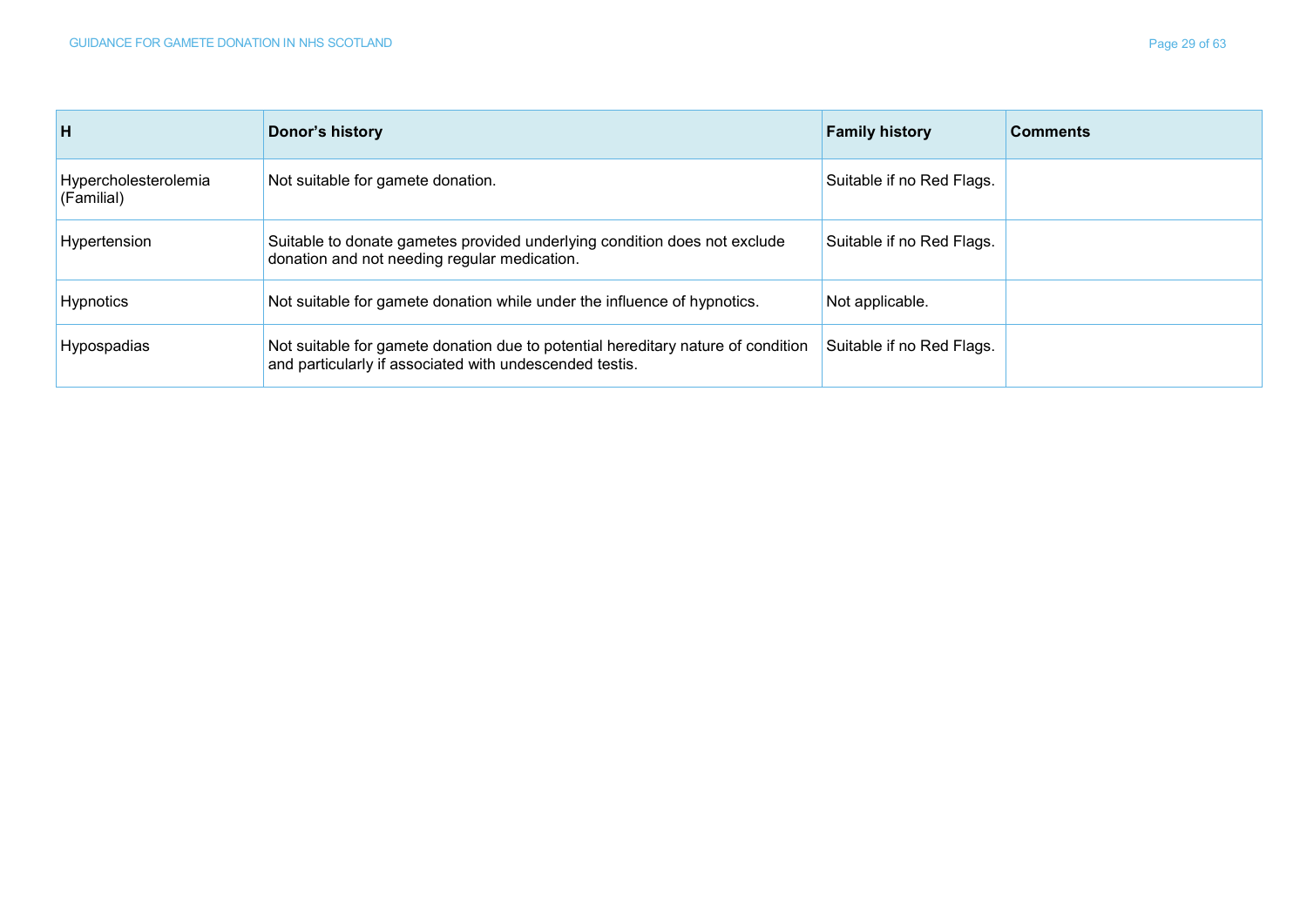|                                                | <b>Donor's history</b>                                                                                                                                                                                                                                                                                                                            | <b>Family history</b>                                                             | <b>Comments</b>                                                                                                                                                                       |
|------------------------------------------------|---------------------------------------------------------------------------------------------------------------------------------------------------------------------------------------------------------------------------------------------------------------------------------------------------------------------------------------------------|-----------------------------------------------------------------------------------|---------------------------------------------------------------------------------------------------------------------------------------------------------------------------------------|
| Immunisation                                   | Live vaccine - Not suitable for gamete donation if less than 8/52 from<br>administration; if more than 4/52 from administration of a live vaccine<br>other than smallpox and the inoculation site has healed accept.                                                                                                                              | Not applicable.                                                                   | Refer to Coronavirus Vaccination<br>entry if potential donor has been<br>vaccinated with this vaccine                                                                                 |
|                                                | Non-live vaccine: Suitable to donate gametes and embryos except for<br>hepatitis B within 7/7 of administration.                                                                                                                                                                                                                                  |                                                                                   |                                                                                                                                                                                       |
|                                                | If immunisation was administered post potential exposure to infection<br>consider the risk of infection transmission - discuss with designated<br>medical officer.                                                                                                                                                                                |                                                                                   |                                                                                                                                                                                       |
| Immunoglobulin therapy or<br>Immunosuppression | Not suitable for gamete donation if immunosuppressed or recovered<br>immunodeficiency.                                                                                                                                                                                                                                                            | Not applicable.                                                                   | Since 1999, intravenous<br>immunoglobulins prepared from                                                                                                                              |
|                                                | Suitable to donate if single dose of prophylactic Ig or anti-D was the only<br>treatment given, or if treated with intravenous immunoglobulins after 1st<br>January 1999 and the underlying condition is not a contraindication.                                                                                                                  |                                                                                   | UK donors have no longer been<br>used, as a risk reduction measure<br>for vCJD transmission.                                                                                          |
| Infection (Acute)                              | Not suitable for gamete donation if less than 2/52 from recovery from a<br>systemic infection.                                                                                                                                                                                                                                                    | Not applicable although consider<br>potential donor exposure if close<br>contact. |                                                                                                                                                                                       |
|                                                | If the donor has cold sores, URTI such as colds and sore throats but not<br>influenza accept if recovering.                                                                                                                                                                                                                                       |                                                                                   |                                                                                                                                                                                       |
| Infection (Chronic)                            | Not suitable for gamete donation if presence of chronic infection; if the<br>only infection is a localised superficial non-systemic fungal infection (e.g.<br>athlete's foot or toe nail fungal infection) accept; otherwise if more than<br>seven days from completing systemic antifungal therapy - discuss with<br>designated medical officer. | Not applicable.                                                                   | Obtain microbiology advice for<br>any infections that are unusual or<br>may be difficult to eradicate such<br>as typhoid or paratyphoid.                                              |
| Inflammatory bowel<br>disease                  | Not suitable for gamete donation if confirmed diagnosis.                                                                                                                                                                                                                                                                                          | Suitable if no Red Flags.                                                         |                                                                                                                                                                                       |
| Inoculation injury                             | Not suitable for gamete donation if the injury was with material containing<br>abnormal prions or otherwise it is less than 3 months since the date of the<br>inoculation injury or contamination of mucosa or non-intact skin with blood<br>or body fluids.                                                                                      | Not applicable.                                                                   | This assumes NAT testing in place<br>- if not then a longer deferral<br>period is indicated as per current<br>guidance - at present this would<br>be a deferral period of six months. |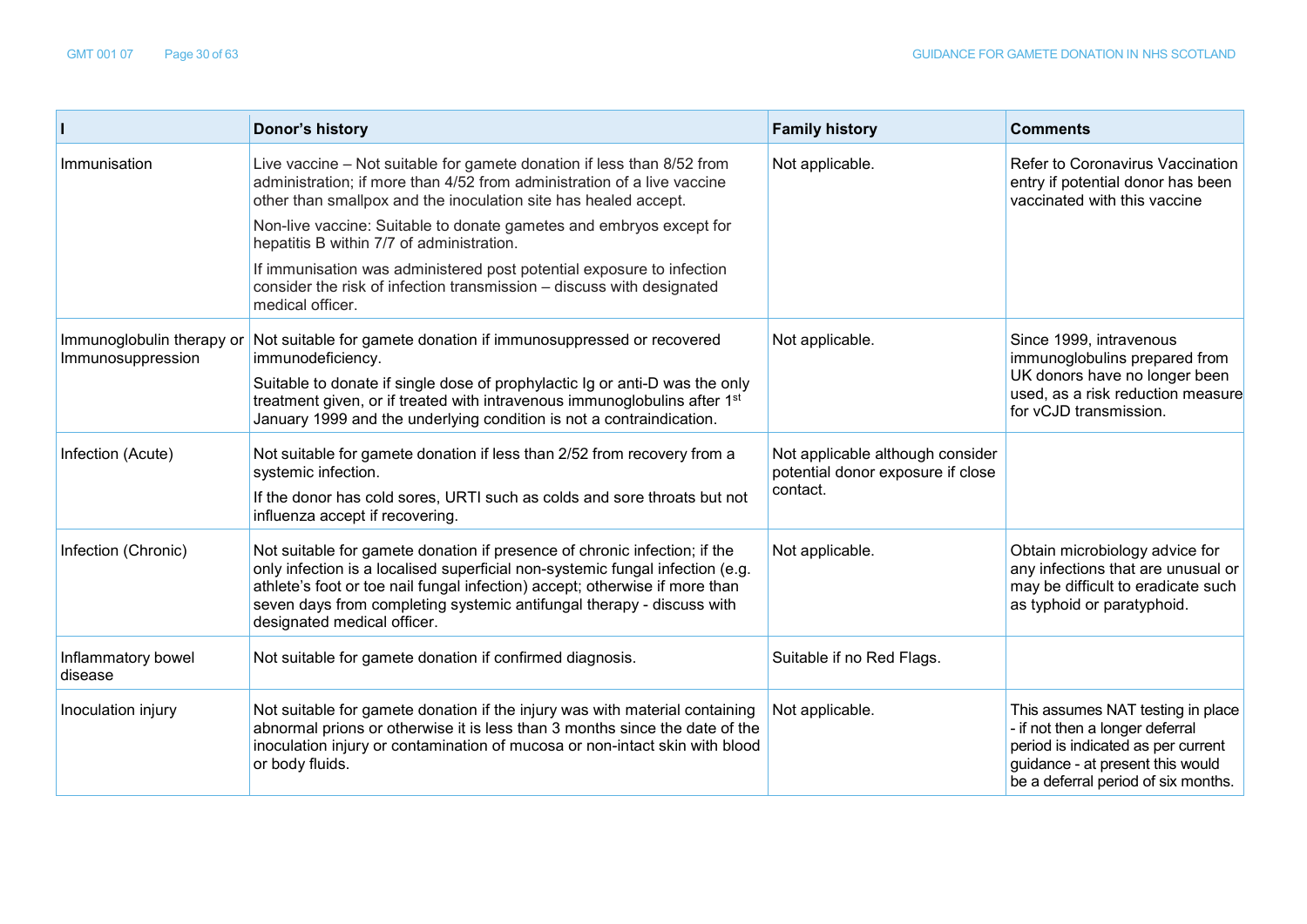|                                  | Donor's history                                                                                                                                   | <b>Family history</b>     | <b>Comments</b>                                                                                                                                                                                                                                                                                                                                                                                                                       |
|----------------------------------|---------------------------------------------------------------------------------------------------------------------------------------------------|---------------------------|---------------------------------------------------------------------------------------------------------------------------------------------------------------------------------------------------------------------------------------------------------------------------------------------------------------------------------------------------------------------------------------------------------------------------------------|
| Irritable bowel syndrome         | Suitable to donate gametes.                                                                                                                       | Suitable if no Red Flags. | IBS is a common disorder that<br>has been shown to aggregate in<br>families, to affect multiple<br>generations, but not in a manner<br>consistent with a major<br>Mendelian effect. Relatives of an<br>individual with IBS are two to<br>three times as likely to have IBS,<br>with both genders being affected.<br>The estimated genetic liability<br>ranges between 1-20%, with<br>heritability estimates ranging<br>between 0-57%. |
| ITP (Immune<br>Thrombocytopenia) | Not suitable for gamete donation if symptomatic, chronic or less than five<br>years from recovery.<br>Suitable for gamete donation outwith above. | Suitable if no Red Flags. | Autoimmune disorder.                                                                                                                                                                                                                                                                                                                                                                                                                  |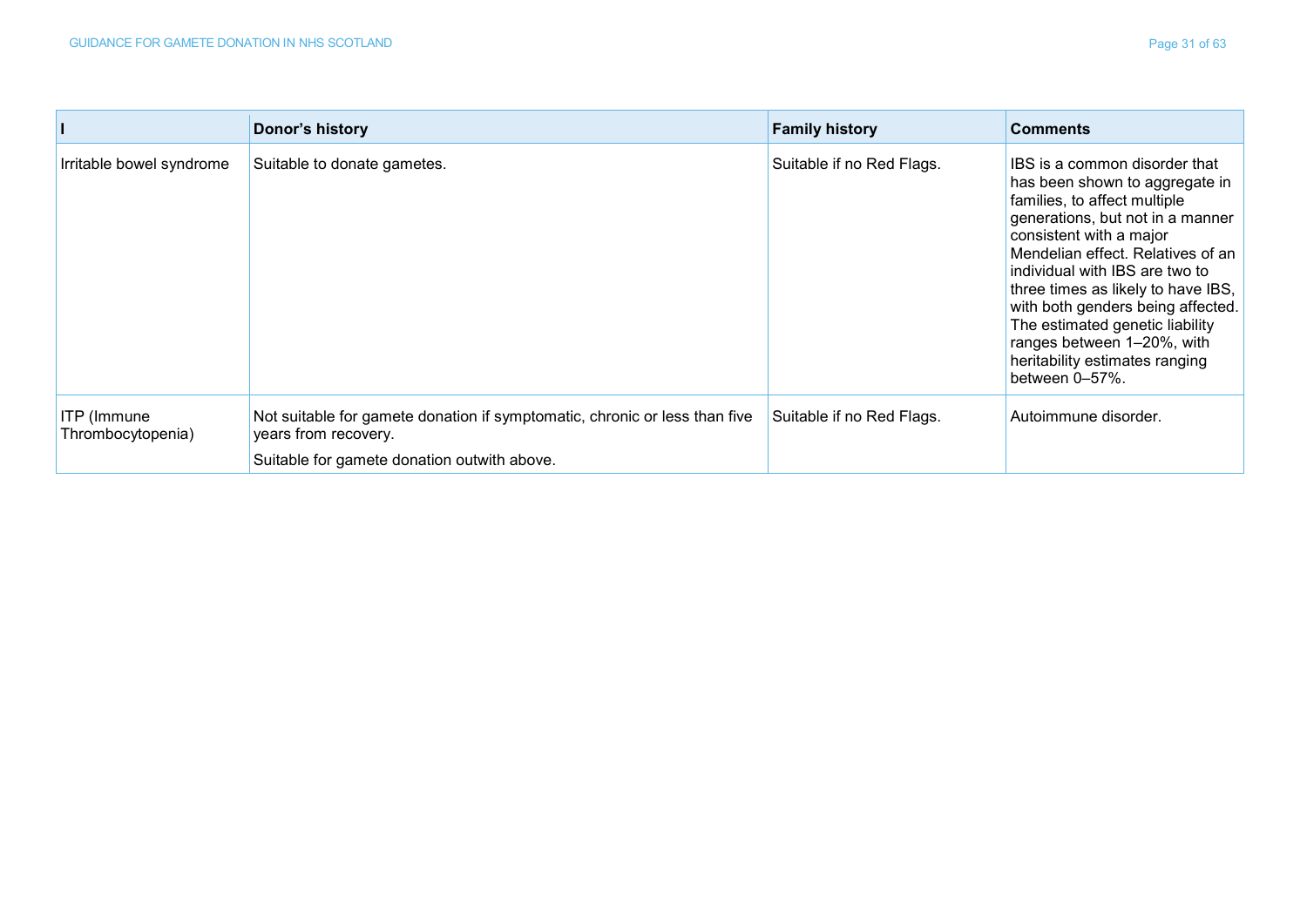|          | Donor's history                                                                                                                                                                                                                                                                                                                                                          | <b>Family history</b>                                                                                       | <b>Comments</b> |
|----------|--------------------------------------------------------------------------------------------------------------------------------------------------------------------------------------------------------------------------------------------------------------------------------------------------------------------------------------------------------------------------|-------------------------------------------------------------------------------------------------------------|-----------------|
| Jaundice | Not suitable for gamete donation if jaundiced or history of jaundice;<br>if the cause of the jaundice was viral, refer to the specific viral<br>entries:<br>if the cause of the jaundice was not known treat as hepatitis of<br>unknown origin;<br>• if fully recovered from a non-viral cause that is not hereditary<br>accept:<br>if due to Gilbert's syndrome accept. | Suitable if no Red Flags;<br>consider potential donor<br>exposure if close contact and<br>infectious cause. |                 |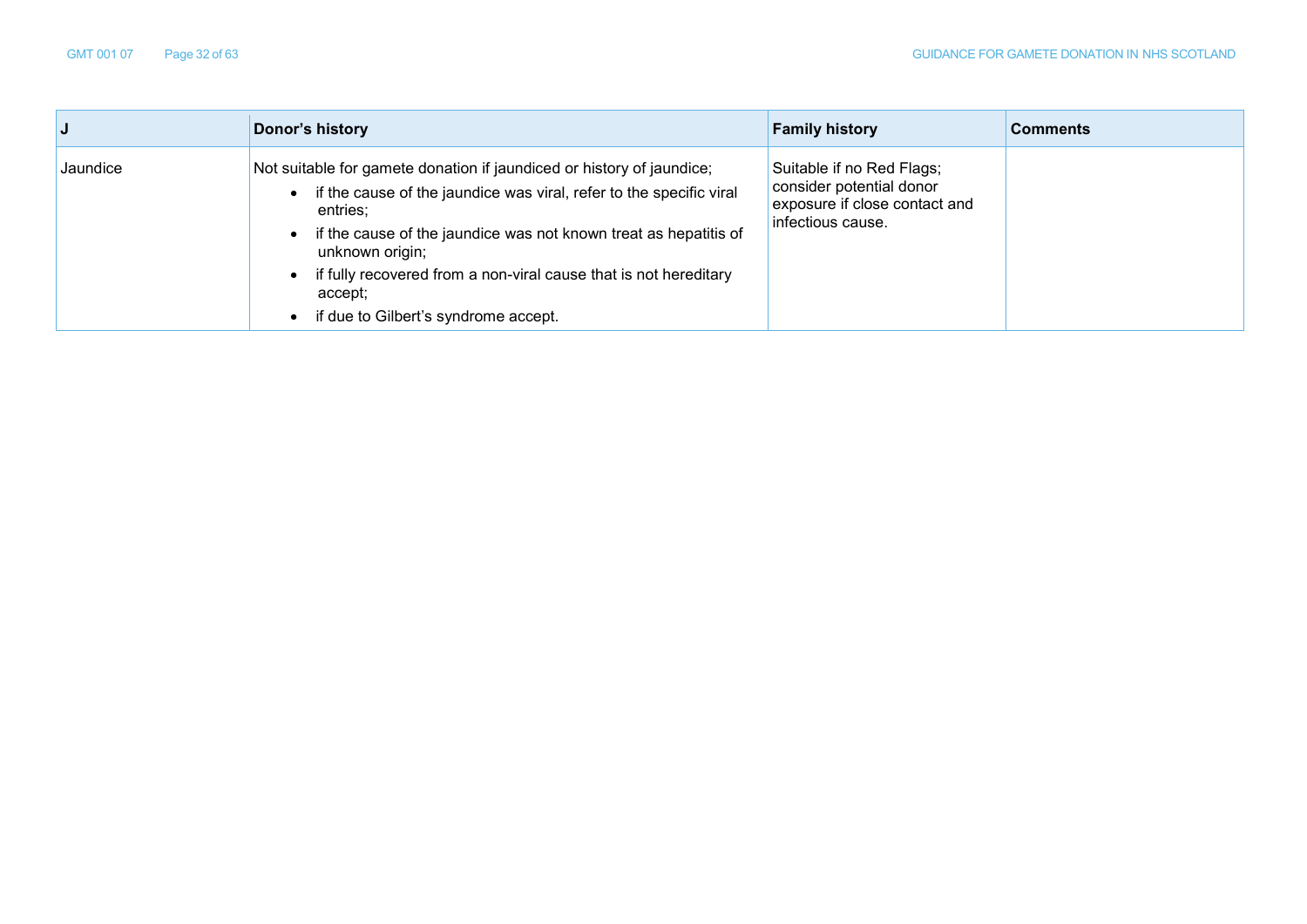| Κ                      | Donor's history                                                          | <b>Family history</b>     | <b>Comments</b> |
|------------------------|--------------------------------------------------------------------------|---------------------------|-----------------|
| Kidney disease         | Depends on individual disease – discuss with designated medical officer. | Suitable if no Red Flags. |                 |
| Klinefelter's syndrome | Not suitable for gamete donation.                                        | Not applicable.           |                 |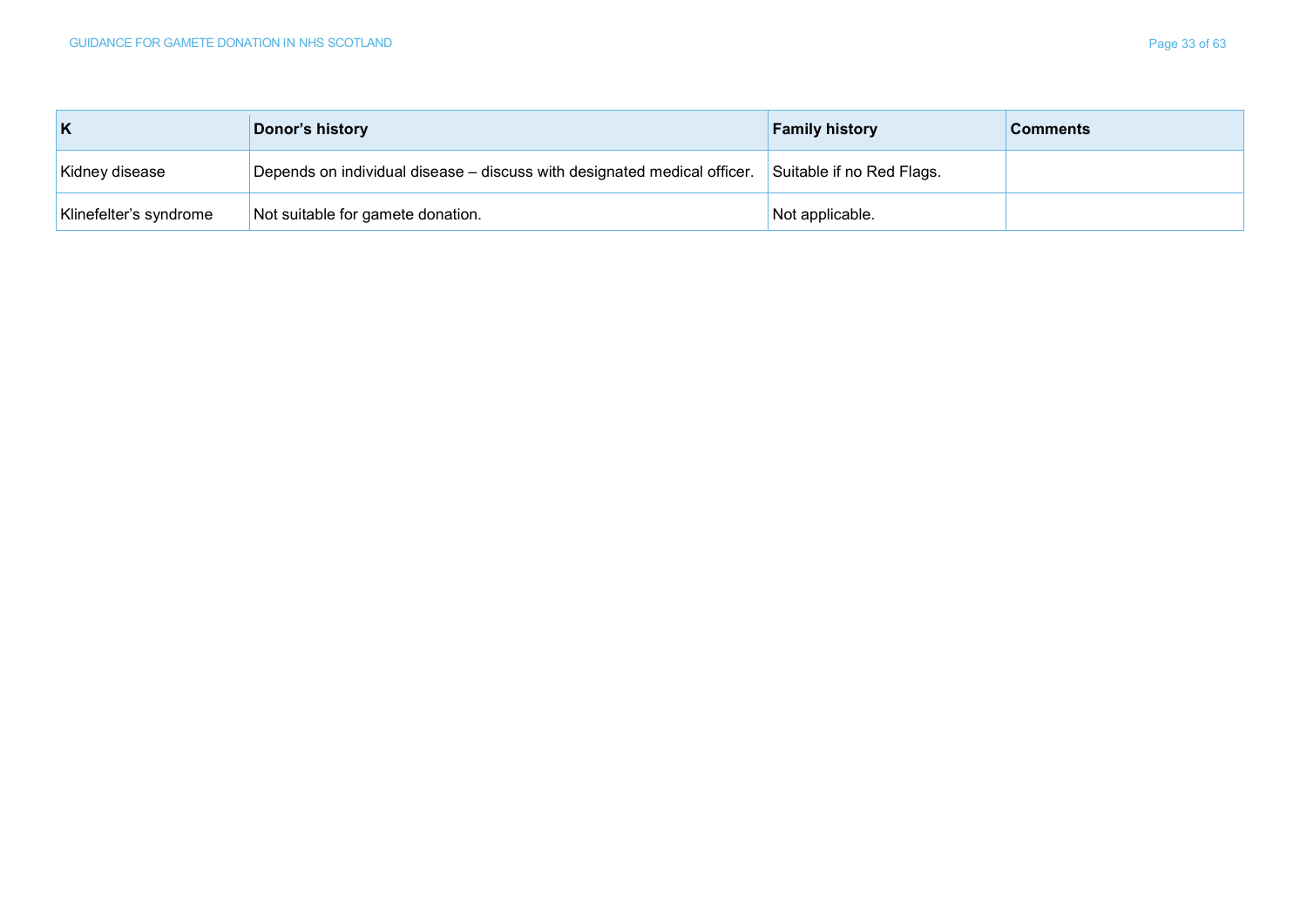| L                           | Donor's history                   | <b>Family history</b>     | <b>Comments</b> |
|-----------------------------|-----------------------------------|---------------------------|-----------------|
| Leishmaniasis               | Not suitable for gamete donation. | Not applicable.           |                 |
| Leukaemia                   | Not suitable for gamete donation. | Suitable if no Red Flags. |                 |
| Lung cancer                 | Not suitable for gamete donation. | Suitable if no Red Flags. |                 |
| Lupus                       | See SLE                           | See SLE                   |                 |
| Lymphogranuloma<br>venereum | Not suitable for gamete donation. | Not applicable.           |                 |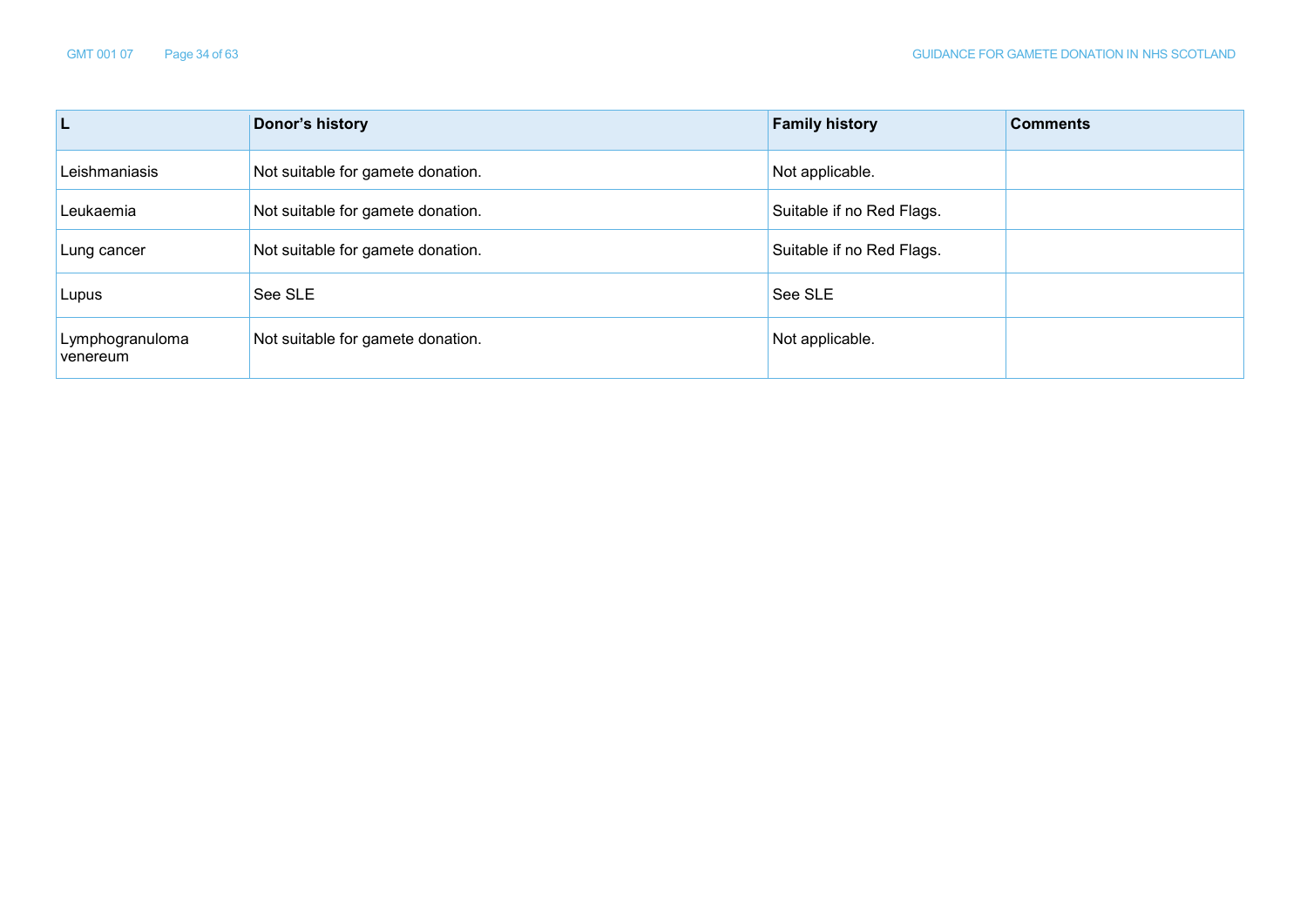| м       | Donor's history                                                                                                                                                                                                                                                                                                                                                                                                                                                                                                                                                                                                                                         | <b>Family history</b> | <b>Comments</b> |
|---------|---------------------------------------------------------------------------------------------------------------------------------------------------------------------------------------------------------------------------------------------------------------------------------------------------------------------------------------------------------------------------------------------------------------------------------------------------------------------------------------------------------------------------------------------------------------------------------------------------------------------------------------------------------|-----------------------|-----------------|
| Malaria | Must not donate if:<br>• donor has ever had malaria<br>• donor had an undiagnosed fever (that could have been malaria) while<br>abroad or within four months of leaving a malaria endemicarea<br>• donor has lived in any malarial endemic area for a continuous period of six<br>months or more at any time of life.<br>• less than 12 months since last leaving a malaria endemic area.<br>Please refer to Geographical Disease Risk Index:<br>https://www.transfusionguidelines.org/dsg/gdri                                                                                                                                                         | Not applicable.       |                 |
|         | Donors who have had malaria diagnosed in the past: suitable to donate if it is<br>more than three years since both antimalarial therapy was completed and<br>symptoms caused by malaria have resolved and a validated test for malaria<br>antibody is negative; if the donor with a history of malaria has revisited a<br>malaria endemic area and at least four months have passed since their return<br>and a validated test for malaria antibody is negative, accept.                                                                                                                                                                                |                       |                 |
|         | Donors who have ever had an undiagnosed fever that could have been malaria<br>while in a malaria area or within four months of leaving a malarial endemic area:<br>if at least four months have passed since the donor returned from the malaria<br>endemic area, or from the date of recover from symptoms (undiagnosed fever)<br>that may have been caused by malaria, whichever is later, and a validated test<br>for malaria antibody is negative, accept.                                                                                                                                                                                          |                       |                 |
|         | Donors who have ever been resident in a malaria endemic area for six<br>months or more: if at least four months have passed since the date of the last<br>potential exposure to malaria and a validated test for malaria antibody is<br>negative, accept. A malaria antibody test needs to be checked at every donation<br>for donors who were previous residents in a malaria endemic area due to the<br>possibility of antibody levels fluctuating over time.                                                                                                                                                                                         |                       |                 |
|         | For all other donors: if at least four months and less than 12 months have<br>passed since return from a malaria endemic area and a validated test for<br>malaria antibody is negative, accept. If travel to a malarial endemic area was<br>more than 12 months prior to donation, and the donor has never been<br>diagnosed with malaria, has never had an undiagnosed fever while abroad, or<br>within four months of leaving a malaria endemic area and has not lived in a<br>malaria endemic area for a continuous period of six months or more at any<br>time of life, the donor can be accepted without the need for malaria antibody<br>testing. |                       |                 |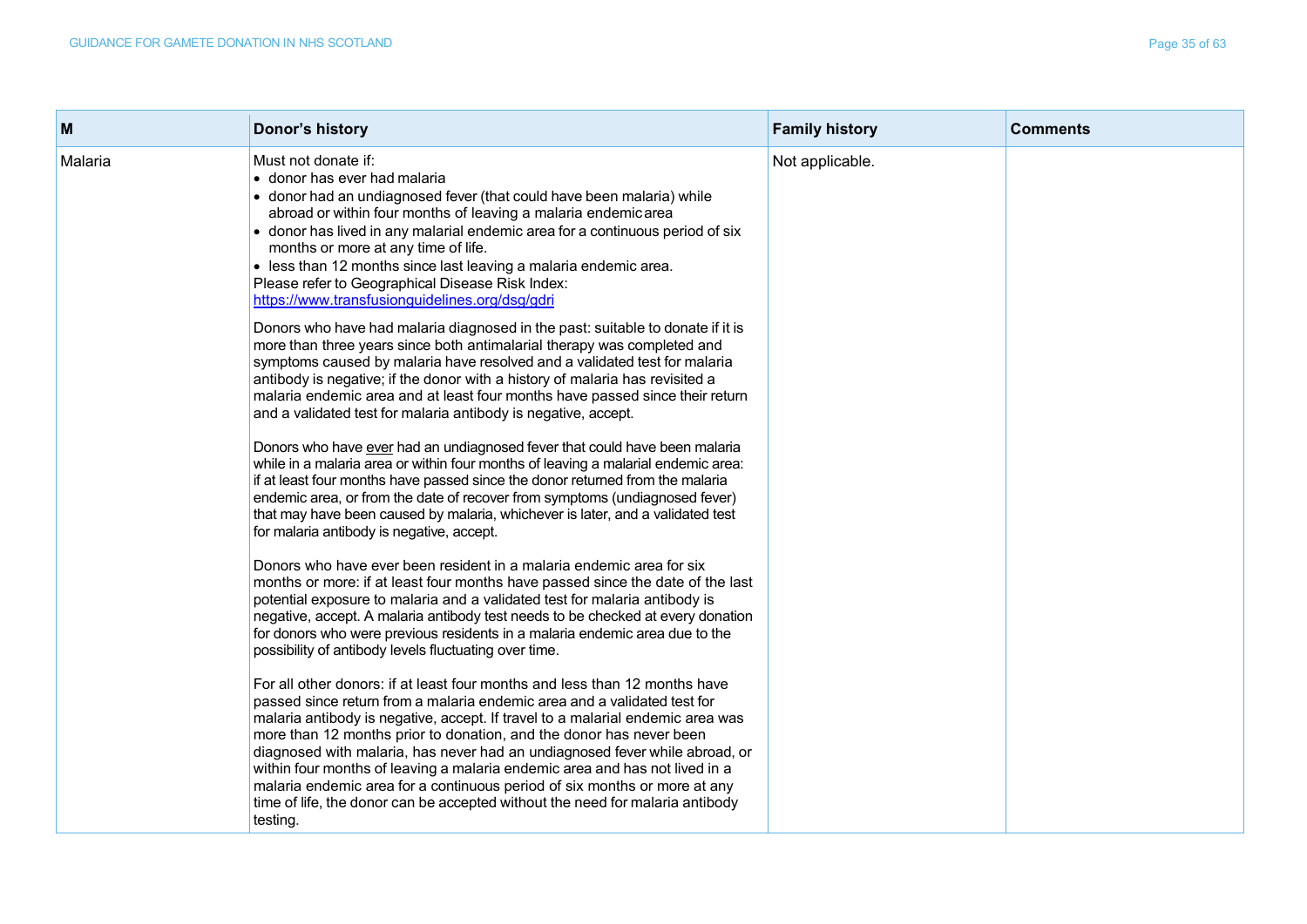| M                      | Donor's history                                                                                                                                                                                                                                                                                                                                                                                                                                                                                                                                                                                                                                                                                                                                                                                                                                                                                                                           | <b>Family history</b>                                                                                                                      | <b>Comments</b>                                           |
|------------------------|-------------------------------------------------------------------------------------------------------------------------------------------------------------------------------------------------------------------------------------------------------------------------------------------------------------------------------------------------------------------------------------------------------------------------------------------------------------------------------------------------------------------------------------------------------------------------------------------------------------------------------------------------------------------------------------------------------------------------------------------------------------------------------------------------------------------------------------------------------------------------------------------------------------------------------------------|--------------------------------------------------------------------------------------------------------------------------------------------|-----------------------------------------------------------|
| Malignant hypertension | Not suitable to donate.                                                                                                                                                                                                                                                                                                                                                                                                                                                                                                                                                                                                                                                                                                                                                                                                                                                                                                                   | Suitable if no Red Flags.                                                                                                                  |                                                           |
| Mantoux test           | Must not donate unless test is negative and no further investigations are<br>planned.                                                                                                                                                                                                                                                                                                                                                                                                                                                                                                                                                                                                                                                                                                                                                                                                                                                     | Not applicable, although<br>consider potential exposure if<br>donor is a close contact.                                                    |                                                           |
| Marfan's syndrome      | Not suitable for gamete donation.                                                                                                                                                                                                                                                                                                                                                                                                                                                                                                                                                                                                                                                                                                                                                                                                                                                                                                         | Refer to Designated Medical<br>Officer - consider risk of<br>hereditary transmission<br>depending on which family<br>members are affected. | Autosomal dominant.                                       |
| Medication             | Not suitable to donate if:<br>ever taken Etretinate (Tigason)<br>$\bullet$<br>36/12 since Acitretin (Neotigason)<br>4/52 since Isotretinoin (Roaccutane) or Alitretinoin (Toctino)<br>donor has needed treatment to suppress an autoimmune<br>condition in the last 12/12<br>less than 6/12 since treatment with Dutasteride (Avodart);<br>$\bullet$<br>less than 4/52 since treatment with Finasteride (Proscar)<br>vitamin treatment- Vitamin A defer; Vitamin C or E accept.<br>steroid therapy – must not donate if taking/has taken oral or<br>parenteral steroids within the last 7/7 or if regularly taking steroid<br>treatment (except inhalers) or the donor has needed treatment to<br>suppress an autoimmune condition in the last 12/12; if<br>occasional use of creams over small areas of skin for minor skin<br>complaints accept.<br>refer to HIV prophylaxis entry<br>has been on methotrexate within the last 6 months | Not applicable.                                                                                                                            |                                                           |
| Melanoma               | Not suitable for gamete donation.                                                                                                                                                                                                                                                                                                                                                                                                                                                                                                                                                                                                                                                                                                                                                                                                                                                                                                         | Suitable if no Red Flags.                                                                                                                  |                                                           |
| Meniere's disease      | Suitable to donate gametes if no active disease.                                                                                                                                                                                                                                                                                                                                                                                                                                                                                                                                                                                                                                                                                                                                                                                                                                                                                          | Suitable if no Red Flags.                                                                                                                  | No identified specific genetic<br>cause; Viral aetiology. |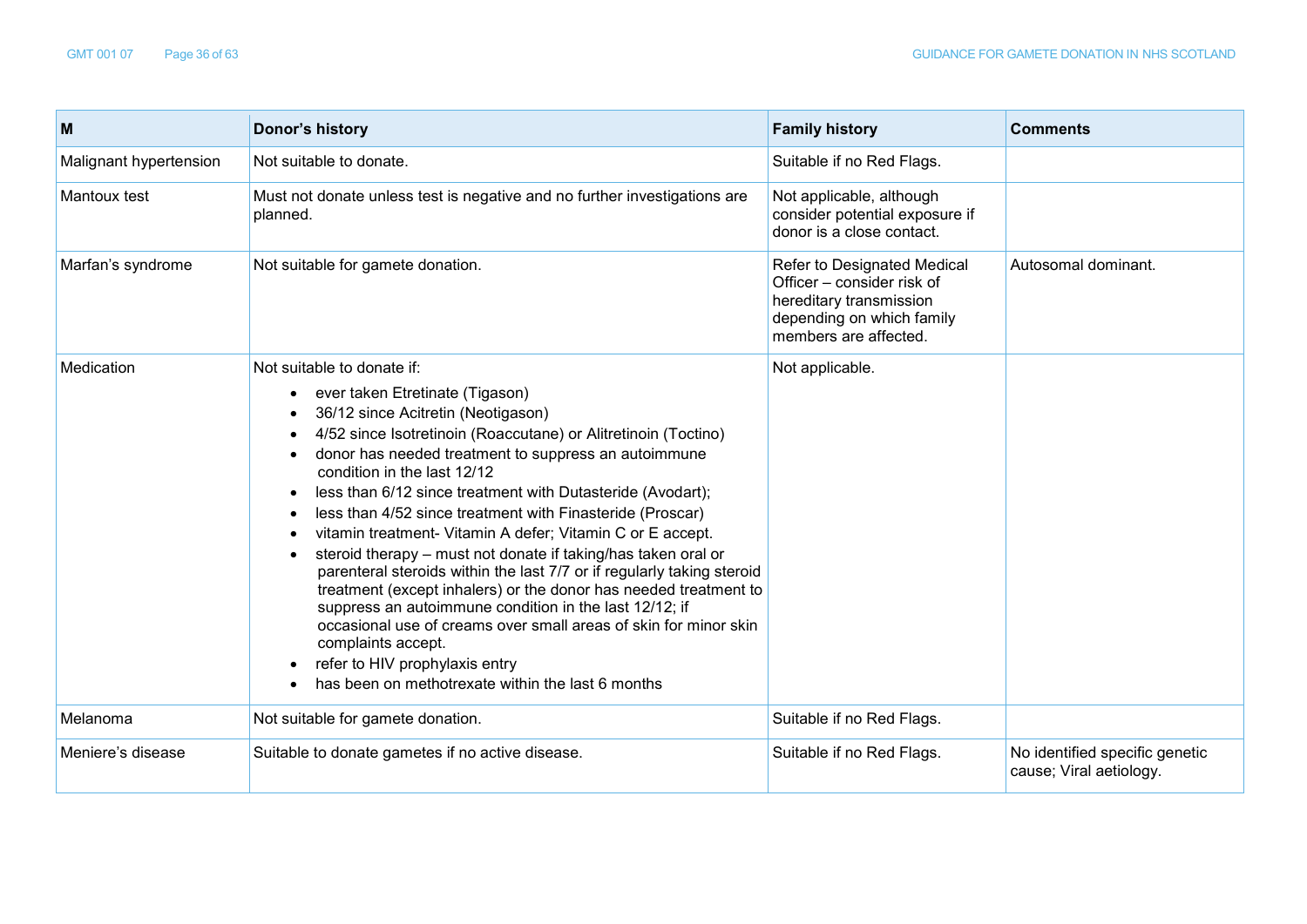| M                             | Donor's history                                                                                                                                                                                | <b>Family history</b>                                                                                                                      | <b>Comments</b>                                                                                                                                                                                                                                  |
|-------------------------------|------------------------------------------------------------------------------------------------------------------------------------------------------------------------------------------------|--------------------------------------------------------------------------------------------------------------------------------------------|--------------------------------------------------------------------------------------------------------------------------------------------------------------------------------------------------------------------------------------------------|
| Meningitis                    | Not suitable for gamete donation in presence of active infection.<br>Contact with meningitis - suitable to donate gametes even if on<br>prophylactic antibiotics.                              | Not applicable.                                                                                                                            |                                                                                                                                                                                                                                                  |
| <b>Mental Health Problems</b> | Discuss with a designated medical officer – consider the hereditary nature<br>of the underlying condition.                                                                                     | Suitable if no Red Flags.                                                                                                                  |                                                                                                                                                                                                                                                  |
| Mitochondrial disease         | Not suitable for egg donation.                                                                                                                                                                 | Not suitable for egg donation.                                                                                                             |                                                                                                                                                                                                                                                  |
| Mitral valve prolapse         | Suitable to donate sperm, although consider the potential hereditary<br>nature of the condition.<br>Donor's welfare needs to be taken into consideration before egg donation<br>is considered. | Suitable if no Red Flags.                                                                                                                  | MVP can be sporadic or familial,<br>demonstrating autosomal<br>dominant and X-linked<br>inheritance. Three different loci<br>on chromosomes 16, 11 and 13<br>have been found to be linked to<br>MVP, but no specific gene has<br>been described. |
| <b>MRSA</b> carrier           | Suitable to donate unless other factors preclude donation.                                                                                                                                     | Not applicable.                                                                                                                            |                                                                                                                                                                                                                                                  |
| <b>Multiple Sclerosis</b>     | Not suitable for gamete donation.                                                                                                                                                              | Suitable if no Red Flags.                                                                                                                  |                                                                                                                                                                                                                                                  |
| Muscular dystrophy            | Not suitable for gamete donation.                                                                                                                                                              | Refer to Designated Medical<br>Officer - consider risk of<br>hereditary transmission<br>depending on which family<br>members are affected. |                                                                                                                                                                                                                                                  |
| Myasthenia gravis             | Not suitable for gamete donation.                                                                                                                                                              | Suitable if no Red Flags.                                                                                                                  |                                                                                                                                                                                                                                                  |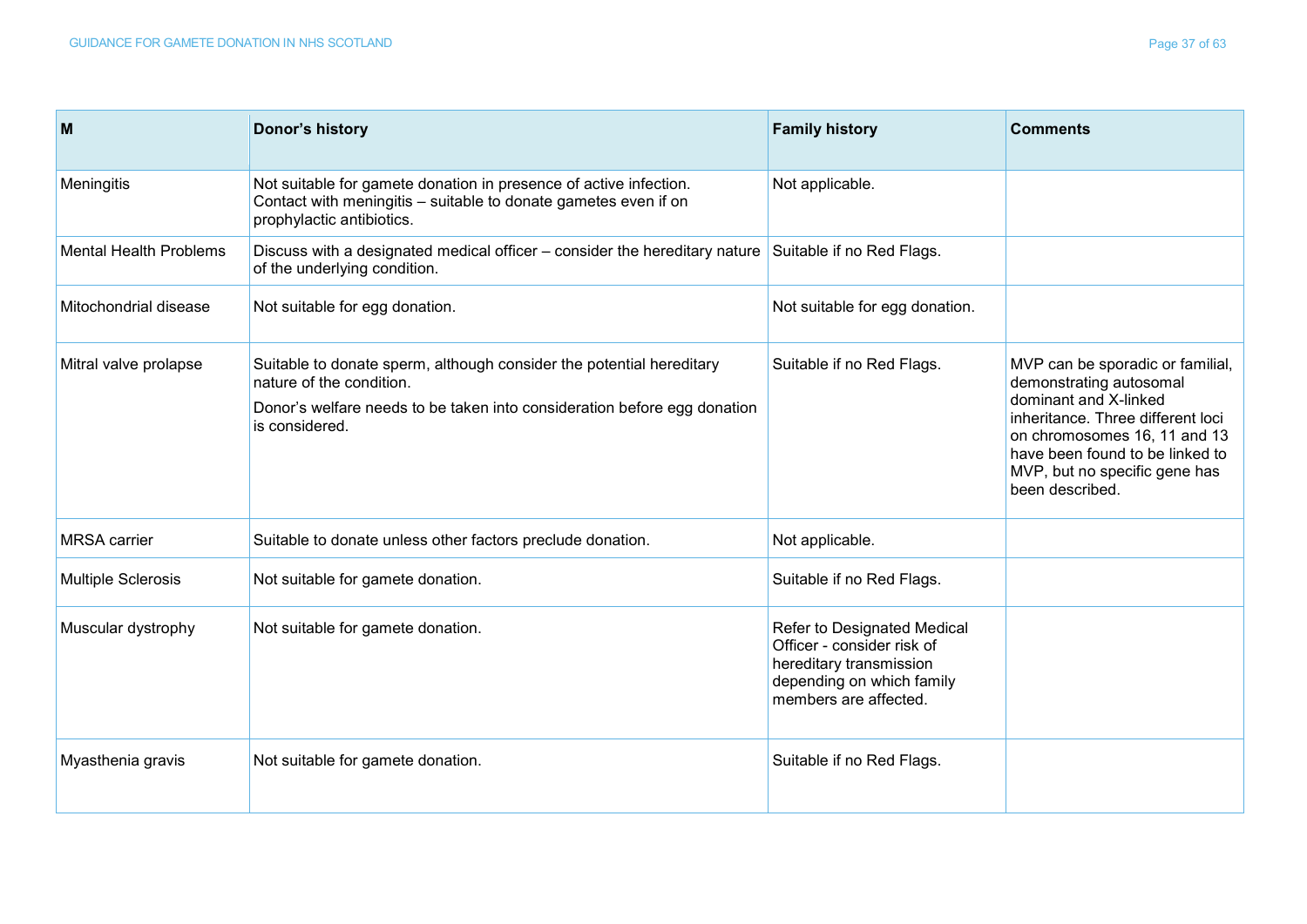| M                              | Donor's history                                                         | <b>Family history</b>     | Comments |
|--------------------------------|-------------------------------------------------------------------------|---------------------------|----------|
|                                | Myelodysplastic syndrome Not suitable for gamete donation.              | Suitable if no Red Flags. |          |
| Myeloproliferative<br>syndrome | Not suitable for gamete donation.                                       | Suitable if no Red Flags. |          |
| Myocarditis                    | Not suitable for gamete donation if not recovered from infective cause. | Suitable if no Red Flags. |          |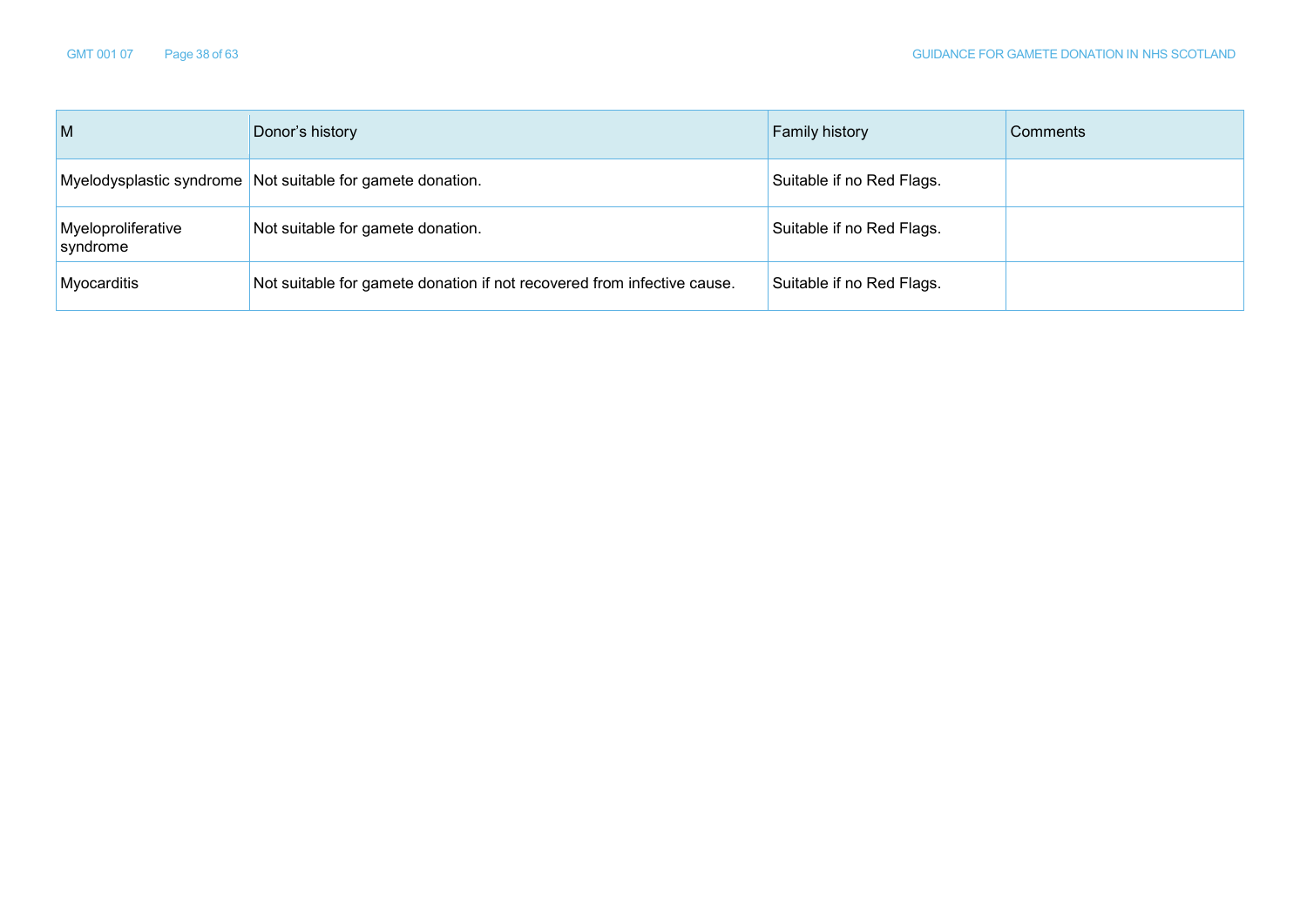| N                        | Donor's history                                                                                                                                                                                                                                                                                                                                                                                                         | <b>Family history</b>     | <b>Comments</b>                                                                                                                                                                            |
|--------------------------|-------------------------------------------------------------------------------------------------------------------------------------------------------------------------------------------------------------------------------------------------------------------------------------------------------------------------------------------------------------------------------------------------------------------------|---------------------------|--------------------------------------------------------------------------------------------------------------------------------------------------------------------------------------------|
| Nephritis (Acute)        | Not suitable for gamete donation in acute phase or within 12 months.                                                                                                                                                                                                                                                                                                                                                    | Suitable if no Red Flags. | A single attack of<br>glomerulonephritis or pyelitis<br>from which recovery has been<br>complete do not necessarily<br>disqualify the donor as it is a<br>self-limiting disease.           |
| Nephritis (Chronic)      | Not suitable for gamete donation.                                                                                                                                                                                                                                                                                                                                                                                       | Suitable if no Red Flags. |                                                                                                                                                                                            |
| Neural tube defect       | Not suitable for gamete donation.                                                                                                                                                                                                                                                                                                                                                                                       | Suitable if no Red Flags. |                                                                                                                                                                                            |
| <b>Neurofibromatosis</b> | Not suitable for gamete donation.                                                                                                                                                                                                                                                                                                                                                                                       | Suitable if no Red Flags. |                                                                                                                                                                                            |
| Neurosurgery             | Not suitable for gamete donation.<br>If the neurosurgery was carried out in the UK after 1992, providing the<br>reason for the surgery is not itself a reason for exclusion, accept.<br>If burr hole surgery only, accept.<br>If it can be shown that duramater was not used during surgery and there<br>is no evidence of malignancy, the donor may be accepted after discussion<br>with a Designated Medical Officer. | Not applicable.           | Potential risk of prion disease<br>transmission; use of dura mater<br>has been shown to transmit CJD<br>in the past. Donated duramater<br>has not been used in the UK<br>since after 1992. |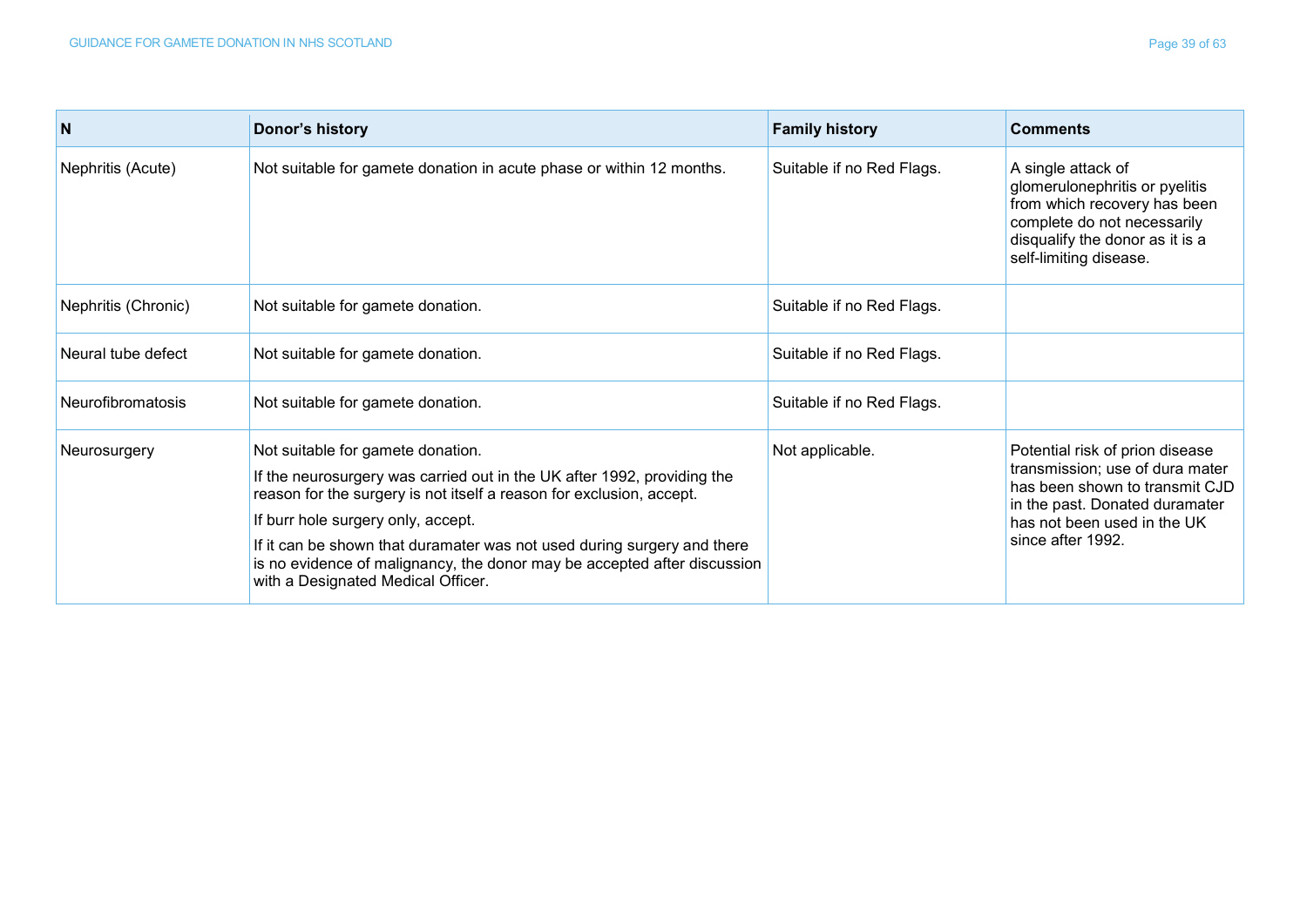| $\mathbf{o}$            | Donor's history                       | <b>Family history</b>     | <b>Comments</b>                                                                                                                                                                                                                                                                                                                                                                                                                         |
|-------------------------|---------------------------------------|---------------------------|-----------------------------------------------------------------------------------------------------------------------------------------------------------------------------------------------------------------------------------------------------------------------------------------------------------------------------------------------------------------------------------------------------------------------------------------|
| Osteoarthritis          | Not suitable for gamete donation.     | Suitable if no Red Flags. | The genetic bases of this<br>disease do not follow the typical<br>patterns of Mendelian<br>inheritance and probably are<br>related to alterations in multiple<br>genes. The identification of a<br>high number of candidate genes<br>to confer susceptibility to the<br>development of the osteoarthritis<br>shows the complex nature of this<br>disease.<br>At the moment, the genetic<br>mechanisms of this disease are<br>not known. |
| Osteogenesis imperfecta | Not suitable for gamete donation.     | Suitable if no Red Flags. |                                                                                                                                                                                                                                                                                                                                                                                                                                         |
| Osteomyelitis           | Refer to acute and chronic infection. | Not applicable.           |                                                                                                                                                                                                                                                                                                                                                                                                                                         |
| Osteoporosis            | Not suitable for gamete donation.     | Suitable if no Red Flags. |                                                                                                                                                                                                                                                                                                                                                                                                                                         |
| Ovarian cancer          | Not suitable for gamete donation.     | Suitable if no Red Flags. |                                                                                                                                                                                                                                                                                                                                                                                                                                         |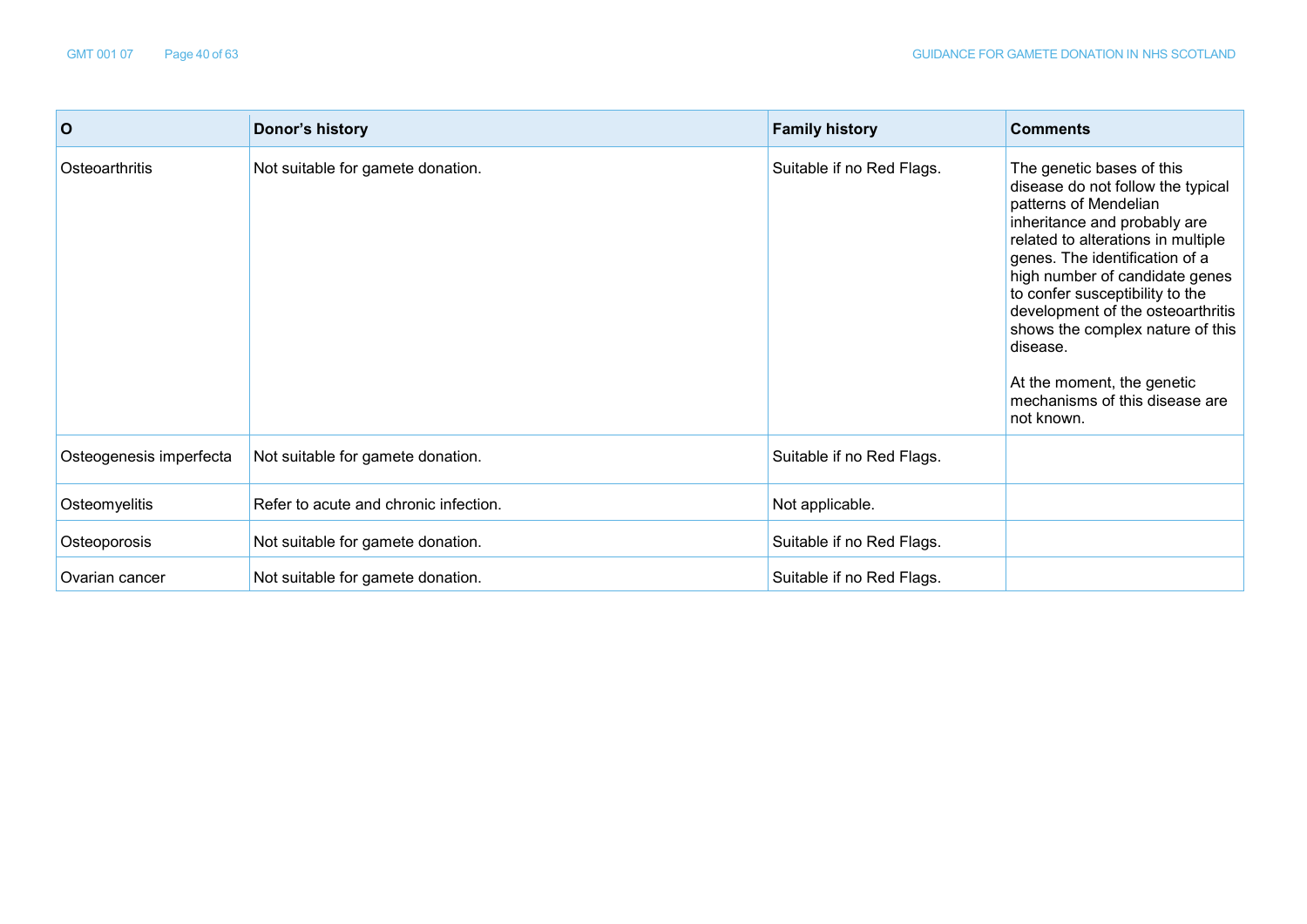| $\mathsf{P}$                   | Donor's history                                                                                                              | <b>Family history</b>     | <b>Comments</b>                                                                                                                                                                                                                                                        |
|--------------------------------|------------------------------------------------------------------------------------------------------------------------------|---------------------------|------------------------------------------------------------------------------------------------------------------------------------------------------------------------------------------------------------------------------------------------------------------------|
| Paget's disease of bone        | Not suitable for gamete donation.                                                                                            | Suitable if no Red Flags. |                                                                                                                                                                                                                                                                        |
| Peptic ulcer                   | Not suitable for gamete donation if associated with malignant change -<br>otherwise discuss with designated medical officer. | Not applicable.           |                                                                                                                                                                                                                                                                        |
| Perthes' disease               | Suitable to donate gametes.                                                                                                  | Suitable if no Red Flags. | Legg-Calvé-Perthes disease is<br>usually not caused by genetic<br>factors. The cause in these<br>cases is unknown. In a small<br>percentage of cases, mutations<br>in the COL2A1 gene cause the<br>bone abnormalities characteristic<br>of Legg-Calvé-Perthes disease. |
| Pneumonia                      | See infection - acute.                                                                                                       | See infection - acute.    |                                                                                                                                                                                                                                                                        |
| Polycystic Ovarian<br>Syndrome | Suitable for gamete donation.                                                                                                | Not applicable.           |                                                                                                                                                                                                                                                                        |
| Polycythaemia                  | Not suitable for gamete donation. Refer to Haematological disease entry.                                                     | Suitable if no Red Flags. |                                                                                                                                                                                                                                                                        |
| Porphyria                      | Not suitable for gamete donation.                                                                                            | Suitable if no Red Flags. |                                                                                                                                                                                                                                                                        |
| Post viral fatigue<br>syndrome | Not suitable for gamete donation if not resolved.                                                                            | Not applicable.           |                                                                                                                                                                                                                                                                        |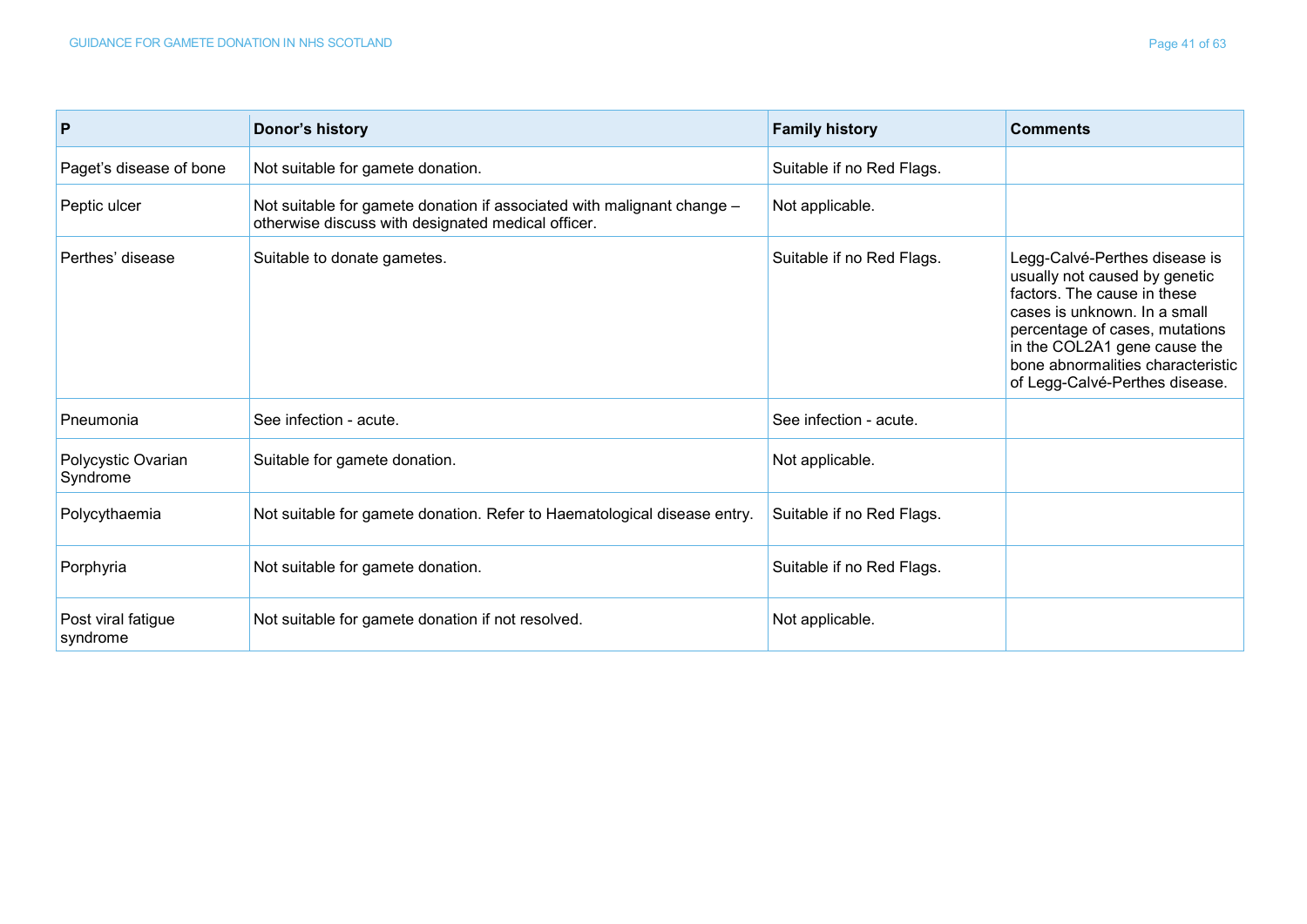| P                                             | Donor's history                                                                                                                                                                                                                                                                                                                                                                                                                                                                                                                                                                                                                                                                                                                                                                                                                                                                                                                                                                                                                                                                                                                                                                                                               | <b>Family history</b>     | <b>Comments</b> |
|-----------------------------------------------|-------------------------------------------------------------------------------------------------------------------------------------------------------------------------------------------------------------------------------------------------------------------------------------------------------------------------------------------------------------------------------------------------------------------------------------------------------------------------------------------------------------------------------------------------------------------------------------------------------------------------------------------------------------------------------------------------------------------------------------------------------------------------------------------------------------------------------------------------------------------------------------------------------------------------------------------------------------------------------------------------------------------------------------------------------------------------------------------------------------------------------------------------------------------------------------------------------------------------------|---------------------------|-----------------|
| Prion-associated Diseases Must not donate if: | diagnosed with any form of CJD or other human prion disease or<br>$\bullet$<br>presumed to have such an infection<br>identified at increased risk of developing a prion-associated<br>disorder including;<br>Individuals at familial risk of prion-associated diseases<br>а.<br>(have had two or more blood relatives develop a prion-<br>associated disease or have been informed following<br>genetic counselling they are at risk)<br>Individuals who have been told that they have been put at<br>b.<br>increased risk from surgery, transfusion or transplant of<br>tissues or organs<br>Individuals who have been told that they may be at<br>C.<br>increased risk because a recipient of blood or tissues that<br>they have donated has developed a prion related disorder<br>Recipients of dura mater<br>d.<br>Recipients of corneal, scleral or other ocular tissue grafts<br>е.<br>Recipients of human pituitary derived extracts<br>Since 1 January 1980 recipients of any allogeneic human<br>g.<br>tissue and/or organ<br>If the donor has had two or more blood relatives develop a prion-associated<br>disease and following genetic counselling they have been informed that<br>they are not at risk, accept. | Suitable if no Red Flags. |                 |
| Prostate cancer                               | Not suitable for gamete donation.                                                                                                                                                                                                                                                                                                                                                                                                                                                                                                                                                                                                                                                                                                                                                                                                                                                                                                                                                                                                                                                                                                                                                                                             | Suitable if no Red Flags. |                 |
| Psoriasis                                     | Not suitable for gamete donation.                                                                                                                                                                                                                                                                                                                                                                                                                                                                                                                                                                                                                                                                                                                                                                                                                                                                                                                                                                                                                                                                                                                                                                                             | Suitable if no Red Flags. |                 |
| Pulmonary embolism                            | Suitable to donate sperm only if there is no underlying haematological or<br>other disorder that would preclude donation and the donor is not in the<br>acute phase.                                                                                                                                                                                                                                                                                                                                                                                                                                                                                                                                                                                                                                                                                                                                                                                                                                                                                                                                                                                                                                                          | Suitable if no Red Flags. |                 |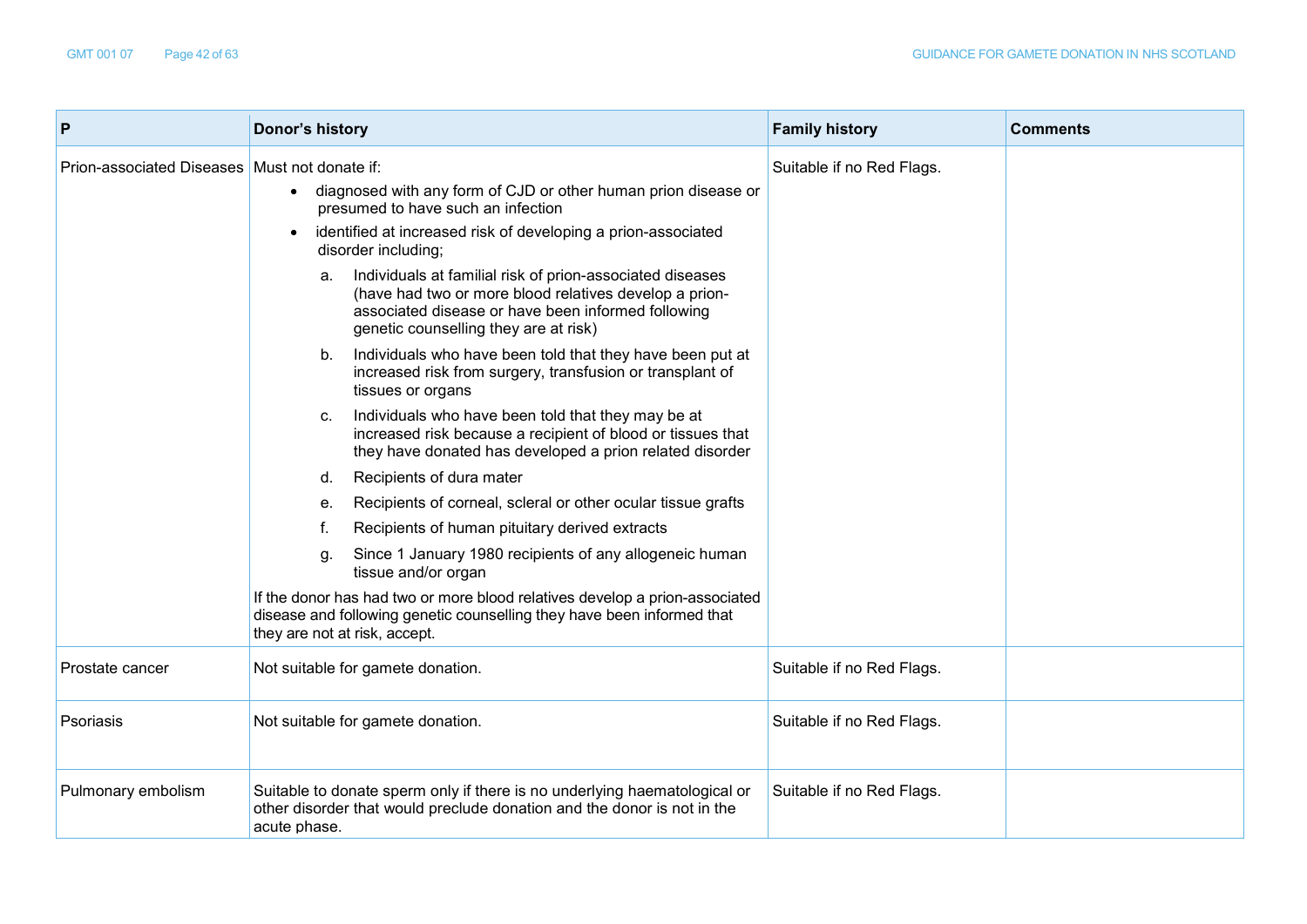| P | Donor's history                                                                                                       | <b>Family history</b>                                                                                                                      | <b>Comments</b> |
|---|-----------------------------------------------------------------------------------------------------------------------|--------------------------------------------------------------------------------------------------------------------------------------------|-----------------|
|   | Pyrexia of Unknown Origin   Not suitable for gamete donation; if resolved discuss with designated<br>medical officer. | Not applicable.                                                                                                                            |                 |
|   | Pyruvate kinase deficiency Not suitable for gamete donation.                                                          | Refer to Designated Medical<br>Officer – consider risk of<br>hereditary transmission<br>depending on which family<br>members are affected. |                 |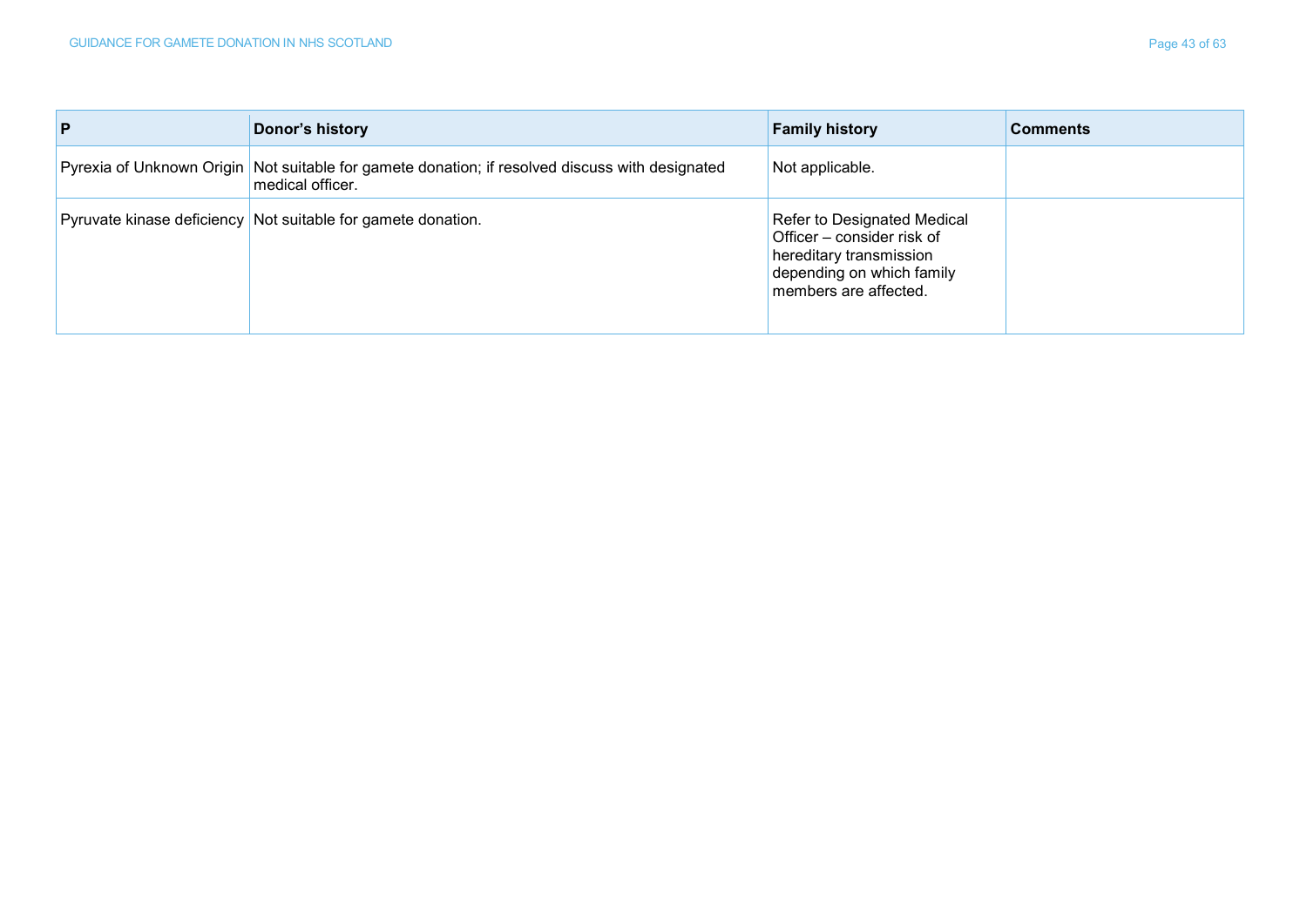| Q       | Donor's history                   | <b>Family history</b> | <b>Comments</b> |
|---------|-----------------------------------|-----------------------|-----------------|
| Q fever | Not suitable for gamete donation. | Not applicable.       |                 |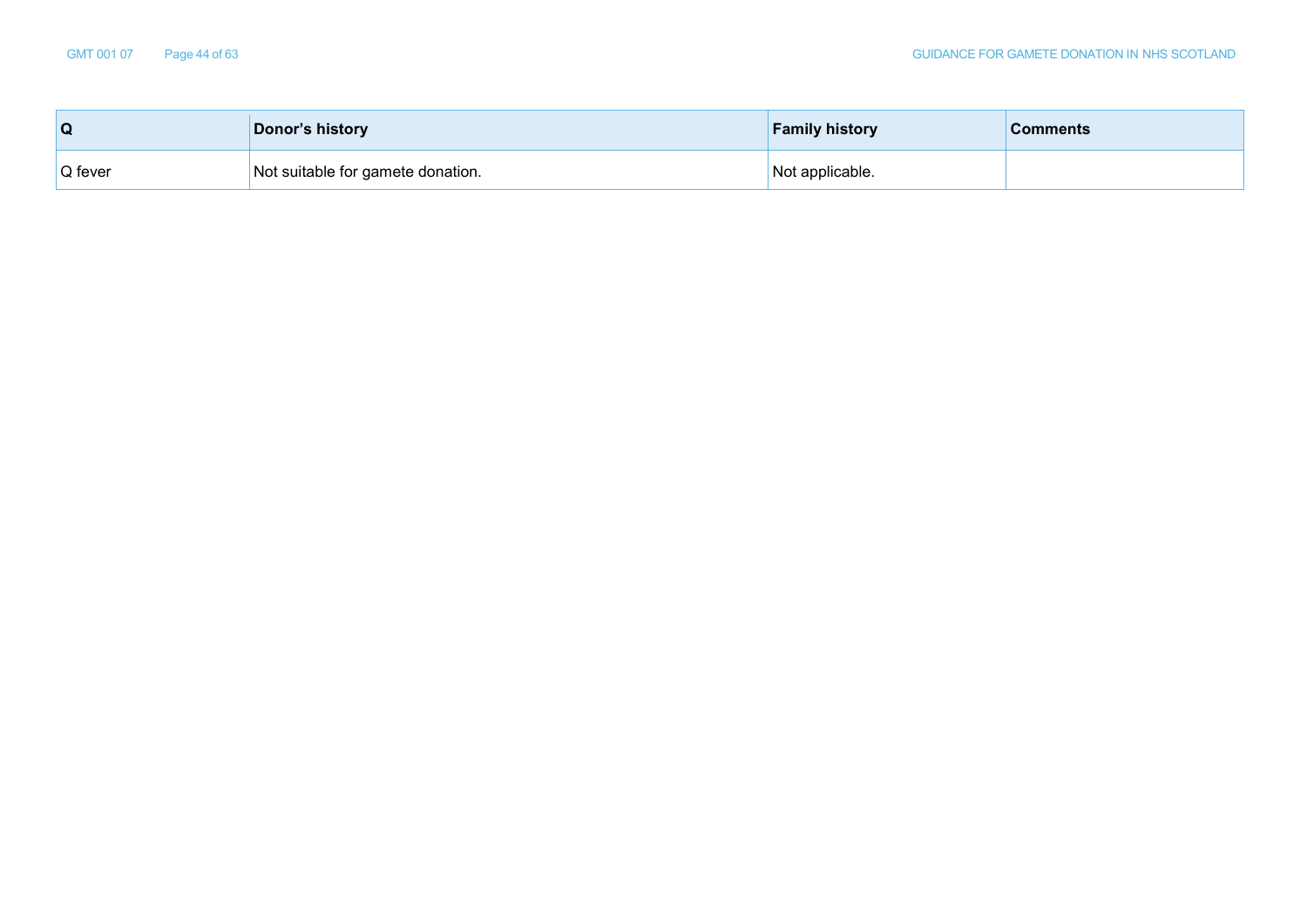| R                      | Donor's history                                                                                                                                                                                                                      | <b>Family history</b>     | <b>Comments</b>                                                                                                                                                                                                                                                                                                                                                                                                                                                                                              |
|------------------------|--------------------------------------------------------------------------------------------------------------------------------------------------------------------------------------------------------------------------------------|---------------------------|--------------------------------------------------------------------------------------------------------------------------------------------------------------------------------------------------------------------------------------------------------------------------------------------------------------------------------------------------------------------------------------------------------------------------------------------------------------------------------------------------------------|
| Rabies                 | Not suitable for gamete donation;<br>If immunized post-exposure must not donate until at least 24 months post-<br>exposure and fully cleared by treating physician.<br>If immunisation is not post-exposure, accept gamete donation. | Not applicable.           |                                                                                                                                                                                                                                                                                                                                                                                                                                                                                                              |
| Raynaud's syndrome     | Not suitable for gamete donation if part of a multisystem disorder.                                                                                                                                                                  | Suitable if no Red Flags. |                                                                                                                                                                                                                                                                                                                                                                                                                                                                                                              |
| Reiter's syndrome      | Suitable to donate if not in active phase and no current evidence of<br>infection.                                                                                                                                                   | Suitable if no Red Flags. | Reiter's syndrome is felt in part<br>to be genetic. There are certain<br>genetic markers that are far<br>more frequent in patients with<br>Reiter's syndrome than in the<br>normal population. For example,<br>the HLA-B27 gene is commonly<br>seen in patients with Reiter's<br>syndrome. Even in patients who<br>have the genetic background<br>that predisposes them to<br>developing Reiter's syndrome,<br>exposure to certain infections<br>seem to be required to trigger<br>the onset of the disease. |
| Relenza/Tamiflu        | Not suitable for gamete donation if taking Relenza/Tamiflu as treatment<br>for influenza.                                                                                                                                            | Not applicable.           |                                                                                                                                                                                                                                                                                                                                                                                                                                                                                                              |
|                        | Refer to Infection Acute.                                                                                                                                                                                                            |                           |                                                                                                                                                                                                                                                                                                                                                                                                                                                                                                              |
| Renal colic            | Not suitable for gamete donation if symptomatic or under investigation.                                                                                                                                                              | Not applicable.           |                                                                                                                                                                                                                                                                                                                                                                                                                                                                                                              |
| Retinitis pigmentosa   | Not suitable for gamete donation.                                                                                                                                                                                                    | Suitable if no Red Flags. |                                                                                                                                                                                                                                                                                                                                                                                                                                                                                                              |
| <b>Rheumatic fever</b> | Not suitable for gamete donation if in active phase/on treatment.                                                                                                                                                                    | Suitable if no Red Flags. |                                                                                                                                                                                                                                                                                                                                                                                                                                                                                                              |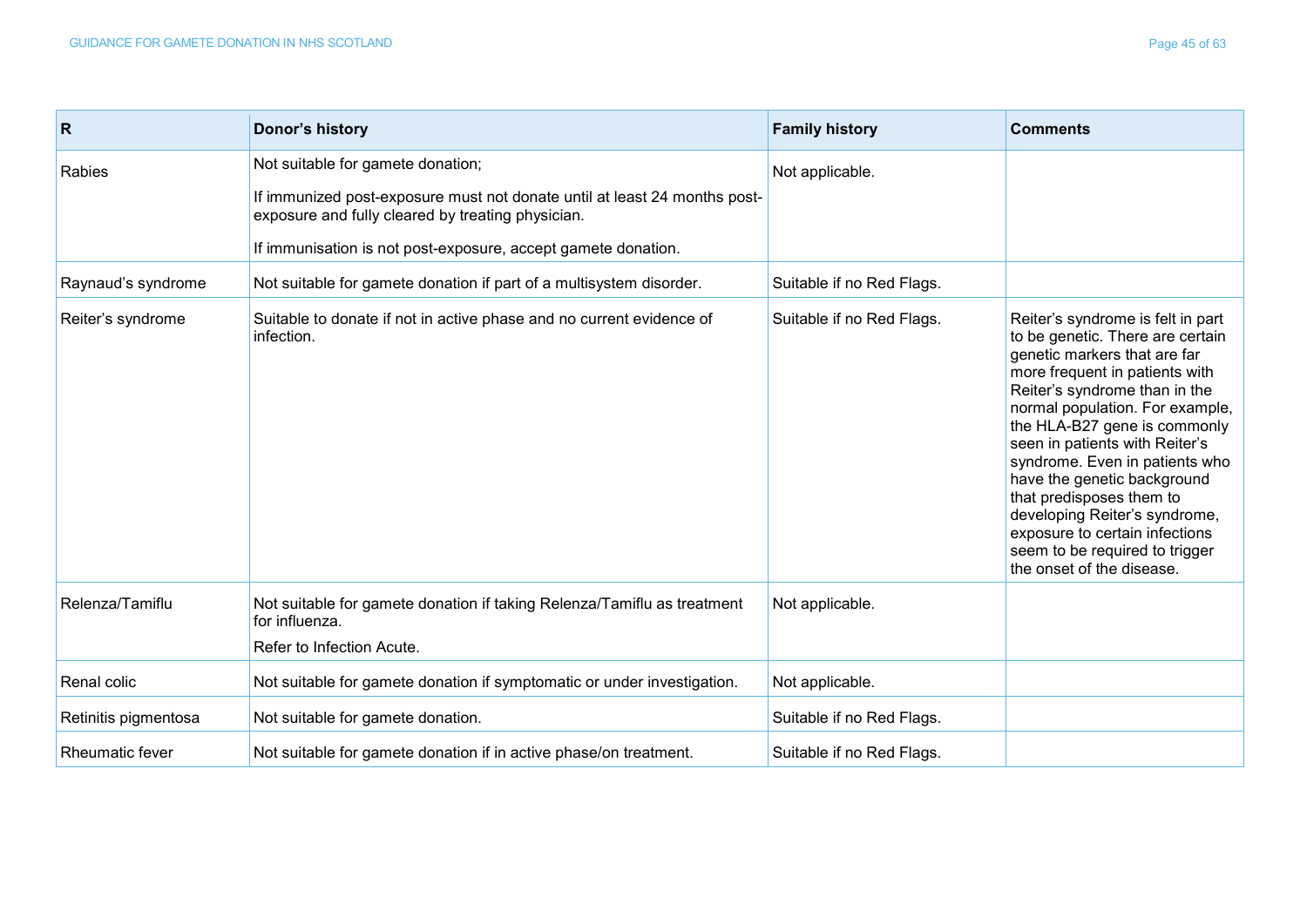| R                    | Donor's history                                                                                                                                                                                                                                                                  | <b>Family history</b>     | <b>Comments</b> |
|----------------------|----------------------------------------------------------------------------------------------------------------------------------------------------------------------------------------------------------------------------------------------------------------------------------|---------------------------|-----------------|
| Rheumatoid arthritis | Suitable for gamete donation if mild and the only treatment is NSAIDs;<br>most cases of severe disease will be on methotrexate, which is<br>teratogenic. Females with rheumatoid arthritis often have low ovarian<br>reserve and therefore may not be suitable for egg donation. | Suitable if no Red Flags. |                 |
| Ringworm             | Not suitable for gamete donation if on systemic treatment.                                                                                                                                                                                                                       | Not applicable.           |                 |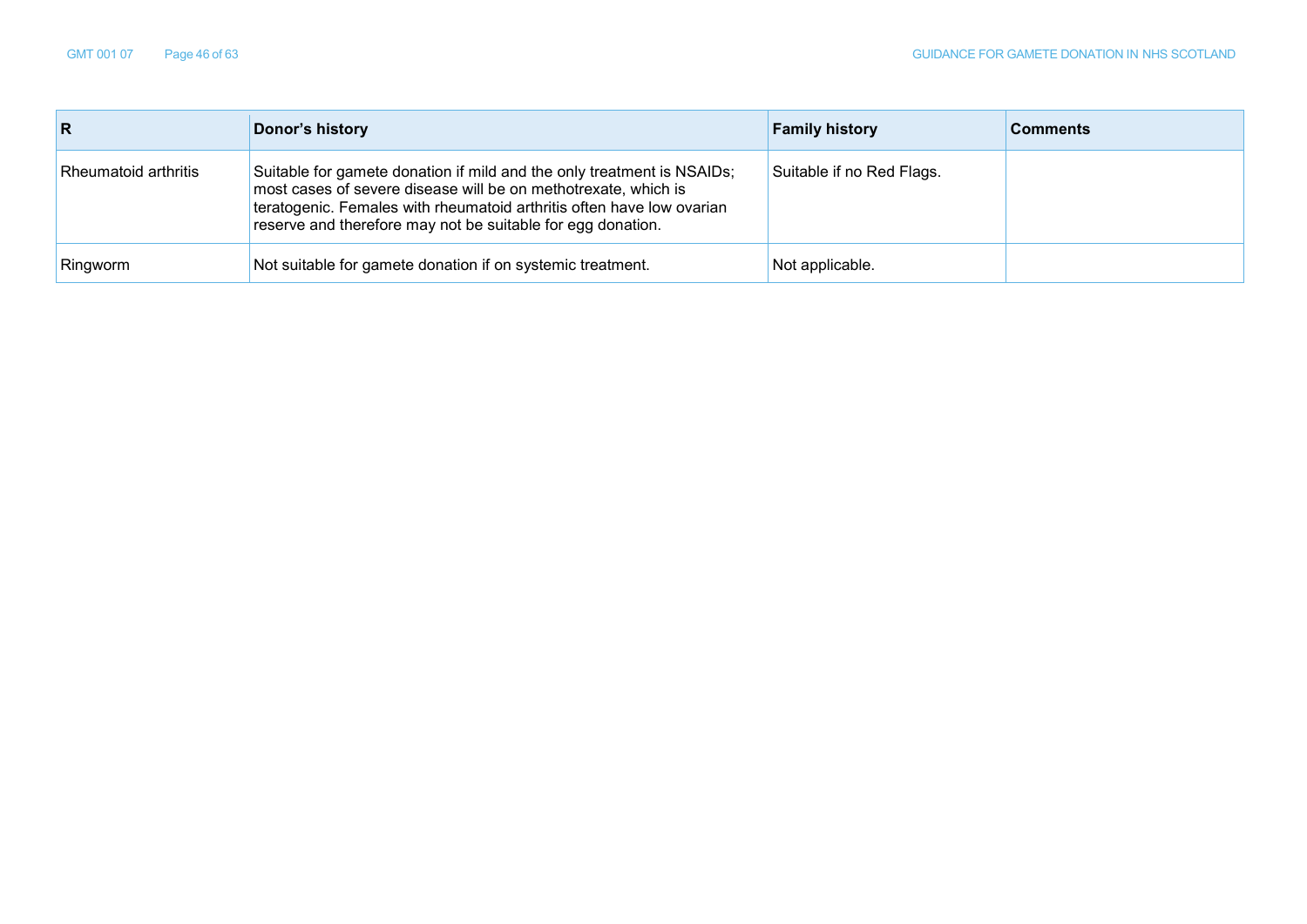| <b>S</b>                                      | Donor's history                                                                                                                                                                                                                                                                                                                                                                                                                                                                                                                                                                                                                                   | <b>Family history</b>             | <b>Comments</b>                                                                                                                                                                       |
|-----------------------------------------------|---------------------------------------------------------------------------------------------------------------------------------------------------------------------------------------------------------------------------------------------------------------------------------------------------------------------------------------------------------------------------------------------------------------------------------------------------------------------------------------------------------------------------------------------------------------------------------------------------------------------------------------------------|-----------------------------------|---------------------------------------------------------------------------------------------------------------------------------------------------------------------------------------|
| Sarcoidosis (Acute)                           | Not suitable for gamete donation if not recovered or less than five years<br>from both finishing all treatment and full recovery.                                                                                                                                                                                                                                                                                                                                                                                                                                                                                                                 | Suitable if no Red Flags.         |                                                                                                                                                                                       |
| Sarcoidosis (Chronic)                         | Not suitable for gamete donation.                                                                                                                                                                                                                                                                                                                                                                                                                                                                                                                                                                                                                 | Suitable if no Red Flags.         |                                                                                                                                                                                       |
| Schizophrenia                                 | Not suitable for gamete donation.                                                                                                                                                                                                                                                                                                                                                                                                                                                                                                                                                                                                                 | Suitable if no Red Flags.         |                                                                                                                                                                                       |
| Scoliosis                                     | Not suitable for gamete donation if genetic or idiopathic; acceptable if non- Suitable if no Red Flags.<br>hereditary e.g. due to trauma.                                                                                                                                                                                                                                                                                                                                                                                                                                                                                                         |                                   |                                                                                                                                                                                       |
| Sex worker                                    | Not suitable for gamete donation.<br>If 3 months or more have elapsed since the donor last received any<br>payment for sex such as with money or drugs, accept.                                                                                                                                                                                                                                                                                                                                                                                                                                                                                   | Not applicable.                   | This assumes NAT testing in place<br>- if not then a longer deferral<br>period is indicated as per current<br>guidance - at present this would<br>be a deferral period of six months. |
| <b>Sexually Transmitted</b><br><b>Disease</b> | Not suitable for gamete donation if less than 3 months since successfully<br>completing treatment. If fully treated and at least 3 months from<br>completion of treatment accept; additionally, for gonorrhea, there must be<br>evidence of test of cure.<br>If the donor's sexual partner had an STD – potential donor must not<br>donate if the donor required treatment and it is less than 3 months since<br>successfully completing the treatment or donor did not require treatment<br>and it is less than 3 months from the last sexual contact with the infected<br>partner. Consider whether testing of the potential donor is required; | Consider risks if sexual contact. | If relevant refer to entry for<br>Chlamydia, Genital warts,<br>Herpes - Genital, Syphilis,<br>Gonorrhoea.                                                                             |
| Sickle cell trait                             | specifically for gonorrhea there must be evidence of test of cure.<br>Refer to haemoglobin disorder entry.                                                                                                                                                                                                                                                                                                                                                                                                                                                                                                                                        | Suitable if no Red Flags.         |                                                                                                                                                                                       |
| Skin disease                                  | Suitable for gamete donation if underlying condition does not exclude<br>donation.                                                                                                                                                                                                                                                                                                                                                                                                                                                                                                                                                                | Suitable if no Red Flags.         |                                                                                                                                                                                       |
| Sleeping sickness                             | Not suitable for gamete donation.                                                                                                                                                                                                                                                                                                                                                                                                                                                                                                                                                                                                                 | Not applicable.                   |                                                                                                                                                                                       |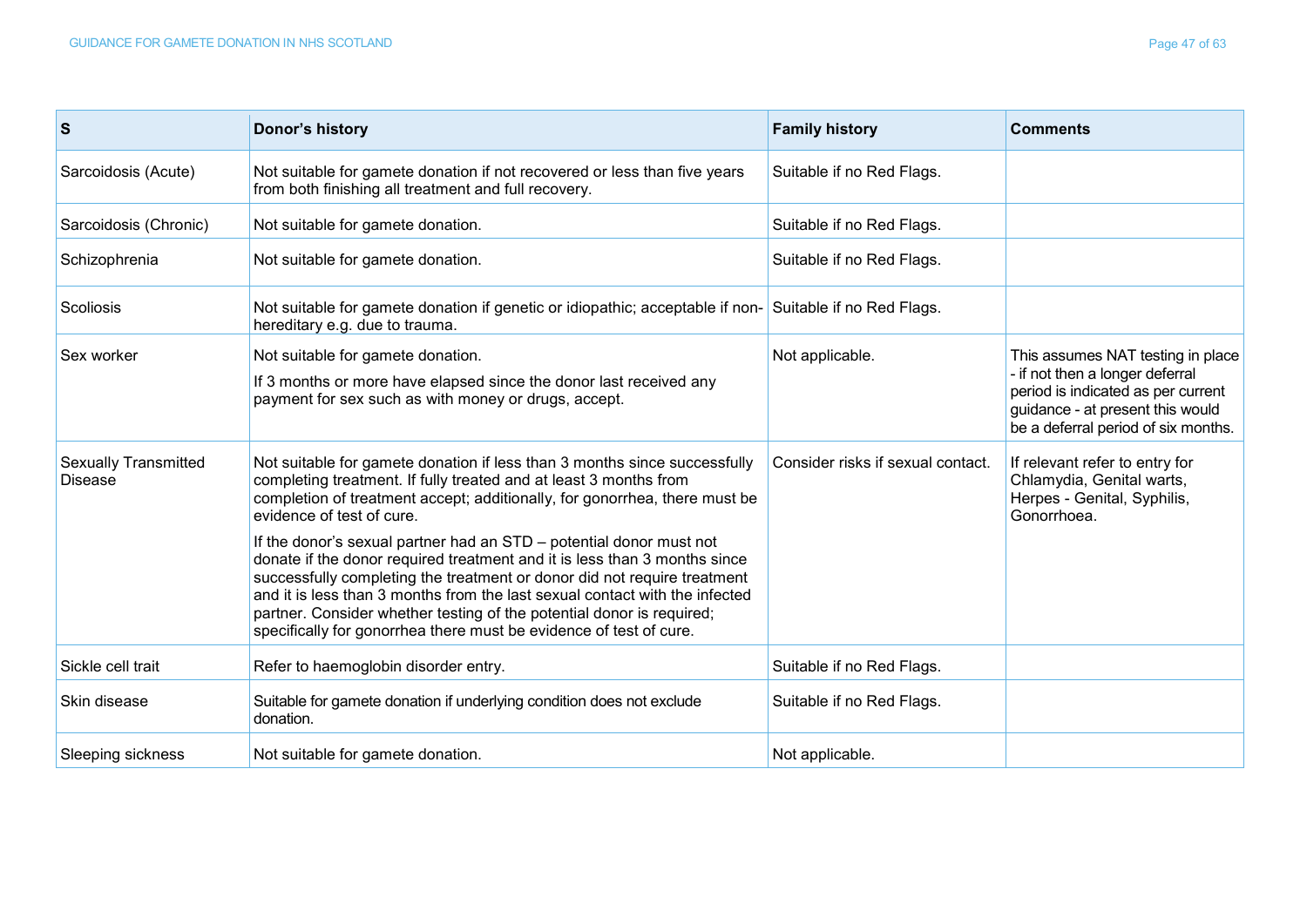$\mathbf{r}$ 

| S            | Donor's history                                                                                                                                                                                                                                                                                                                                                                                                                                                                                                                                                                                                                | <b>Family history</b>     | <b>Comments</b> |
|--------------|--------------------------------------------------------------------------------------------------------------------------------------------------------------------------------------------------------------------------------------------------------------------------------------------------------------------------------------------------------------------------------------------------------------------------------------------------------------------------------------------------------------------------------------------------------------------------------------------------------------------------------|---------------------------|-----------------|
| Smoking      | Not suitable for gamete donation if currently smoking or has smoked in the<br>last 3 months.                                                                                                                                                                                                                                                                                                                                                                                                                                                                                                                                   | Not applicable.           |                 |
| Snake bite   | Not suitable for gamete donation until completely recovered.                                                                                                                                                                                                                                                                                                                                                                                                                                                                                                                                                                   | Not applicable.           |                 |
| Spina bifida | Not suitable for gamete donation.                                                                                                                                                                                                                                                                                                                                                                                                                                                                                                                                                                                              | Suitable if no Red Flags. |                 |
| Splenectomy  | Suitable for gamete donation if reasons for splenectomy do not preclude<br>donation.                                                                                                                                                                                                                                                                                                                                                                                                                                                                                                                                           | Suitable if no Red Flags. |                 |
| Stroke       | Not suitable for gamete donation.                                                                                                                                                                                                                                                                                                                                                                                                                                                                                                                                                                                              | Suitable if no Red Flags. |                 |
| Surgery      | Not suitable for gamete donation if:<br>surgery is for malignancy<br>all wounds are not healed<br>there is any infection<br>normal mobility has not been regained<br>less than six months from major surgery (defined as any surgical<br>procedure resulting in an inability to return to normal daily<br>activities for six months or more)<br>less than seven days for other surgery<br>requiring post-op treatment or attending hospital regularly.<br>If at least four months from major surgery have passed and NAT for HCV<br>is performed and found to be negative (as well as all other mandatory<br>testing), accept. | Not applicable.           |                 |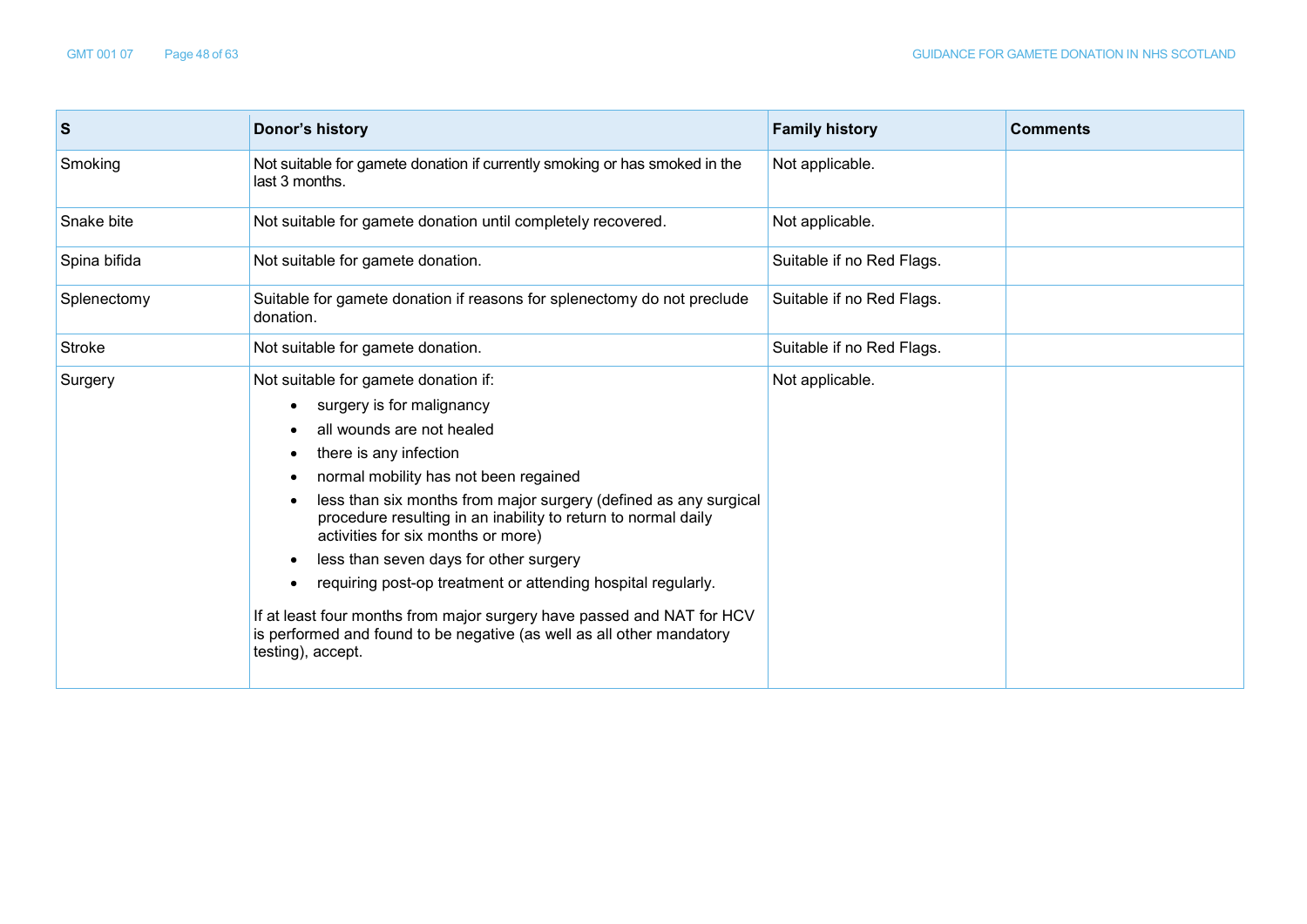| S                                            | Donor's history                                                                                                                                                                                                                                                                                                                                                                                                                                                                                                                                                                                                                                                                                                                                                                                                                                                                                                                                                                                                                     | <b>Family history</b>             | <b>Comments</b>                                                                                                                                                                                                                                                                                                                                                                                                                                                                                                                                                                                                                                                                                                    |
|----------------------------------------------|-------------------------------------------------------------------------------------------------------------------------------------------------------------------------------------------------------------------------------------------------------------------------------------------------------------------------------------------------------------------------------------------------------------------------------------------------------------------------------------------------------------------------------------------------------------------------------------------------------------------------------------------------------------------------------------------------------------------------------------------------------------------------------------------------------------------------------------------------------------------------------------------------------------------------------------------------------------------------------------------------------------------------------------|-----------------------------------|--------------------------------------------------------------------------------------------------------------------------------------------------------------------------------------------------------------------------------------------------------------------------------------------------------------------------------------------------------------------------------------------------------------------------------------------------------------------------------------------------------------------------------------------------------------------------------------------------------------------------------------------------------------------------------------------------------------------|
| Syphilis                                     | Affected individual – must not donate; if fully treated in the past and<br>confirmatory tests exclude recent infection, discuss with a Designated<br>Medical Officer. The interpretation of syphilis testing is often difficult. The<br>advice of an experienced microbiologist may be required before a<br>decision on safety can be made. Consider high-risk activity.<br>Current or former sexual partner of affected individual must not donate if:<br>the potential donor required treatment;<br>the potential donor did not require treatment and it is less than<br>12 months since the infected partner has completed treatment.<br>If the potential donor did not require treatment and it is more than 3<br>months from the last sexual contact with the infected partner, accept.<br>If the potential donor did not require treatment and it is more than 12<br>months since the infected partner has completed treatment, accept.<br>If the potential donor did require treatment, manage as an affected<br>individual. | Consider risks if sexual contact. | Individuals with a history of syphilis<br>infection usually remain positive for the<br>markers of infection and interpretation of<br>the testing available for syphilis is very<br>difficult - in the setting of non-directed<br>(altruistic) donation individuals with<br>markers for syphilis infection should not<br>be progressed to donation; in the setting<br>of directed (known donor) donation,<br>expert microbiology opinion will be<br>required to ensure that treatment is<br>considered to have been effective and<br>careful recipient counselling and consent<br>will be required if going ahead with<br>donation and treatment - such donations<br>would not be suitable for non-directed<br>use. |
| <b>Systemic Lupus</b><br>Erythomatosus (SLE) | Suitable for gamete donation if mild and the treatment is not teratogenic.<br>Females with SLE may have low ovarian reserve and therefore may not be<br>suitable for egg donation.                                                                                                                                                                                                                                                                                                                                                                                                                                                                                                                                                                                                                                                                                                                                                                                                                                                  | Suitable if no Red Flags.         |                                                                                                                                                                                                                                                                                                                                                                                                                                                                                                                                                                                                                                                                                                                    |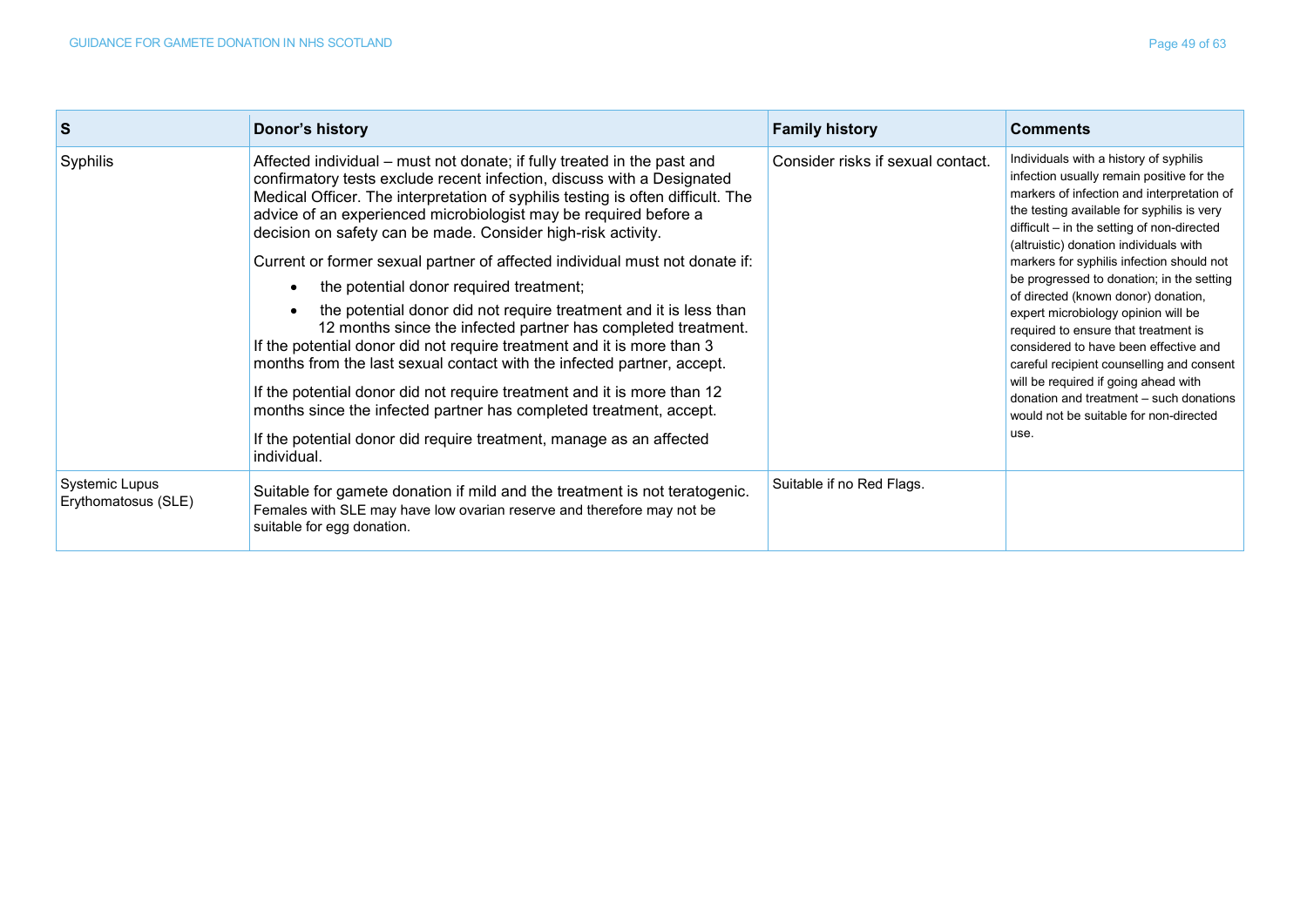| T                    | Donor's history                                                                                                          | <b>Family history</b>     | <b>Comments</b> |
|----------------------|--------------------------------------------------------------------------------------------------------------------------|---------------------------|-----------------|
| Tetanus immunization | Not suitable for gamete donation if less than 4/52 from exposure; if non-<br>exposed accept.                             | Not applicable.           |                 |
| Thalassaemia major   | Not suitable for gamete donation.                                                                                        | Suitable if no Red Flags. |                 |
| Thalassaemia trait   | Refer to haemoglobin disorder entry.                                                                                     | Suitable if no Red Flags. |                 |
| Threadworms          | Suitable for gamete donation.                                                                                            | Not applicable.           |                 |
| Thrombocytosis       | Not suitable for gamete donation. Refer to Haematological disease entry.                                                 | Suitable if no Red Flags. |                 |
| Thrombosis           | Suitable for gamete donation if the underlying cause does not exclude.<br>Refer to DVT.                                  | Suitable if no Red Flags. |                 |
| Thrush (oral)        | Not suitable for gamete donation if unexplained or related to<br>immunodeficiency.                                       | Not applicable.           |                 |
| Thrush (vaginal)     | Not suitable to donate gametes if related to immunodeficiency.                                                           | Not applicable.           |                 |
| Thyroid disease      | Not suitable to donate if malignant, less than six months from radioiodine<br>treatment or if still under investigation. | Not applicable.           |                 |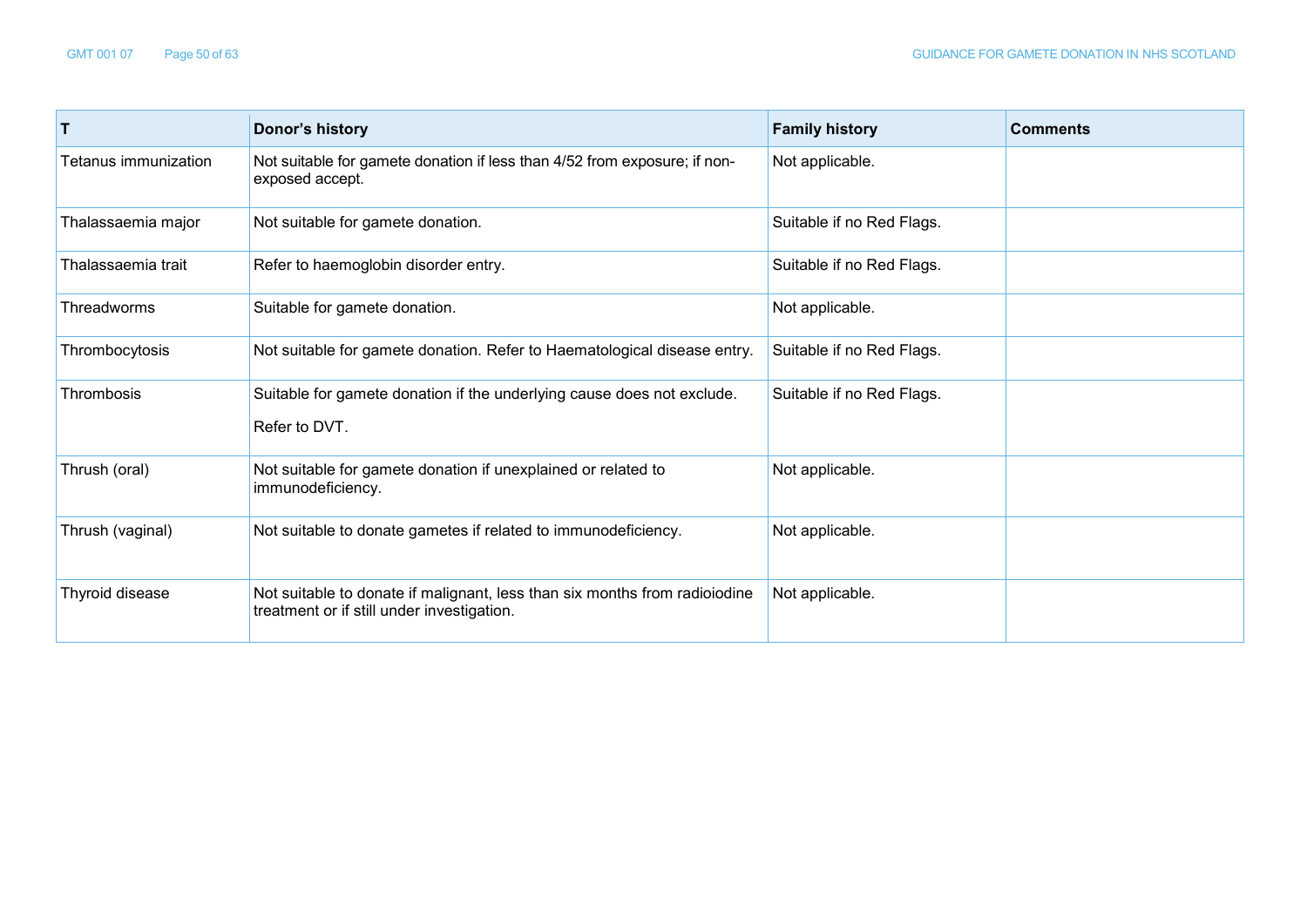| $\mathbf{T}$                   | Donor's history                                                                                                                                                                                                                                                                                                                                                                                                                                                                                                                                                                                                                                             | <b>Family history</b> | <b>Comments</b>                                                                                                                                                                                                                                                                                                                                                                                              |
|--------------------------------|-------------------------------------------------------------------------------------------------------------------------------------------------------------------------------------------------------------------------------------------------------------------------------------------------------------------------------------------------------------------------------------------------------------------------------------------------------------------------------------------------------------------------------------------------------------------------------------------------------------------------------------------------------------|-----------------------|--------------------------------------------------------------------------------------------------------------------------------------------------------------------------------------------------------------------------------------------------------------------------------------------------------------------------------------------------------------------------------------------------------------|
| Tissue and Organ<br>Recipients | Not suitable for gamete donation if at any time has needed<br>immunosuppression, has had dura mater transplanted, has had ocular<br>tissue transplanted, has had xenotransplant performed or since 1 January<br>1980 has had any allogeneic human tissue or organ transplanted.<br>If an allogeneic tissue or cell transplant was performed before 1 January<br>1980 and there is no other reason to exclude the donor, accept.<br>If at any time autologous tissue or cells have been transplanted, accept.                                                                                                                                                | Not applicable.       |                                                                                                                                                                                                                                                                                                                                                                                                              |
| Toxoplasmosis                  | Not suitable if current active infection with Toxoplasmosis; Historical<br>infection of Toxoplasmosis is not a reason to defer a gamete donor.                                                                                                                                                                                                                                                                                                                                                                                                                                                                                                              | Not applicable.       |                                                                                                                                                                                                                                                                                                                                                                                                              |
| Transfusion                    | An individual risk assessment needs to be carried out if the potential<br>donor has a history of definite or probable blood component and/or blood<br>product transfusion since 1980 in view of the potential risk of CJD<br>transmission.*<br>If the potential donor received or thinks they may have received a blood<br>component and/or blood product transfusion in a country endemic for<br>malaria or South American Trypanosomiasis, additional testing for malaria<br>antibodies and/or T. cruzi antibodies as relevant is required (and<br>confirmed as negative at least 4 months after last possible exposure)<br>before the donor is accepted. | Not applicable        | *Level of risk or exposure should<br>be clarified and weighed, on an<br>individual basis, against the<br>expected benefit of the donation<br>and the availability of alternative<br>donors. The recipient should be<br>informed of the nature of the<br>estimated risk of vCJD<br>transmission. Note that such<br>individual risk assessments are<br>only possible in the setting of a<br>directed donation. |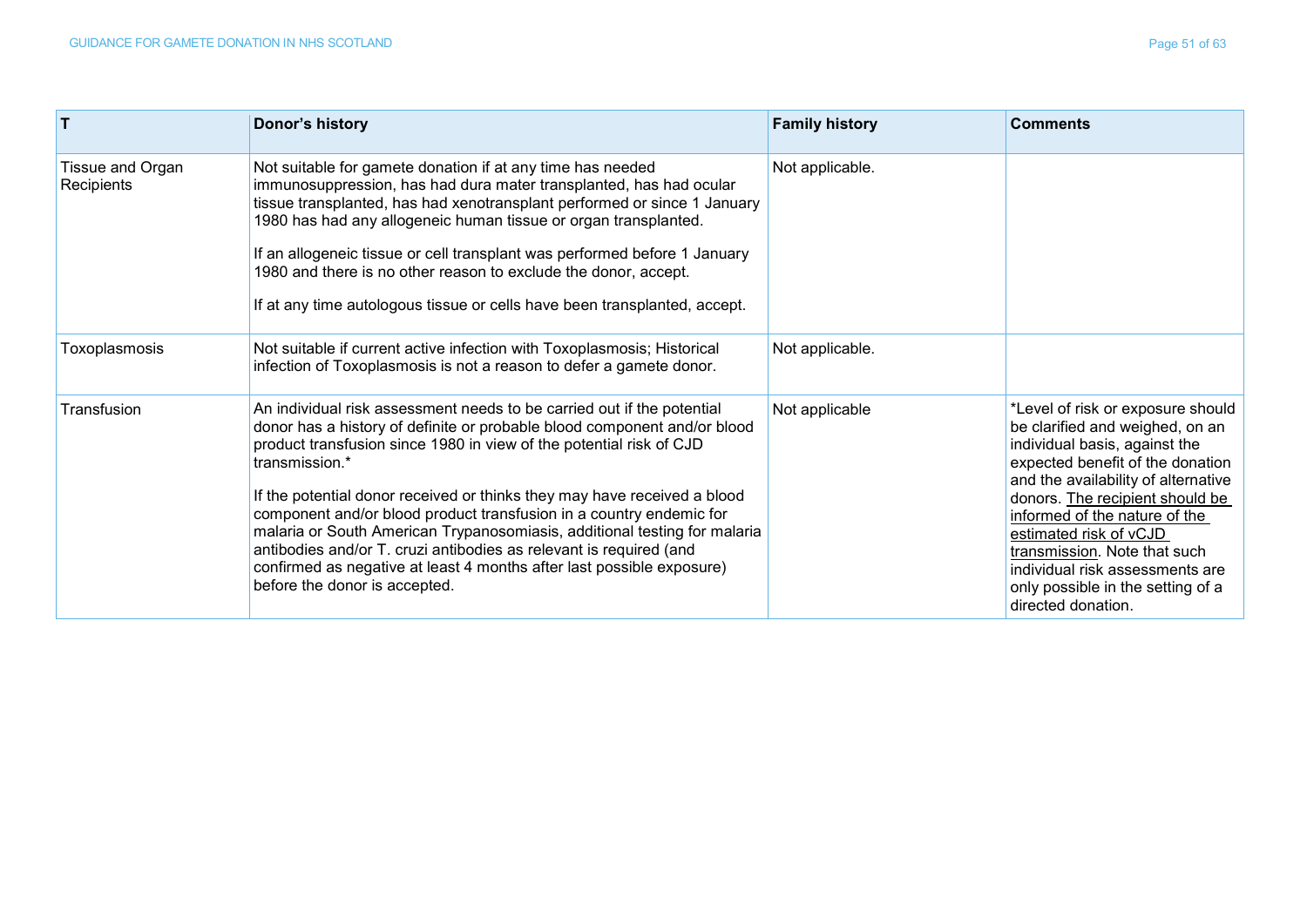| $\mathsf{T}$                                                                             | Donor's history                                                                                                                                                                                                                                                                                                                                                                                                      | <b>Family history</b>                                                                                                                                                     | <b>Comments</b>                                                                                                                                      |
|------------------------------------------------------------------------------------------|----------------------------------------------------------------------------------------------------------------------------------------------------------------------------------------------------------------------------------------------------------------------------------------------------------------------------------------------------------------------------------------------------------------------|---------------------------------------------------------------------------------------------------------------------------------------------------------------------------|------------------------------------------------------------------------------------------------------------------------------------------------------|
| Tropical viruses - this<br>includes Dengue Virus,<br>Chikungunya Virus and<br>Zika Virus | Must not donate if:                                                                                                                                                                                                                                                                                                                                                                                                  | Not applicable.                                                                                                                                                           |                                                                                                                                                      |
|                                                                                          | • It is less than six months from a donor's return from a Tropical virus risk<br>endemic area and the donor has been diagnosed with Chikungunya,<br>Dengue or Zika infection whilst there or following their return to the UK.                                                                                                                                                                                       |                                                                                                                                                                           |                                                                                                                                                      |
|                                                                                          | • It is less than six months from a donor's return from a Tropical virus risk<br>endemic area and the donor has either had a history of symptoms<br>suggestive of Chikungunya, Dengue or Zika infection whilst there or<br>following their return to the UK.                                                                                                                                                         |                                                                                                                                                                           |                                                                                                                                                      |
|                                                                                          | • In other cases it is less than four weeks from a donor's return from a<br>Tropical virus risk endemic area.                                                                                                                                                                                                                                                                                                        |                                                                                                                                                                           |                                                                                                                                                      |
|                                                                                          | All donors may be accepted six months after their return from an affected<br>area or resolution of symptoms. This may be reduced to 4 weeks if they<br>have had neither symptoms nor evidence of infection.                                                                                                                                                                                                          |                                                                                                                                                                           |                                                                                                                                                      |
|                                                                                          | Specifically, for the guidance on the deferral period for Zika risk please<br>also refer to the most up to date HFEA guidance. This guidance is likely to<br>be updated on a regular basis and should be confirmed at the time of<br>donation.                                                                                                                                                                       |                                                                                                                                                                           |                                                                                                                                                      |
|                                                                                          | Please refer to the Geographical Disease Risk Index for a list of countries<br>where the Tropical viruses are considered a travel-related risk.<br>https://www.transfusionguidelines.org/dsg/gdri                                                                                                                                                                                                                    |                                                                                                                                                                           |                                                                                                                                                      |
| Trypanosomiasis                                                                          | Known infection: Not suitable for gamete donation.<br>Must not donate if donor or donor's mother was born in South America or<br>Central America (including Southern Mexico) or if donor has had a<br>transfusion in South America or Central America (including Mexico) or<br>has lived and/or worked in rural subsistence farming communities in<br>these countries for a continuous period of four weeks or more. | If the donor's mother is born in<br>South America or Central<br>America (including Southern<br>Mexico) donor should be tested<br>for T. cruzi before donating<br>gametes. | If at least four months from the<br>date of the last exposure and a<br>validated test for T. cruzi<br>antibody is negative donor can<br>be accepted. |
| Tuberculosis                                                                             | Not suitable for gamete donation if current infection or less than 24/12<br>from confirmation of cure or still under follow up.                                                                                                                                                                                                                                                                                      | Not applicable although consider<br>potential exposure of donor.                                                                                                          |                                                                                                                                                      |
|                                                                                          | Contact with TB - must not donate until screened and cleared.                                                                                                                                                                                                                                                                                                                                                        |                                                                                                                                                                           |                                                                                                                                                      |
| Turner's syndrome                                                                        | Not suitable for gamete donation.                                                                                                                                                                                                                                                                                                                                                                                    | Refer to Designated Medical<br>Officer.                                                                                                                                   |                                                                                                                                                      |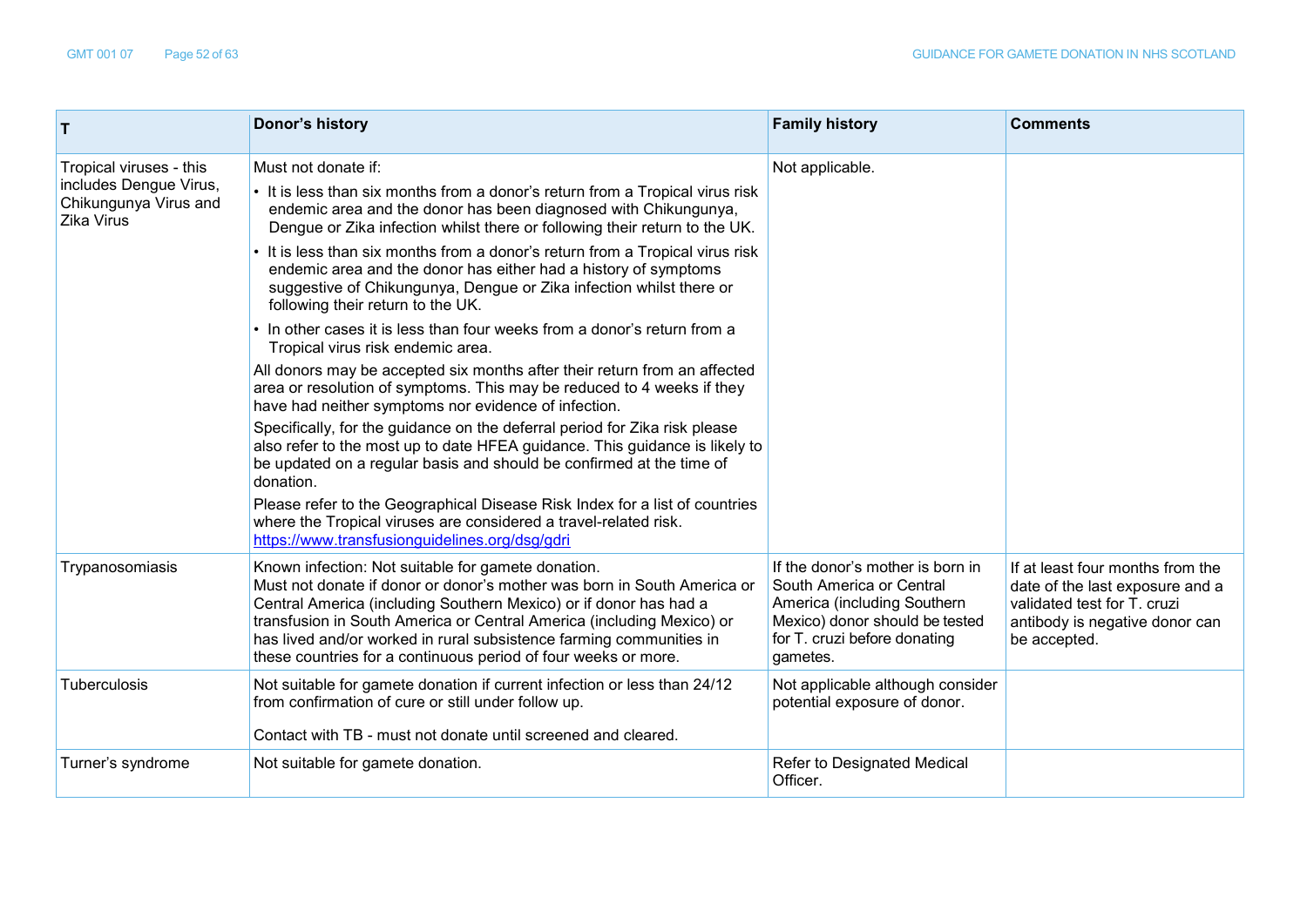| U              | Donor's history                                                                                                        | <b>Family history</b> | <b>Comments</b> |
|----------------|------------------------------------------------------------------------------------------------------------------------|-----------------------|-----------------|
| Ulcer (peptic) | Suitable for gamete donation unless underlying condition/medication<br>renders donor not suitable for gamete donation. | Not applicable.       |                 |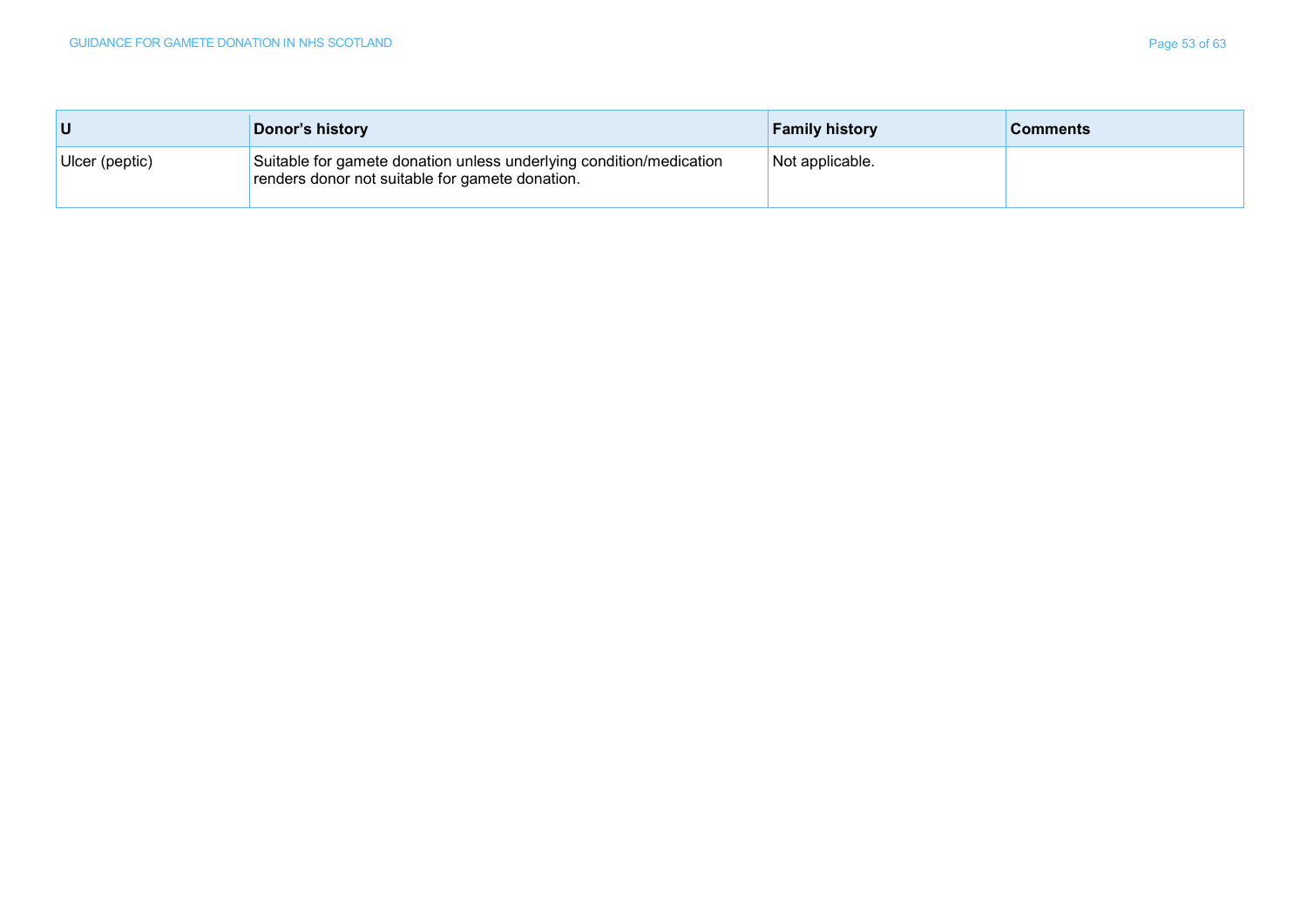| $\mathsf{V}$             | Donor's history                                                                                                                                                                                                     | <b>Family history</b>        | <b>Comments</b>                                                                                                                         |
|--------------------------|---------------------------------------------------------------------------------------------------------------------------------------------------------------------------------------------------------------------|------------------------------|-----------------------------------------------------------------------------------------------------------------------------------------|
| Vasculitis               | Not suitable for gamete donation.                                                                                                                                                                                   | Suitable if no Red Flags.    |                                                                                                                                         |
| Viral haemorrhagic fever | If donor has ever been infected with VHF, must not donate.                                                                                                                                                          | Not applicable, although     | There is evidence of persistent<br>virus in individuals who recover<br>from several forms of VHF and<br>asymptomatic individuals may be |
|                          | If donor travelled to a VHF endemic country or had contact with VHF must<br>not donate if:                                                                                                                          | consider contact with donor. |                                                                                                                                         |
|                          | - was present in a VHF endemic area during an active outbreak                                                                                                                                                       |                              | able to transmit the virus to                                                                                                           |
|                          | - under investigation for VHF                                                                                                                                                                                       |                              | others.                                                                                                                                 |
|                          | - has been in contact with an individual who was present in an area<br>during an active outbreak                                                                                                                    |                              |                                                                                                                                         |
|                          | - was in contact with an individual infected with, or was under<br>investigation for, VHF                                                                                                                           |                              |                                                                                                                                         |
|                          | less than six months after return to the UK from an endemic area when<br>there was no active outbreak                                                                                                               |                              |                                                                                                                                         |
|                          | Donor would be suitable to donate if:                                                                                                                                                                               |                              |                                                                                                                                         |
|                          | - more than 6 months after return to UK from a VHF endemic area when<br>there was no active outbreak at the time of the visit                                                                                       |                              |                                                                                                                                         |
|                          | - the individual or the contact person under investigation for VHF had<br>VHF infection excluded as a diagnosis using a validated assay.                                                                            |                              |                                                                                                                                         |
|                          | If donor is the sexual partner of an individual affected by VHF - must not<br>donate if the donor has had sex with an individual who has been<br>diagnosed with a VHF at any time before their last sexual contact. |                              |                                                                                                                                         |
|                          | Please refer to the Geographical Disease Risk Index to check for<br>countries where VHF e.g. Ebola are endemic.<br>https://www.transfusionguidelines.org/dsg/gdri                                                   |                              |                                                                                                                                         |
| Von Willebrand's disease | Not suitable for gamete donation.                                                                                                                                                                                   | Suitable if no Red Flags.    |                                                                                                                                         |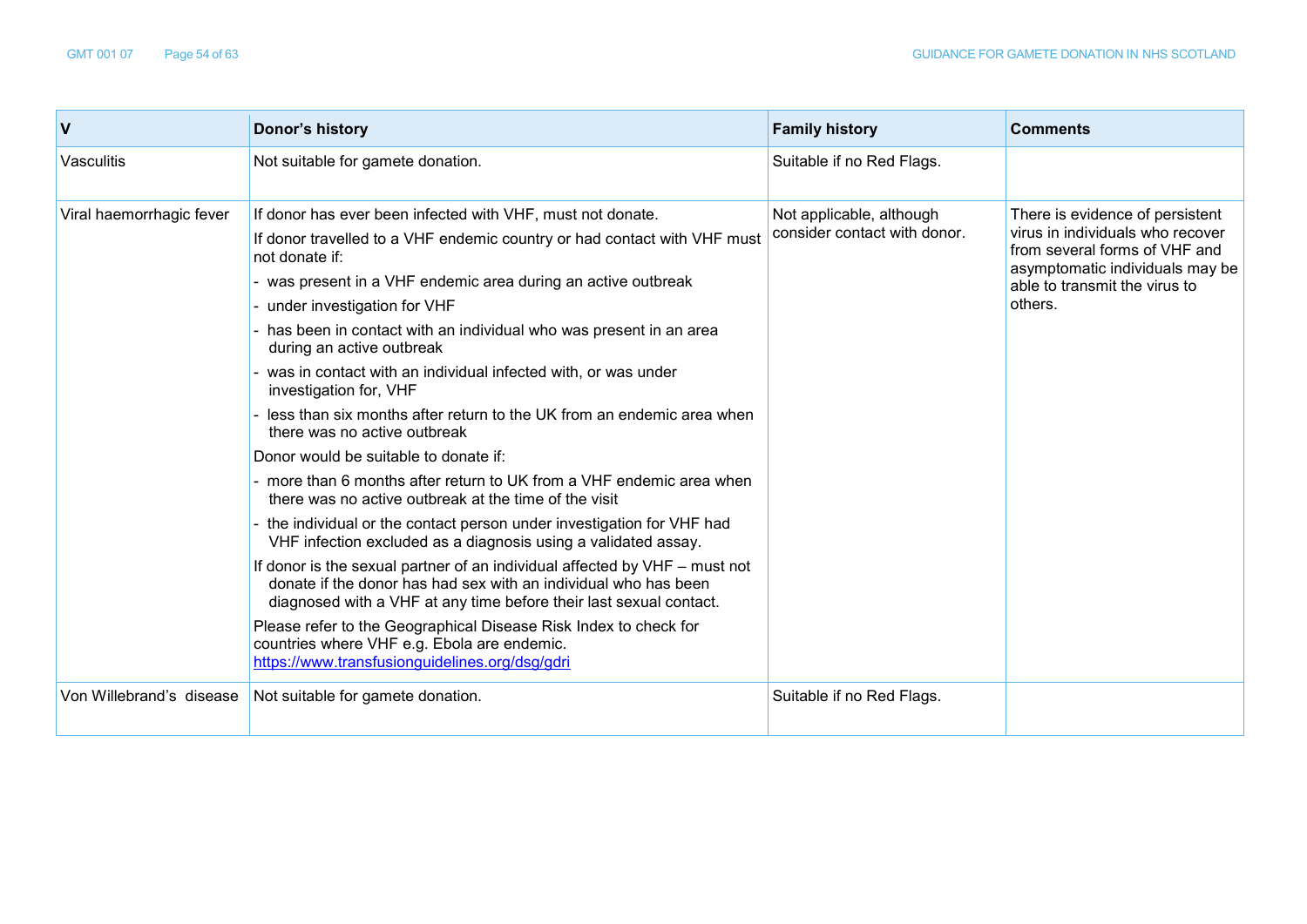| W                | Donor's history                                                                                                                                                                                                                                                                                                                                                                                                                                                                                                                                                                                                                                                                                                                                                                                                                                                                             | <b>Family history</b>                                                                                                                      | <b>Comments</b>                    |
|------------------|---------------------------------------------------------------------------------------------------------------------------------------------------------------------------------------------------------------------------------------------------------------------------------------------------------------------------------------------------------------------------------------------------------------------------------------------------------------------------------------------------------------------------------------------------------------------------------------------------------------------------------------------------------------------------------------------------------------------------------------------------------------------------------------------------------------------------------------------------------------------------------------------|--------------------------------------------------------------------------------------------------------------------------------------------|------------------------------------|
| Warts            | Suitable to donate if there are no viral infections/high risk behaviours.                                                                                                                                                                                                                                                                                                                                                                                                                                                                                                                                                                                                                                                                                                                                                                                                                   | Not applicable.                                                                                                                            | If relevant refer to Genital Warts |
| West Nile Virus  | Not suitable for gamete donation if:<br>less than six months from donor's return from WNV endemic area<br>and donor has been diagnosed with WNV whist there or on<br>return.<br>less than six months from the donor's return from WNV endemic<br>area and the donor has either had a history of symptoms<br>suggestive of WNV whist there or within 28 days of their return.<br>If donor was well while abroad and within four weeks of return to the UK<br>can accept.<br>If donor was well while abroad and less than four weeks since return to<br>the UK can accept if WNV NAT testing is negative.<br>Donor with symptoms following travel abroad that may have been<br>secondary to WNV may be accepted at less than six months from the<br>symptoms if WNV NAT testing is negative - discuss with designated<br>medical officer.<br>Please refer to Geographical Disease Risk Index. | Not applicable.                                                                                                                            |                                    |
| Wilson's disease | Not suitable for gamete donation.                                                                                                                                                                                                                                                                                                                                                                                                                                                                                                                                                                                                                                                                                                                                                                                                                                                           | Refer to Designated Medical<br>Officer - consider risk of<br>hereditary transmission<br>depending on which family<br>members are affected. |                                    |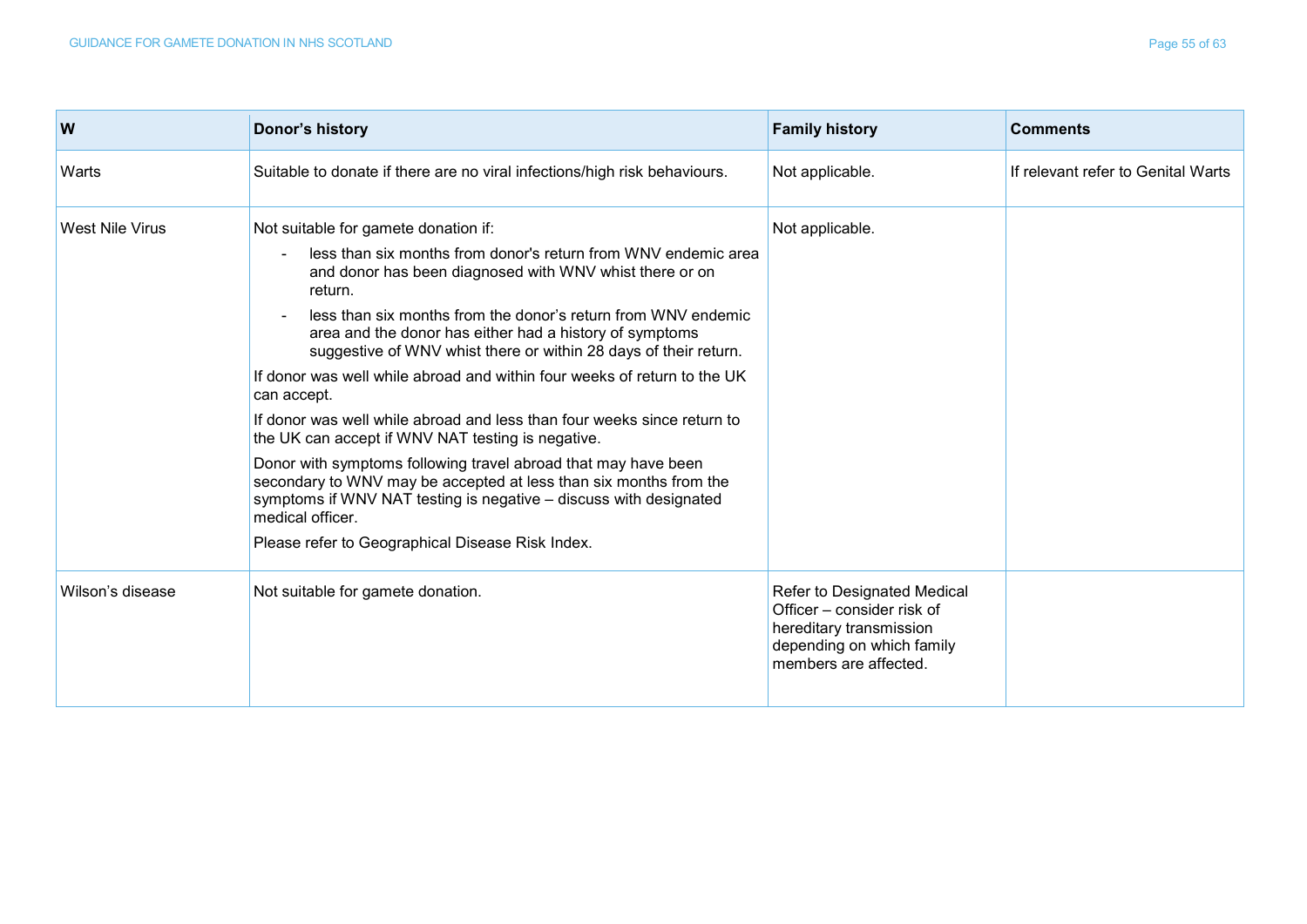| X                                                           | Donor's history                                                                                                                                                                                        | <b>Family history</b> | <b>Comments</b>                                                                                                                                                                                                                                                                                                                      |
|-------------------------------------------------------------|--------------------------------------------------------------------------------------------------------------------------------------------------------------------------------------------------------|-----------------------|--------------------------------------------------------------------------------------------------------------------------------------------------------------------------------------------------------------------------------------------------------------------------------------------------------------------------------------|
| Xenotransplantation                                         | Not suitable for gamete donation if material from a living non-human<br>animal source has been directly or indirectly in contact with the donor's<br>blood supply. This does not include animal bites. | Not applicable.       | Any procedure that involves the<br>transplantation, implantation or<br>infusion into a human recipient of<br>either live cells, tissues or organs<br>from non human animal source<br>or human body fluids, cells,<br>tissues, or organs that have had<br>ex-vivo contact with live, non<br>human animal cells, tissues or<br>organs. |
| XMRV (Xenotropic murine<br>leukemia virus-related<br>virus) | Not suitable for gamete donation.                                                                                                                                                                      | Not applicable.       |                                                                                                                                                                                                                                                                                                                                      |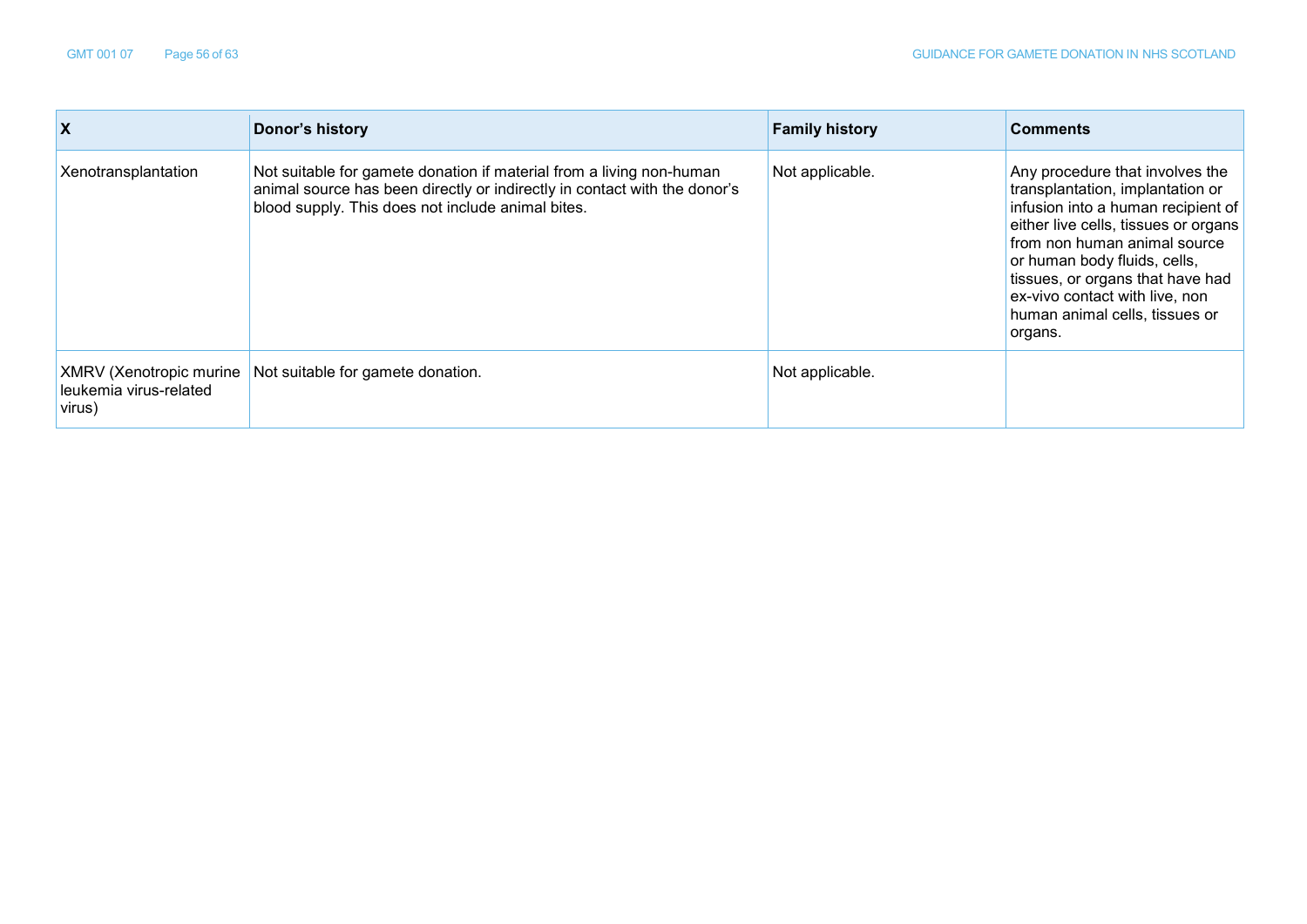| v    | Donor's history                   | <b>Family history</b> | <b>Comments</b> |
|------|-----------------------------------|-----------------------|-----------------|
| Yaws | Not suitable for gamete donation. | Not applicable.       |                 |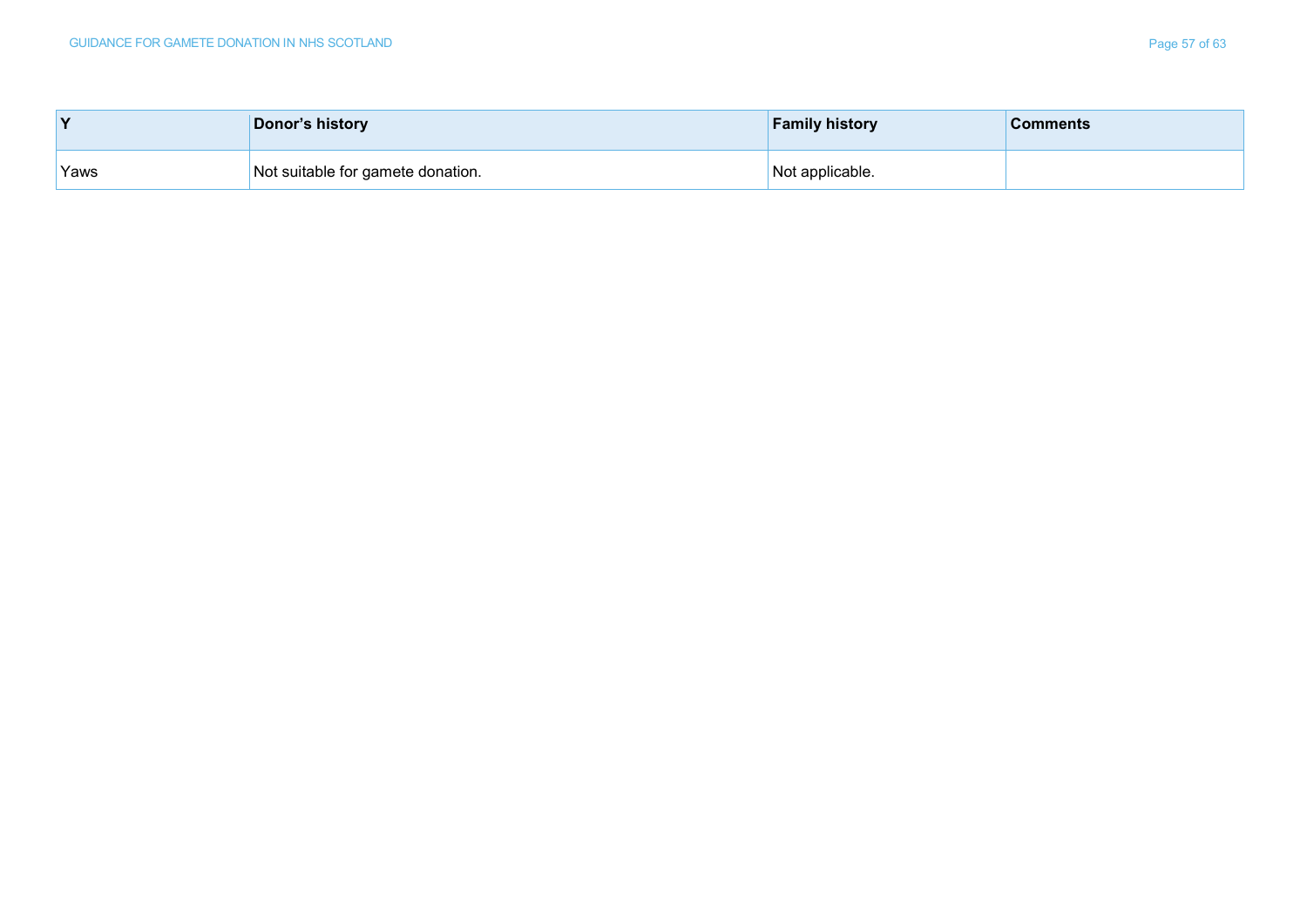|            | Donor's history                                                                                              | <b>Family history</b>        | <b>Comments</b> |
|------------|--------------------------------------------------------------------------------------------------------------|------------------------------|-----------------|
| Zika Virus | Please refer to Tropical Virus entry and also refer to the most up to date<br>Zika virus guidance from HFEA. | Consider contact with donor. |                 |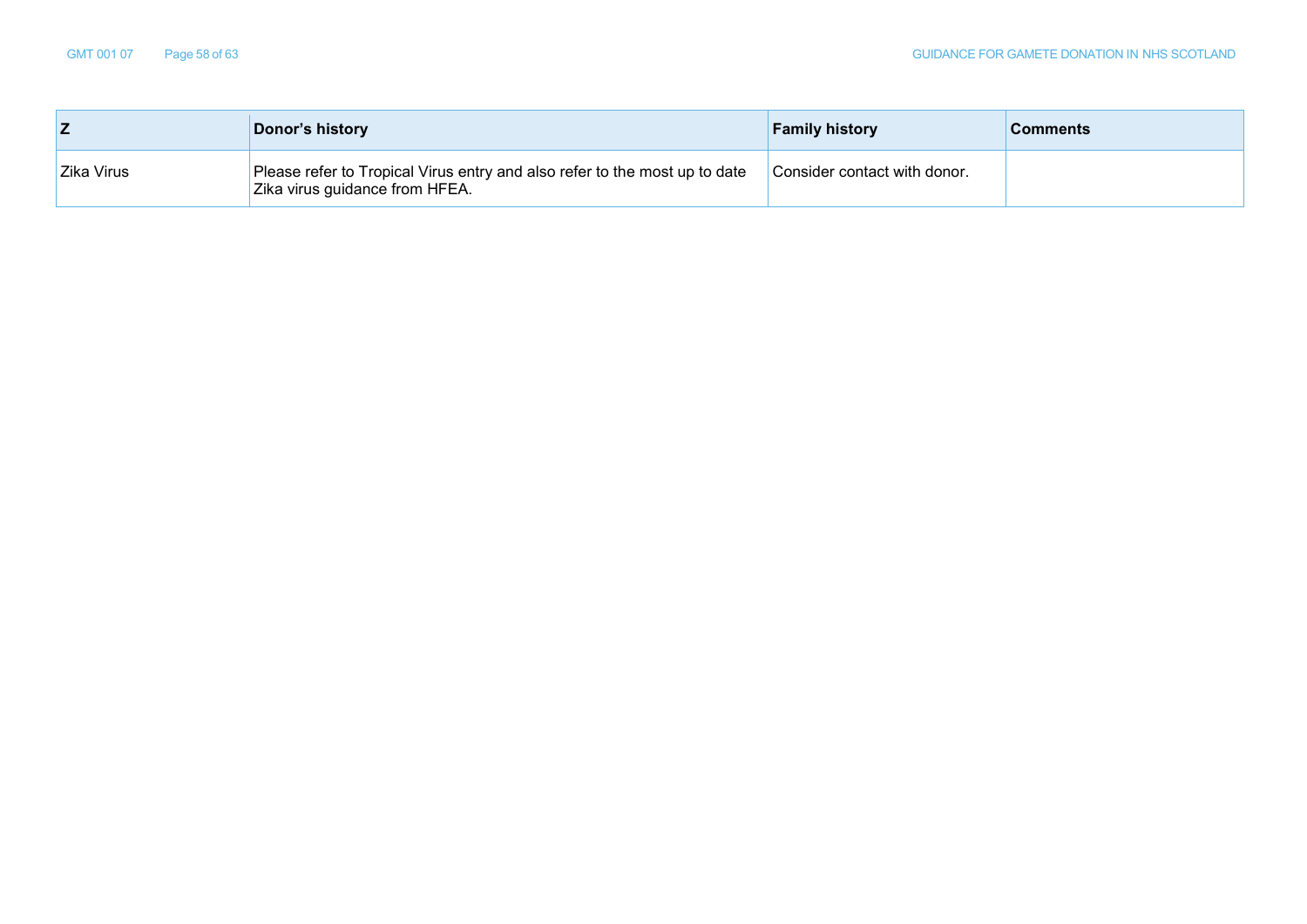## **Abbreviations:**

- CJD Creutzfeldt -Jakob disease
- CIN Cervical Intraepithelial Neoplasia
- CNS Central Nervous System
- DVT Deep Vein Thrombosis
- GBS Guillian Barr é Syndrome
- HIV Human Immunodeficiency Virus
- HFEA Human Fertilisation Embryology Authority
- HBV Hepatitis B virus
- HCV Hepatitis C virus
- HEV Hepatitis E virus
- HTLV Human T -cell Lymphotropic Virus
- MS Multiple Sclerosis
- NAT Nucleic Acid Testing
- VHF Viral Haemorrhagic Fever
- WNV West Nile Virus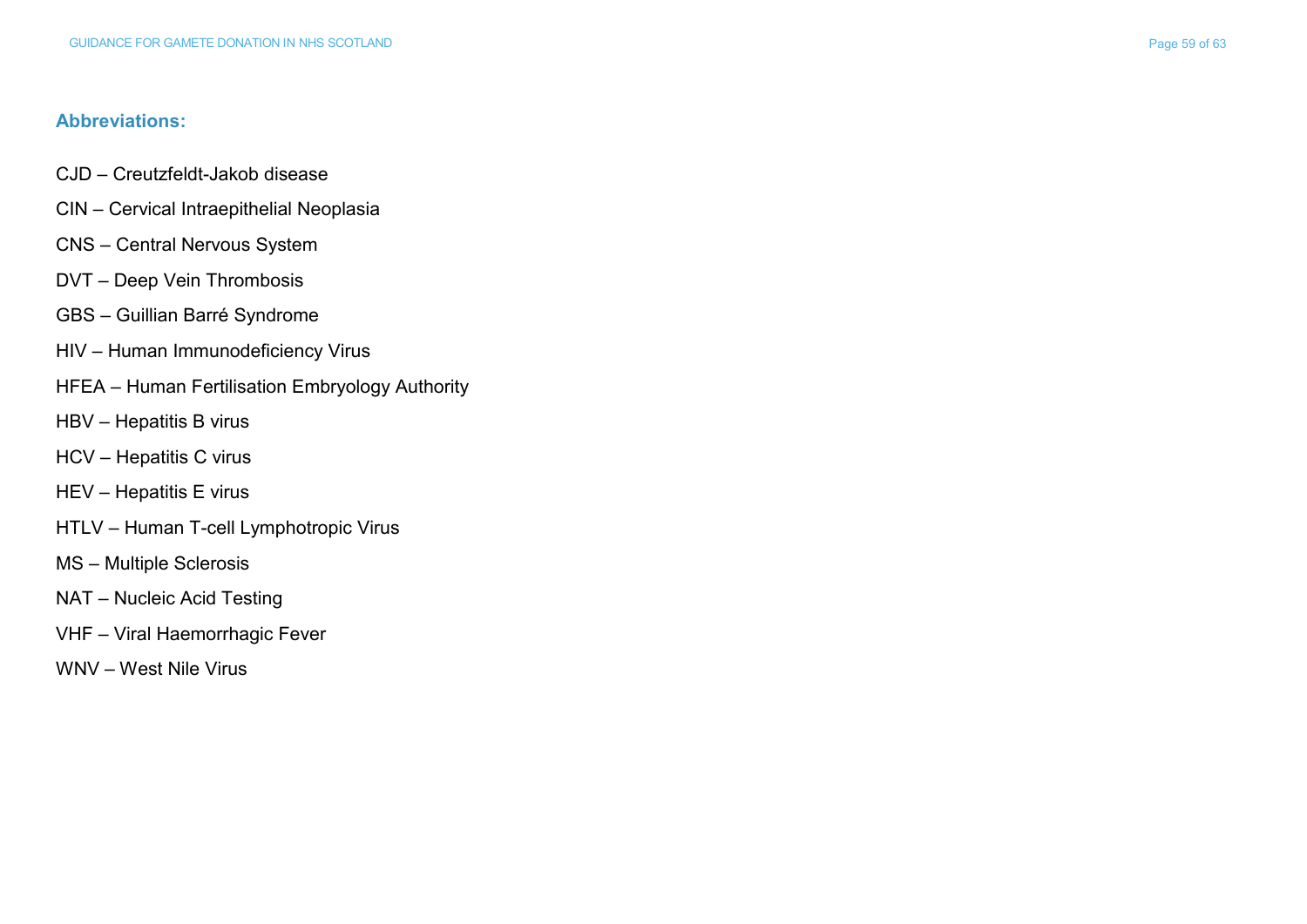## **Index**

### $\, {\bf B}$

### $\mathbf c$

### D

### $\mathsf E$

#### $\mathsf{F}$

### G

# $H$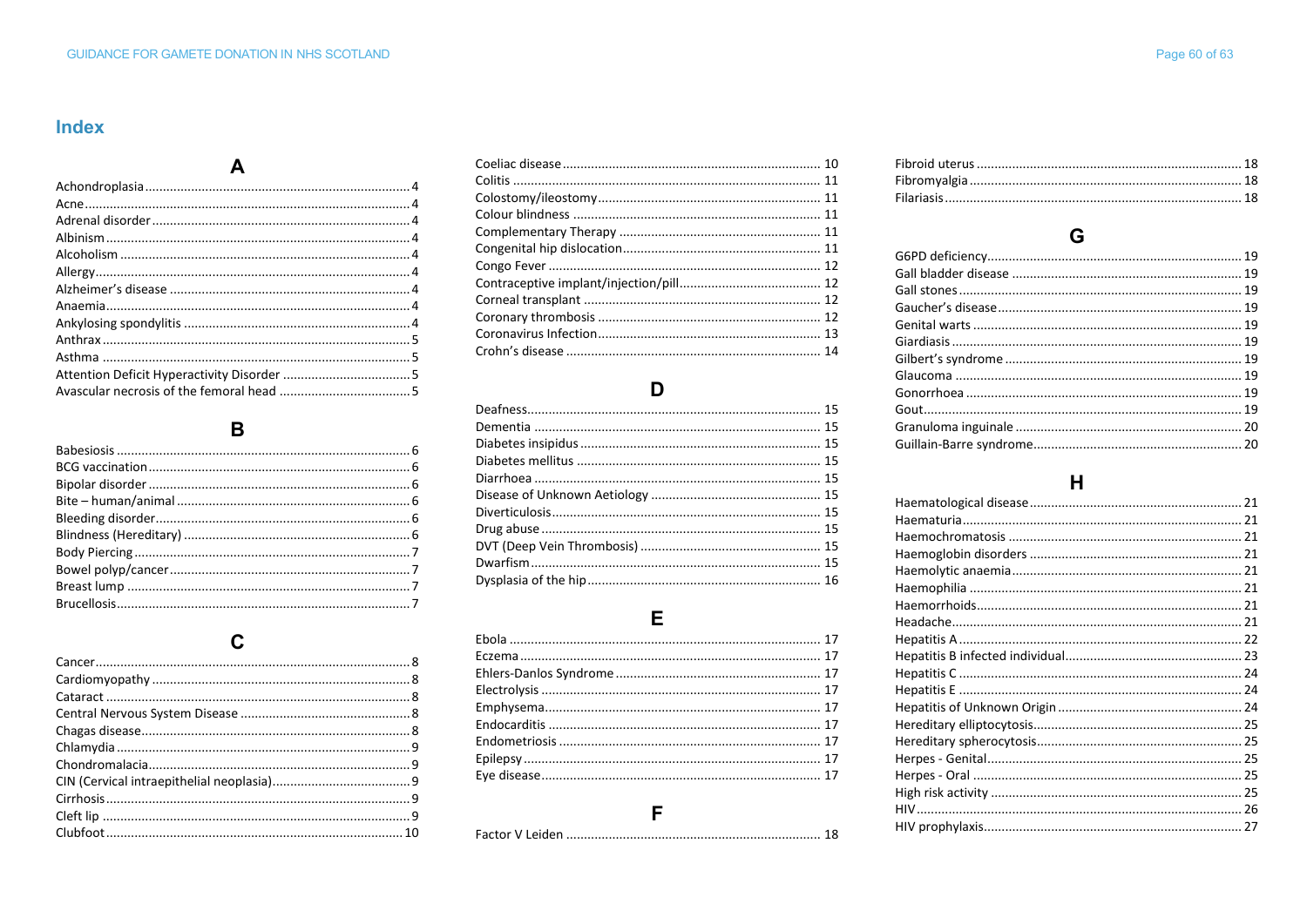| Immunoglobulin therapy or Immunosuppression30 |  |
|-----------------------------------------------|--|
|                                               |  |
|                                               |  |
|                                               |  |
|                                               |  |
|                                               |  |
|                                               |  |

#### $\mathsf{L}$

## M

### $\mathbf N$

## $\mathbf{o}$

#### $\mathsf{P}$

# $\mathbf Q$

#### 

## $\mathbf R$

#### $\mathbf{s}$

## T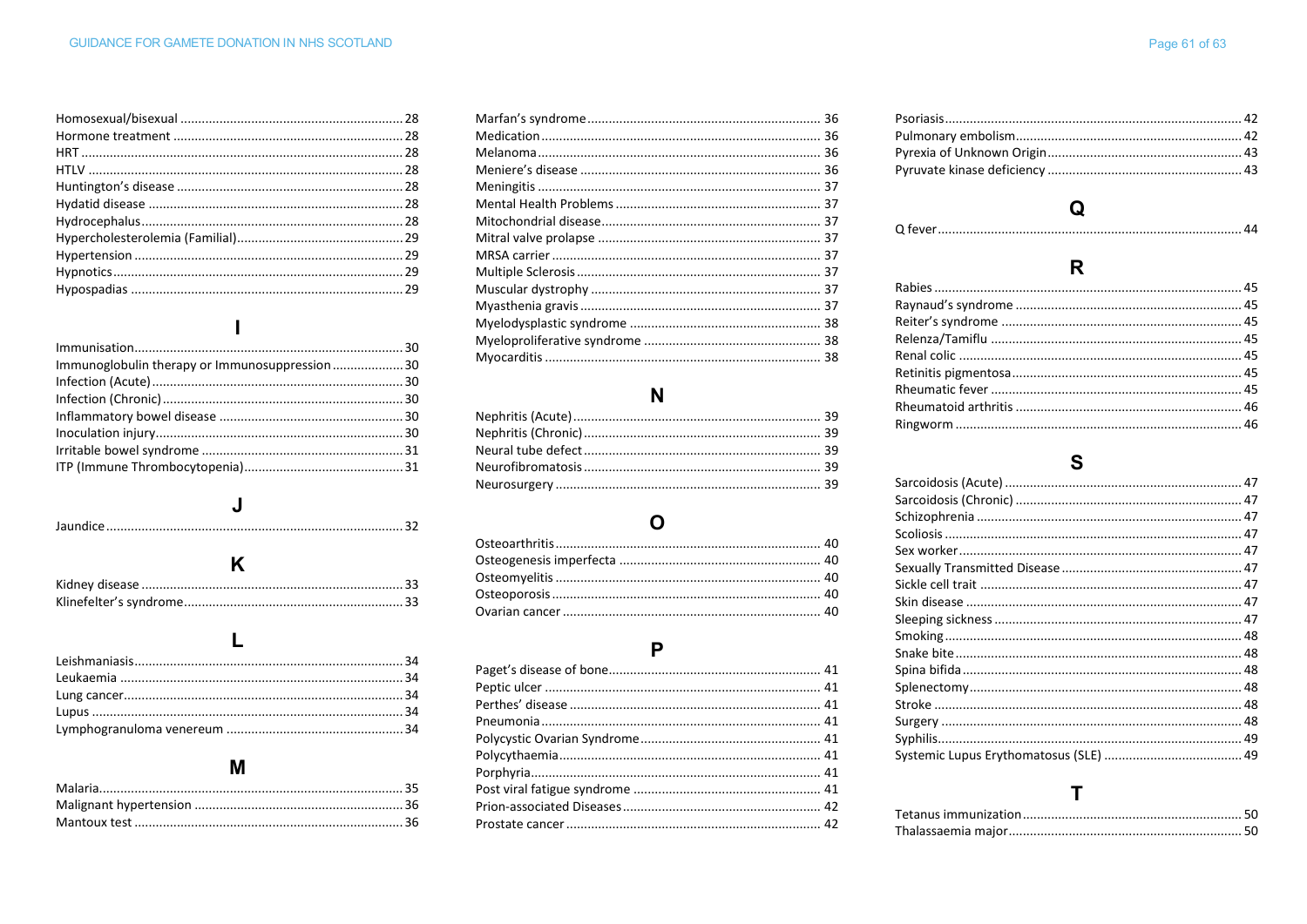| Tropical viruses - this includes Dengue Virus, Chikungunya Virus |  |
|------------------------------------------------------------------|--|
|                                                                  |  |
|                                                                  |  |
|                                                                  |  |

| U |  |
|---|--|
|   |  |
|   |  |
|   |  |
|   |  |
| W |  |
|   |  |

| X                                                         |  |
|-----------------------------------------------------------|--|
| XMRV (Xenotropic murine leukemia virus-related virus)  56 |  |
|                                                           |  |
|                                                           |  |
|                                                           |  |
|                                                           |  |
|                                                           |  |